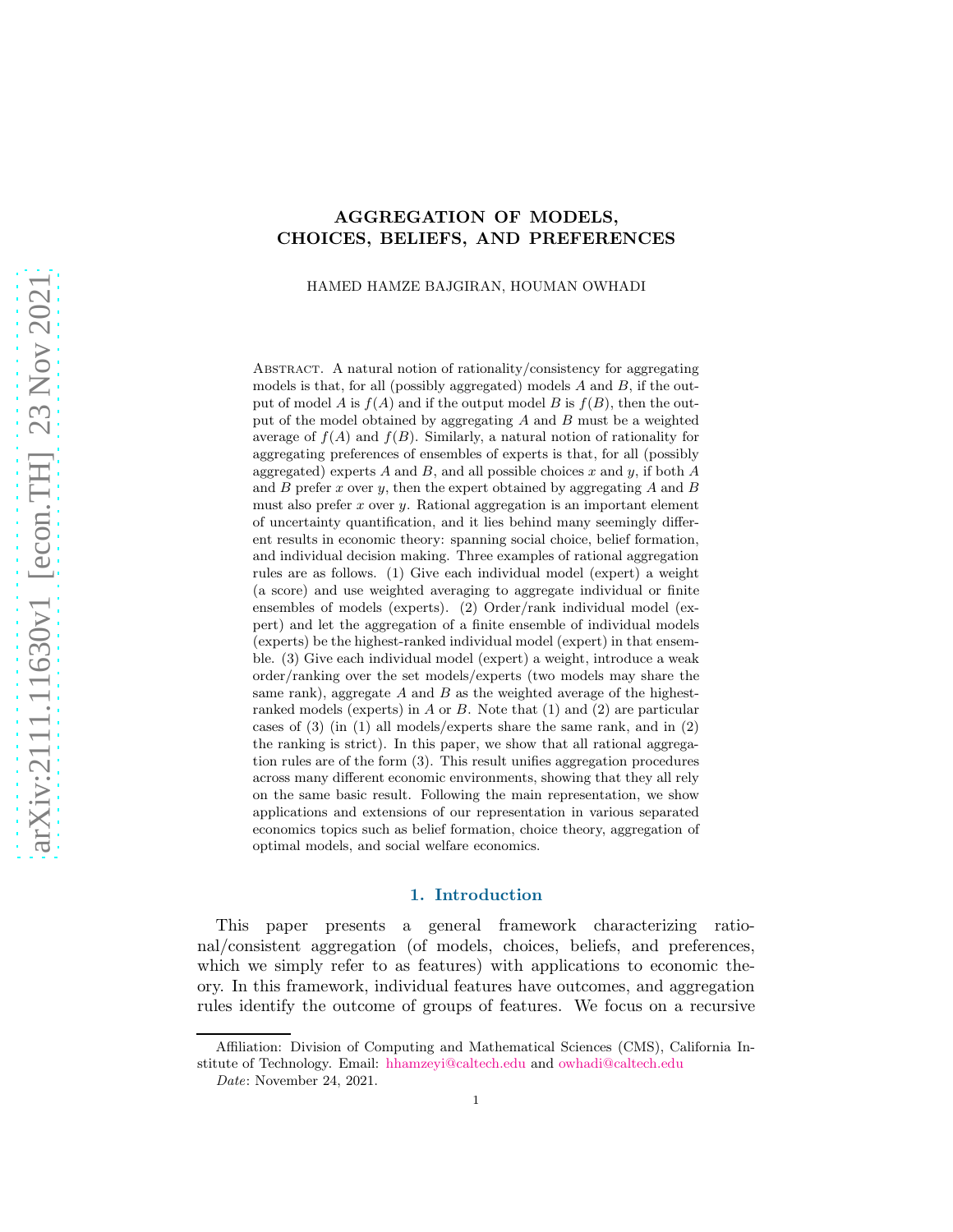form of aggregation, which is the case in the Cased-Based decision theory developed by Gilboa and Schmeidler, [2003](#page-31-0); Billot, Gilboa, Samet, and Schmeidler, [2005,](#page-30-0) where the aggregate outcome for larger collections of features results from aggregating the outcomes of smaller subsets. Specifically, the aggregate outcome of the union of two disjoint collections of features is a weighted average of the outcome of each collection of features separately. We show that this form of recursive aggregation is a common structure that lies behind many seemingly unrelated results in economic theory.

Our central axiom, the weighted averaging axiom/property (we will use the terms axiom and property interchangeably), is a simple formalization of the recursivity. It imposes a structure on how the outcome of the union of two disjoint subsets of features relates to the outcome of each of the subsets separately. The axiom states that the outcome of a set of features can be recursively computed by first partitioning the set of features into two disjoint subsets. Then, the aggregated outcome is a weighted average of the outcome of each of the two smaller subsets.

Our contribution is three-fold: (1) We find all aggregation procedures that satisfy the weighted averaging axiom, which generalized the result of Billot et al., [2005.](#page-30-0) Moreover, by enhancing the procedure with continuity axiom, we connect the axiom to the path independent axiom, which is studied in the choice literature. (2) With a simple geometrical duality argument, we connect the weighted averaging to the combination axiom of Gilboa et al., [2003](#page-31-0) and Extended Pareto of Shapley and Shubik, [1982](#page-32-0). (3) We present applications and extensions to different domains of economics, notably in the context of Belief Formation, Choice Theory, and Welfare Economics.

Formally, we define an aggregation rule as a function on the set of subsets of features that maps each subset of features to an outcome. Our main result finds all aggregation rules that satisfy recursivity in the form of our weighted average axiom. We show that as long as for any two disjoint subsets of features, the outcome of their union is a weighted average (with non-negative weights) of the outcome of each subset, then the aggregation rule has a simple form (with a technical richness condition):

There exist a strictly positive weight function and a weak order (a transitive and complete order) over the set of features, with the outcome of any subset of features being the weighted average of the outcomes of each of the highest-ordered features of the subset separately.

The importance of the result is that the weight of each feature is independent of the group of features being aggregated. The role of the weak order in the main representation is to partition the set of features into different equivalence classes and rank them from the highest class to the lowest class. If all features of a subset of features are in the same class, then the outcome is the weighted average of the outcomes of each member of the set. However, if some features have a higher ranking than others, then the aggregation rule will ignore lower-ordered features.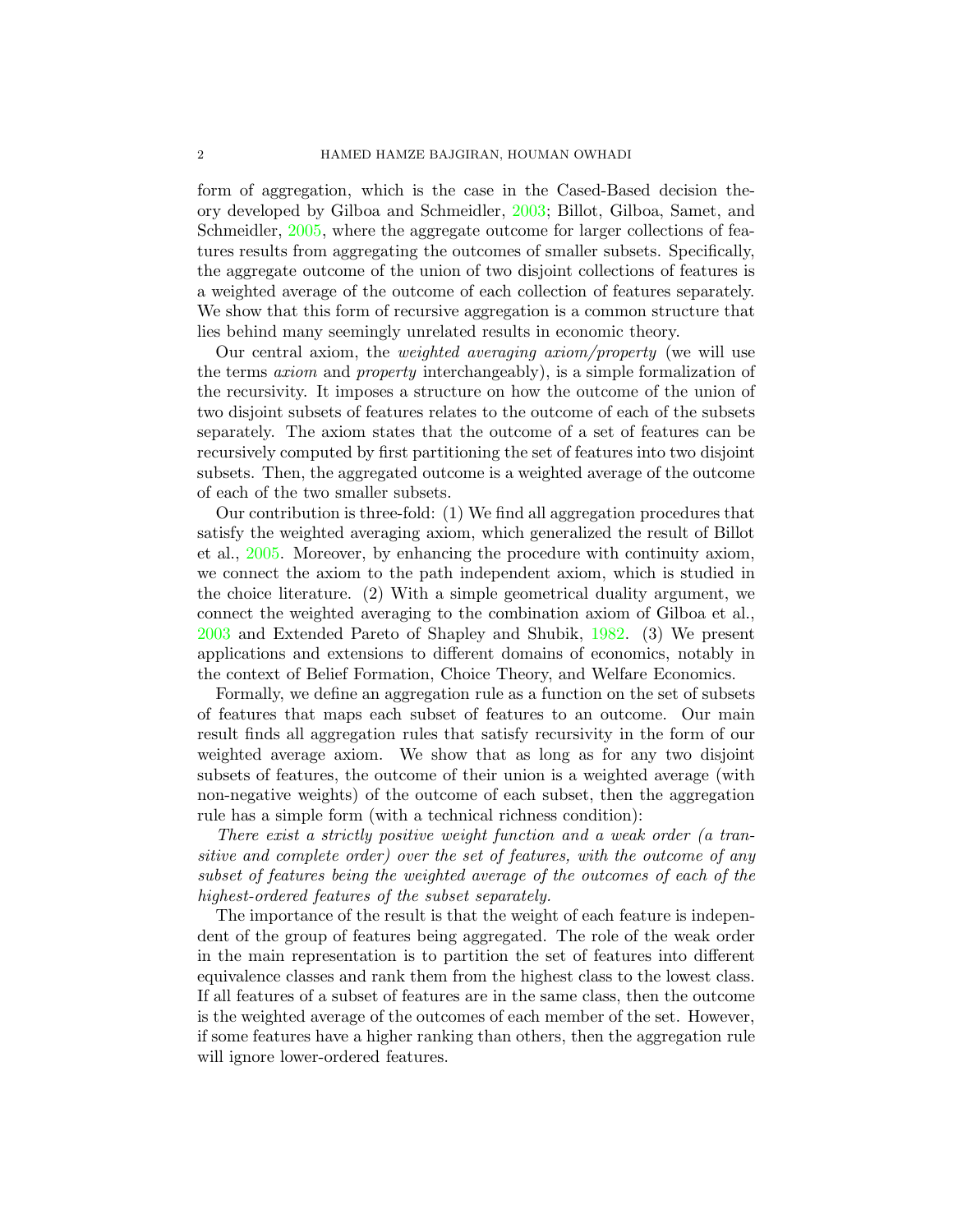Following the main result, we discuss two special cases of our main result. In the first case, we introduce the *strict weighted averaging* axiom to represent the case where the outcome of the union of two disjoint subsets of features is contained in the "relative" interior of the outcomes of each subset separately. We then show that the strict weighted averaging axiom is the necessary and sufficient condition for the weak order, in the main representation, to have only one equivalence class. Hence, the outcome of a subset of features is just the weighted average (with strictly positive weights) of the outcomes of each feature separately.

In the second case, we model the space of features as a subset of a vector space. By considering the distance between vectors, we capture the notion of similarity or closeness of features. In this context, we can consider the following notion of continuity of outcomes with respect to features: replacing a feature in a subset of features with another closely similar feature, the outcome of this new subset stays close to the outcome of the previous one. Under this property, which we define as the *continuity* property, we show that all similar enough features attain the same ranking with respect to the weak order. Moreover, the weight function is a continuous function over the set of features. In other words, the weight between two close (or similar) features should be close. In a special case, where the space of features is a convex set, we show that all features attain the same ranking. In this case, there is no difference between the weighted averaging and the strict weighted averaging property.

Depending on the application, features and the aggregation rules may have different interpretations. A feature may represent a signal or an event containing some information about the true state of nature. In this case, the role of an aggregation rule is to form a belief about the true state of nature. In the context of choice theory, features may represent choice objects, where an aggregation rule behaves as a decision-maker that selects a lottery or a random choice out of a group of choice objects. Another interpretation is in the context of welfare economics, where each feature represents a preference of an individual over some alternatives. In this case, an aggregation rule represents a social welfare function that associates with each preference profile, a single preference ordering over the set of alternatives.

To describe a natural interpretation of our result, consider the problem of modeling an agent who seeks to make a prediction about the true state of nature, conditional on observing a set of events. In this context, a feature represents an event, and the outcome of the model conditional on observing a set of events is a belief about the true state of nature. Our main result provides a necessary and sufficient condition for the belief formation process to behave as a Bayesian Updater. Under the averaging property of the belief formation process, there exists a conditional probability system associated with the set of events, and the belief formation process conditional on observing a set of events behaves like a conditional probability. The weak order of the main result is capturing the idea that conditional on observing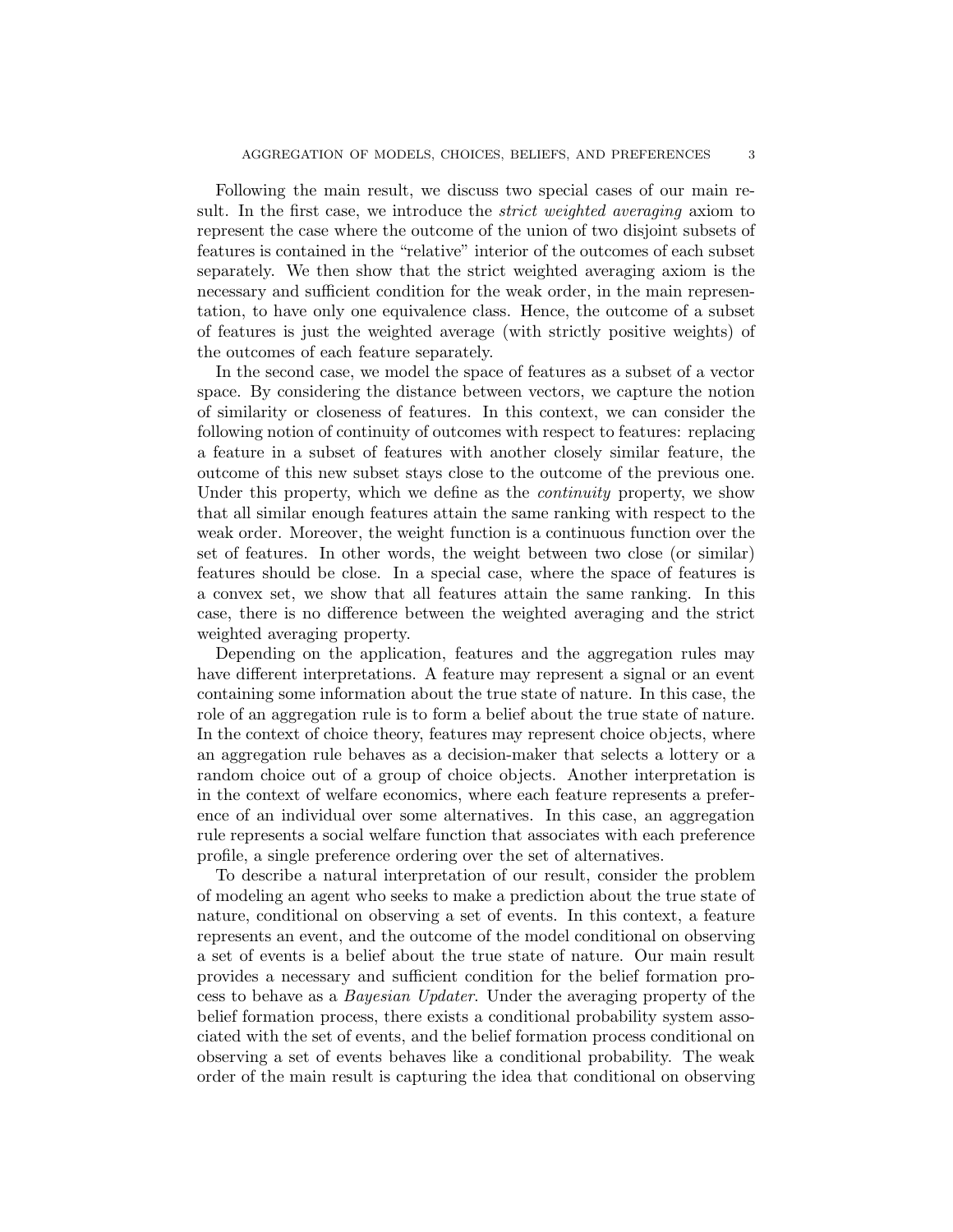even a zero probability event, the belief formation still behaves as a Bayesian updater.

To motivate the proposed framework, sections [4,](#page-8-0) [5,](#page-12-0) [6,](#page-17-0) and [7](#page-23-0) present applications and extensions of our main representation results. We show that the weighted averaging axiom is closely related to many known axioms in different topics, from the Pareto axiom in Social Choice Theory to the path independence axiom in Choice Theory.

## 2. Model aggregation

Let X be a nonempty set<sup>[1](#page-3-0)</sup>. Write  $X^*$  for the set of all nonempty finite subsets of  $X$ . One may interpret  $X$  as a (possibly infinite) set of models,  $A \in X^*$  as a finite set of models, and  $X^*$  as the set of all nonempty finite sets of models. Let H be a separable Hilbert space with  $H = \mathbb{R}^n$  as a prototypical example.

**Definition 1.** An *aggregation rule* on X is a function  $f: X^* \to H$ , that associates with every  $A \in X^*$  a vector  $f(A) \in H$ <sup>[2](#page-3-1)</sup>

For  $x \in X$  and  $A \in X^*$ , one may interpret  $f(\lbrace x \rbrace)$  as the output of the model x, and  $f(A)$  as the output of the aggregation of models contained in A. The purpose of this section is to characterize aggregation rules satisfying the weighted averaging axiom/property defined below.

**Definition 2.** We say that an aggregation rule f satisfies the weighted averaging axiom/property if for all  $A, B \in X^*$  such that  $A \cap B = \emptyset$ , it holds true that

<span id="page-3-2"></span>
$$
f(A \cup B) = \lambda f(A) + (1 - \lambda)f(B) \tag{2.1}
$$

for some  $\lambda \in [0, 1]$  (which may depend on A and B). We say that f satisfies the *strict weighted averaging* axiom/property if  $(2.1)$  holds true for  $\lambda \in (0, 1)$ . We say that f satisfies the *extreme weighted averaging* axiom/property if  $(2.1)$  holds true for  $\lambda \in \{0, 1\}.$ 

Two simple examples of aggregation rules satisfying the weighted averaging property are as follows.

<span id="page-3-4"></span>**Example 1.** Write  $\mathbb{R}_{++}$  for the set of strictly positive real numbers and let  $w: X \to \mathbb{R}_{++}$  be a weight function on X. For  $x \in X$ , let<sup>[3](#page-3-3)</sup>  $f(x)$  be the output of model x. For  $A \in X^*$ , define

$$
f(A) = \sum_{x \in A} \left( \frac{w(x)}{\sum_{y \in A} w(y)} f(x) \right).
$$
 (2.2)

Then f satisfies the strict weighted averaging property.

<span id="page-3-0"></span><sup>&</sup>lt;sup>1</sup>We make no assumptions about the cardinality or topology of X

<sup>&</sup>lt;sup>2</sup>All discussions of this paper continue to hold if  $H$  is replaced by any general (possibly infinite dimensional) normed vector space.

<span id="page-3-3"></span><span id="page-3-1"></span><sup>&</sup>lt;sup>3</sup>Abusing notations we write  $f(x)$  for  $f(\lbrace x \rbrace)$  for  $x \in X$ .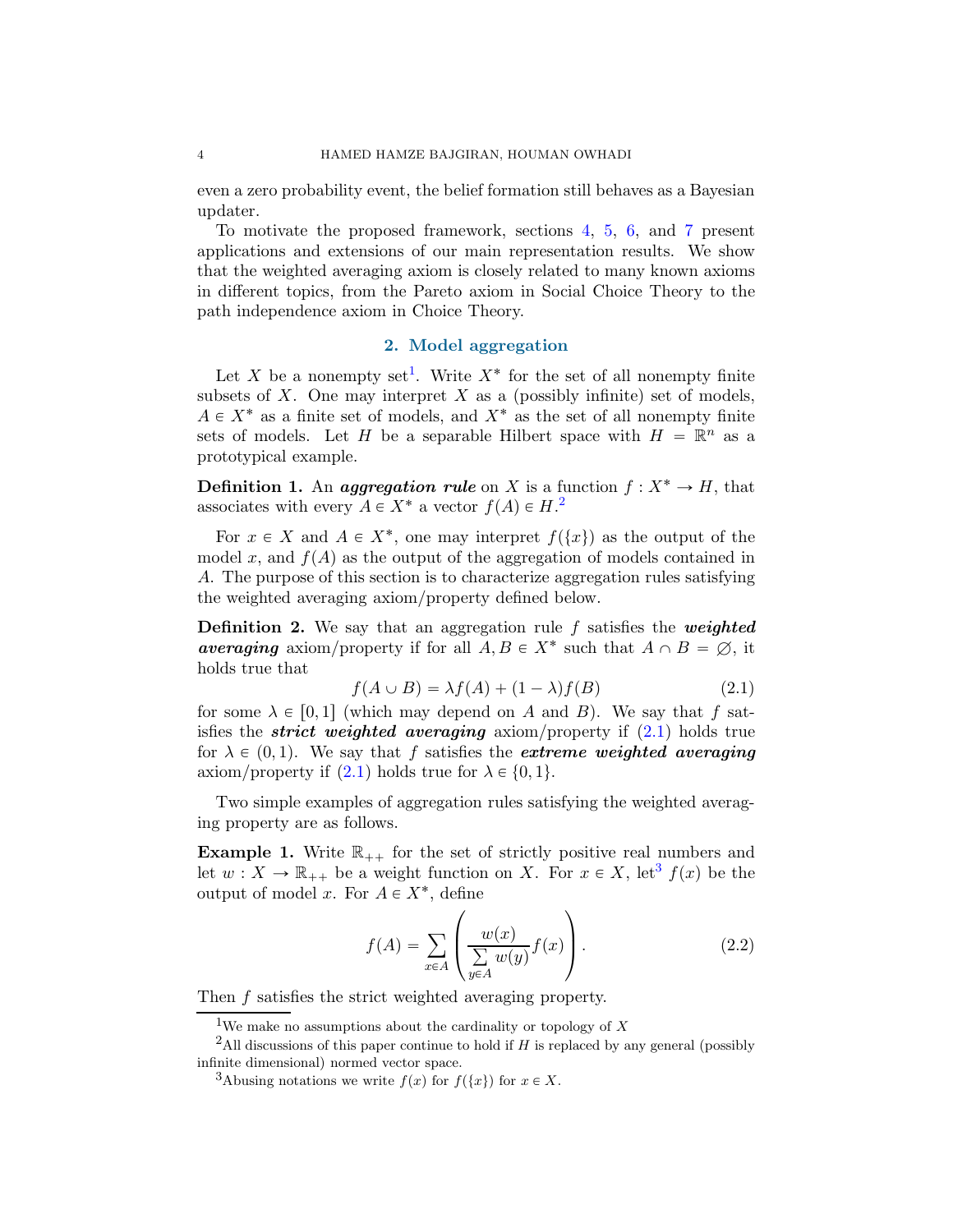<span id="page-4-1"></span>**Example 2.** Consider a complete strict order  $>$  on X. Given any feature  $x \in X$ , let  $f(x) \in H$  be the output of the model x. For  $A \in X^*$ , write  $M(A,>)$  for the highest order element<sup>[4](#page-4-0)</sup> in A. For  $A \in X^*$ , define

$$
f(A) = f(M(A, >)).
$$
\n(2.3)

Then f satisfies the extreme weighted averaging property.

We will now show that all aggregation rules satisfying the strict weighted averaging property must be as in Example [1](#page-3-4) if  $X$  contains at least three elements x, y, z such  $f(x)$ ,  $f(y)$  and  $f(z)$  are not collinear.

**Definition 3.** An aggregation rule  $f : X^* \to H$  is rich if the range of f is not a subset of a line.

<span id="page-4-3"></span>**Theorem 1.** Let the aggregation rule  $f : X^* \to H$  be rich. The following are equivalent:

- (1) The aggregation rule f satisfies the strict weighted averaging property.
- (2) There exists a weight function  $w : X \to R_{++}$  such that for every  $A \in X^*$ :

<span id="page-4-5"></span>
$$
f(A) = \frac{\sum_{x \in A} w(x) f(x)}{\sum_{x \in A} w(x)}.
$$
 (2.4)

Moreover, the function  $w$  is unique up to multiplication by a positive number.

We will now show that all aggregation rules satisfying the weighted averaging property must be of the form of a combination of Example [1](#page-3-4) and [2](#page-4-1) if for all  $x \in X$  we can find  $y, z \in X$  such that  $f(\lbrace x \rbrace), f(\lbrace y \rbrace)$ , and  $f(\lbrace z \rbrace)$ are not collinear and the pairwise aggregation of  $x, y, z$  does not satisfy the extreme aggregation property.

**Definition 4.** An aggregation rule  $f : X^* \to H$  is **strongly rich** if for any  $x \in X$  there exist  $y, z \in X$  such that:

- (1)  $f({x}), f({y}),$  and  $f({z})$  are not on the same line.
- (2)  $f(\{x, y\}) \notin \{f(x), f(y)\}\$  and  $f(\{x, z\}) \notin \{f(x), f(z)\}^5$  $f(\{x, z\}) \notin \{f(x), f(z)\}^5$ .

**Definition 5.** A binary relation  $\geq$  on X is a weak order on X, if it is reflexive  $(x \geq x)$ , transitive  $(x \geq y$  and  $y \geq z$  imply  $x \geq z$ ), and complete (for all  $x, y \in X$ ,  $x \geq y$  or  $y \geq x$ ). We say that x is equivalent to y, and write  $x \sim y$ , if  $x \geq y$  and  $y \geq x$ .

<span id="page-4-4"></span>**Theorem 2.** Let the aggregation rule  $f : X^* \to H$  be strongly rich. Then the following are equivalent:

(1) The aggregation rule f satisfies the weighted averaging axiom.

<span id="page-4-0"></span> ${}^4M(A,\rightarrow) \in A$  and  $M(A,\rightarrow) \succ x$  for  $x \in A \setminus \{ \mathcal{M}(A,\rightarrow) \}.$ 

<span id="page-4-2"></span><sup>&</sup>lt;sup>5</sup>In the proof of our main result, we show that as long as  $f(\lbrace x \rbrace), f(\lbrace y \rbrace)$ , and  $f(\lbrace z \rbrace)$ are not on the same line, then  $f(\{x, y\}) \notin \{f(x), f(y)\}\$  and  $f(\{x, z\}) \notin \{f(x), f(z)\} \implies$  $f({y,z}) \notin {f(y), f(z)}.$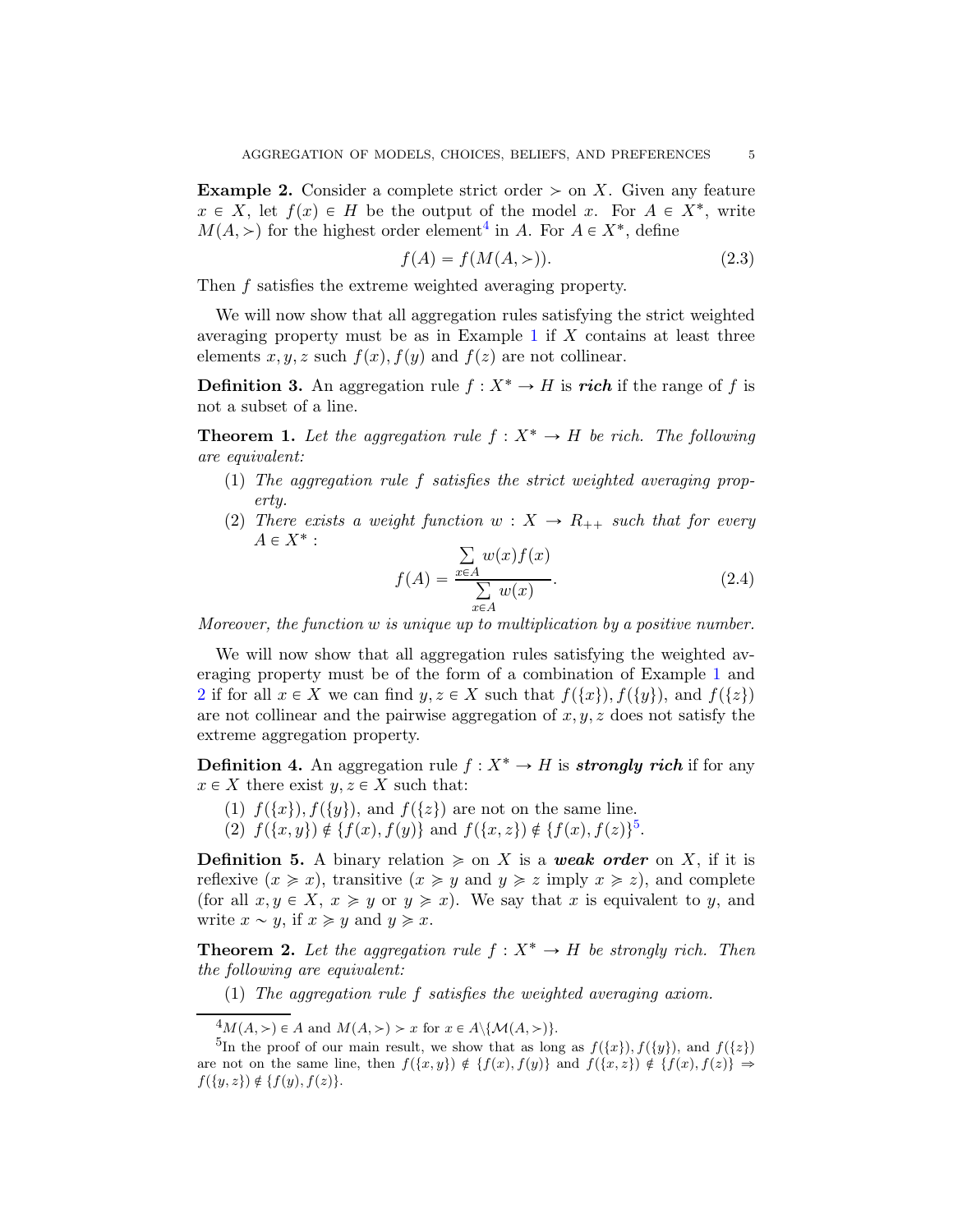(2) There exist a unique weak order  $\geq$  on X and a weight function w:  $X \to R_{++}$  such that for every  $A \in X^*$ :

<span id="page-5-0"></span>
$$
f(A) = \sum_{x \in M(A, \geqslant)} \left( \frac{w(x)}{\sum\limits_{y \in M(A, \geqslant)}} w(y) \right) f(x).
$$
 (2.5)

Moreover in this case, the function w is unique up to multiplication by a positive number in each of the equivalence classes of the weak order  $\geq$ .

The representation  $(2.5)$  has two components: one is captured by the weak order  $\geq$ ; the other is the weight function w. The weak order partitions the set of features into equivalence classes and ranks them from top to bottom. If all models  $x \in A$  have the same ranking, then the outcome  $f(A)$  of  $A \in X^*$  is the weighted average of the outcomes of each element  $x \in A$ . However, if some elements have a higher ranking than others, then the aggregation rule will ignore the lower-ordered elements. Hence, the assessment of the aggregation rule has two steps. First, it only considers the highest-ordered elements. Then, it uses the weight function and finds the weighted average among the highest-ordered elements.

The richness condition is necessary for both theorems [1](#page-4-3) and [2.](#page-4-4) Example [3](#page-5-1) shows that without this condition, aggregation rules may satisfy the strict weighted averaging axiom without having a weighted average representation.

<span id="page-5-1"></span>**Example 3.** Let  $X = \{x, y, z\}$  with  $f(\{x\}) = 0, f(\{y\}) = 1/2, f(\{z\}) = 1/2$  $1, f({x, y}) = 1/4, f({y, z}) = 3/4, f({x, z}) = 3/8, \text{ and } f({x, y, z}) = 7/16.$ Assume that there exists a positive weight function on  $X$ , and the aggregation rule over any coalition of  $X$  has a representation as a weighted average of its elements. Assume that  $w : X \to \mathbb{R}_{++}$  is the corresponding weight function. In order to have such a representation, we should have  $f(\lbrace x, y \rbrace) = \frac{w(x)f(x)+w(y)f(y)}{w(x)+w(y)}$ . By considering the value of  $f(\lbrace x, y \rbrace)$ ,  $f(\lbrace x \rbrace)$ , and  $f({y})$ , we get  $\frac{w(x)}{w(y)} = 1$ . Similarly, by considering the coalition  $\{y, z\}$  we get  $\frac{w(y)}{w(z)} = 1$ . By combining these two observations, we get  $\frac{w(x)}{w(z)} = 1$ . However, considering the coalition  $\{x, z\}$ , and the representation  $f(\lbrace x, z \rbrace) = \frac{w(x)f(x)+w(z)f(z)}{w(x)+w(z)}$ , we get  $\frac{w(x)}{w(z)} = 5/3$ , which is a contradiction. Hence, the representation does not work in this case.

Assume  $X$  is a subset of a normed vector space. We will now show that weight w in the representation  $(2.5)$  must be continuous if f is continuous as defined below.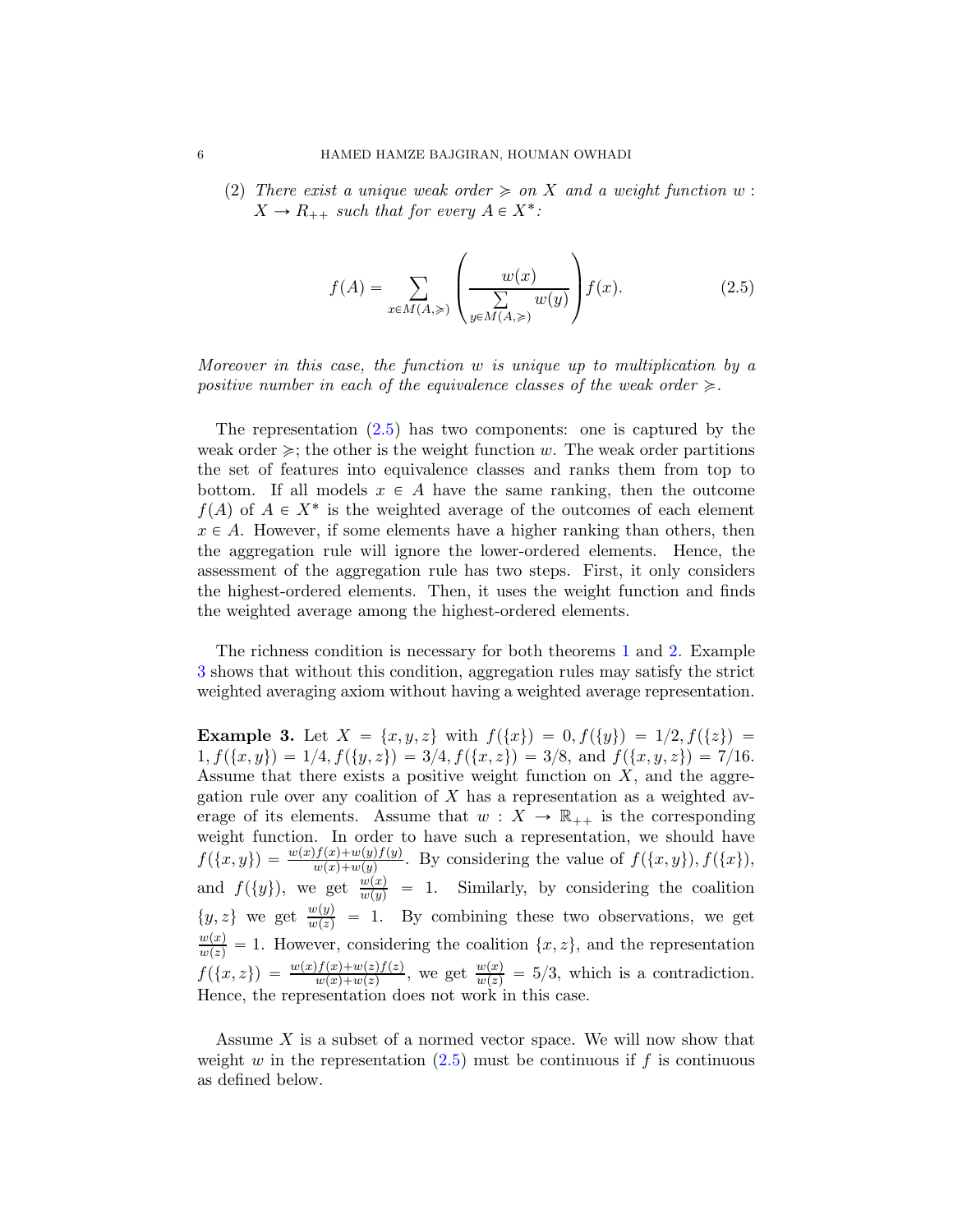**Definition 6.** An aggregation rule  $f : X^* \to H$  is *(continuous)* if, for any  $A \in X^* \cup \{\emptyset\}$ , any  $x \in X \backslash A$ , and any sequence  $(x_n)_{n=1}^{\infty} \in X$ ,  $x_n \to x$ implies<sup>[6](#page-6-0)</sup>  $f(A \cup \{x_n\}) \to f(A \cup \{x\}).$ 

<span id="page-6-5"></span>**Theorem 3.** Let X be a subset of a normed vector space and let  $f: X^* \to H$ be a strongly rich continuous aggregation rule satisfying the weighted averaging property. Then the representation  $(2.5)$  holds true with a continuous weight function  $w : X \to R_{++}$ . Furthermore, for any  $x \in X$  there exists  $\epsilon > 0$  such that  $y \sim x$  for all where  $y \in X$  such that  $|y - x| < \epsilon$ .

We will now show that if  $X$  is a convex subset of a normed vector space, then any continuous aggregation rule on  $X$  under the weighted averaging axiom can only have a single equivalence class, and as a consequence, both the weighted averaging and strict weighted averaging properties lead to the representation  $(2.4)$  for f.

<span id="page-6-3"></span>**Theorem 4.** Let X be a convex subset of a normed vector space, and  $f$ :  $X^* \to H$  a rich continuous aggregation rule satisfying the weighted averaging property. Then, there exists a continuous weight function  $w : X \to R_{++}$ such that the representation  $(2.4)$  holds true.

### 3. Preference aggregation and duality

<span id="page-6-4"></span>In many cases, where the range of the aggregation rule is the set of linear functionals, a simple geometrical interpretation of the weighted averaging axiom results in a related but different consistency axiom. Let H be a Hilbert space and write  $\langle \cdot, \cdot \rangle$  for the associated inner product. Let  $S \subset H$ be a convex subset of H. Every  $h \in H$  induces a weak order (reflexive, transitive, and complete binary relation)  $\gtrsim_h$  over the set S by:

<span id="page-6-2"></span>
$$
s_1 \gtrsim_h s_2 \Leftrightarrow \langle h, s_1 \rangle \ge \langle h, s_2 \rangle \tag{3.1}
$$

Let X be a non empty set. In this section we define an aggregation rule<sup>[7](#page-6-1)</sup> as a function f mapping  $X^*$  to H. Since we may interpret each  $h \in H$  as a linear ranking of the elements of the set  $S$ , the goal of an aggregator  $f$  is to attach an aggregated linear ranking to every finite subset A of X.

**Example 4.** A simple example of interpretation of  $X, S$  and  $f$  is as follows. Let  $X$  be a set of experts and  $S$  a set of alternatives (models, decisions, choices). An expert  $x \in X$  defines a ranking/preference  $f(\lbrace x \rbrace)$  over S. An aggregation rule  $f$  is a voting mechanism enabling the aggregation of the preferences of a finite set of experts. A rational notion of consistency (employed here and formally introduced below in Definition [7\)](#page-7-0) is that if  $A, B \in X^*$  are two disjoint sets of experts such that both  $(f(A)$  and  $f(B))$ 

<span id="page-6-0"></span><sup>&</sup>lt;sup>6</sup>The convergence in X is with respect to the norm on X, and the convergence in the range of the aggregation rule is with respect to norm of H.

<span id="page-6-1"></span><sup>&</sup>lt;sup>7</sup>By the Riesz representation theorem,  $f$  can also be defined as function mapping  $X^*$ to the space of continuous linear functionals on H, in which case for  $A \in X^*$ ,  $f(A)$  is identified with the unique element  $h \in H$  such that  $f(A)(x) = \langle h, x \rangle$  for  $x \in H$ .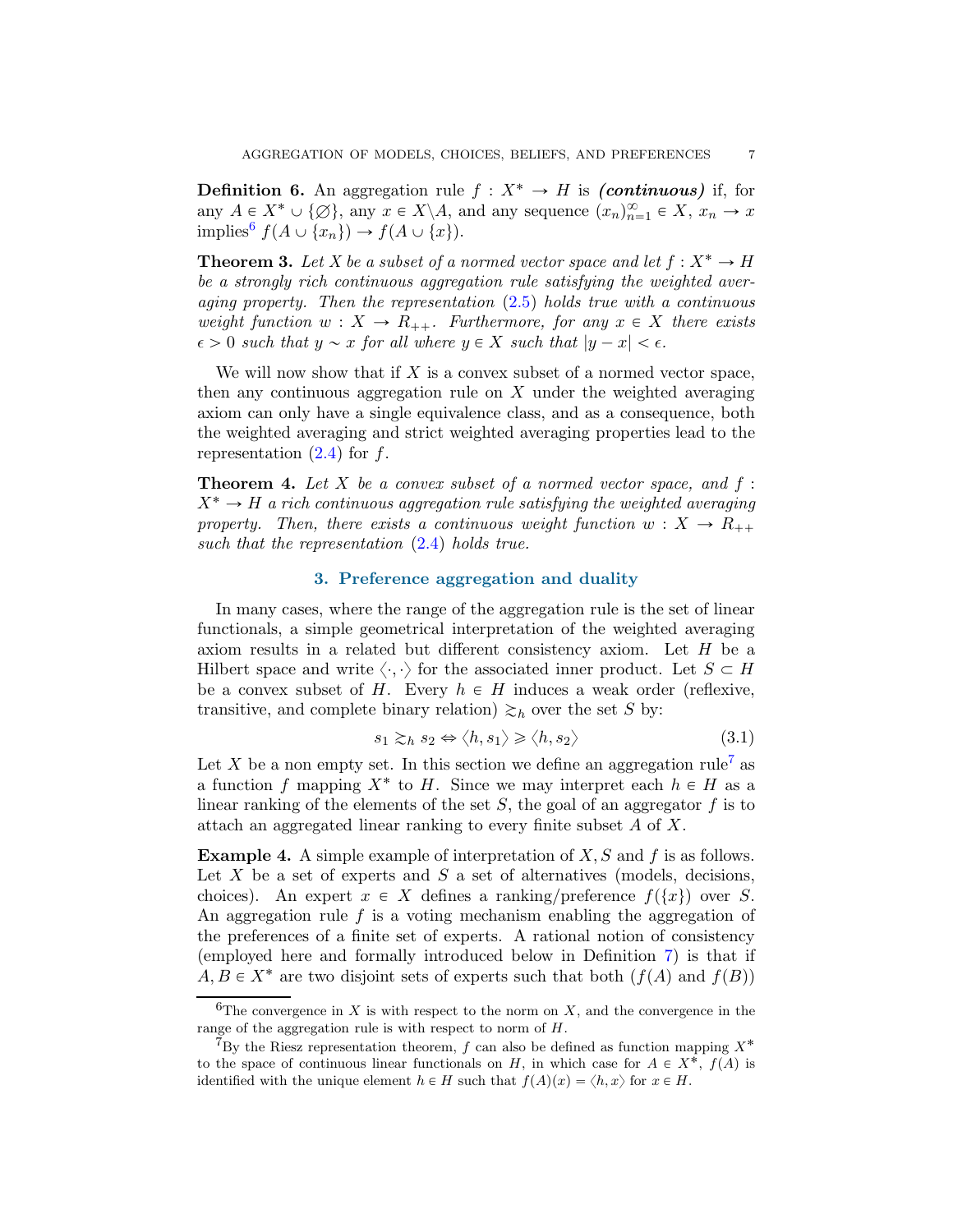prefer  $s_1 \in S$  over  $s_2 \in S$ , then their aggregate  $f(A \cup B)$  must also prefer  $s_1$ over  $s_2$ .

Observing that the order  $(3.1)$  is invariant under scaling of h we will restrict the range of aggregation rules to the set  $N_{\nu} = \{h \in H | \langle h, \nu \rangle = 1\}$  for some  $\nu \in H$ . This restriction also avoids entirely opposite ranking directions by imposing a shared rank on  $\nu$ . The condition of existence of such a  $\nu$  is what we call a *minimal agreement* condition.

<span id="page-7-0"></span>**Definition 7.** An aggregation rule  $f : X^* \to N_v$  is weakly consistent if for all disjoint sets  $A, B \in X^*$ , and for all  $s_1, s_2 \in S$ ,

$$
s_1 \gtrsim_{f(A)} s_2, \ s_1 \gtrsim_{f(B)} s_2 \Rightarrow s_1 \gtrsim_{f(A \cup B)} s_2 \tag{3.2}
$$

Moreover, it is *consistent* if it also satisfies the following condition:

$$
s_1 >_{f(A)} s_2, \ s_1 \gtrsim_{f(B)} s_2 \Rightarrow s_1 >_{f(A \cup B)} s_2 \tag{3.3}
$$

A simple duality argument (Farkas's lemma) results in the following theorem.

<span id="page-7-1"></span>**Theorem 5.** Let  $f: X^* \to N_{\nu}$  be an aggregation rule. Then, the followings are equivalent:

- $(1)$  f is consistent.
- (2) f satisfies the strict weighted averaging property.

Moreover, the followings are also equivalent:

- (1) f is weakly consistent.
- (2) f satisfies the weighted averaging property.

Using Theorem [1,](#page-4-3) we immediately attain the representation of the consistent aggregation rules.

**Corollary 1.** Let  $f: X^* \to N_{\nu}$  be a consistent rich aggregation rule. Then, there exists a weight function  $w : X \to \mathbb{R}_{++}$  such that for every set of features  $A \in X^*$ ,

$$
f(A) = \sum_{x \in A} \left( \frac{w(x)}{\sum\limits_{y \in A} w(y)} \right) f(x).
$$
 (3.4)

Moreover, the weight function is unique up to multiplication by a positive number.

Note that we can generalize the result to the case of weakly consistent rules.

Remark 1. The notion of consistency obtained as a dual interpretation of the weighted averaging is the same axiom as **Extended Pareto** introduced by Shapley et al., [1982.](#page-32-0) Similarly, it is the Combination axiom in Gilboa et al., [2003](#page-31-0); Gilboa and Schmeidler, [2012](#page-31-1).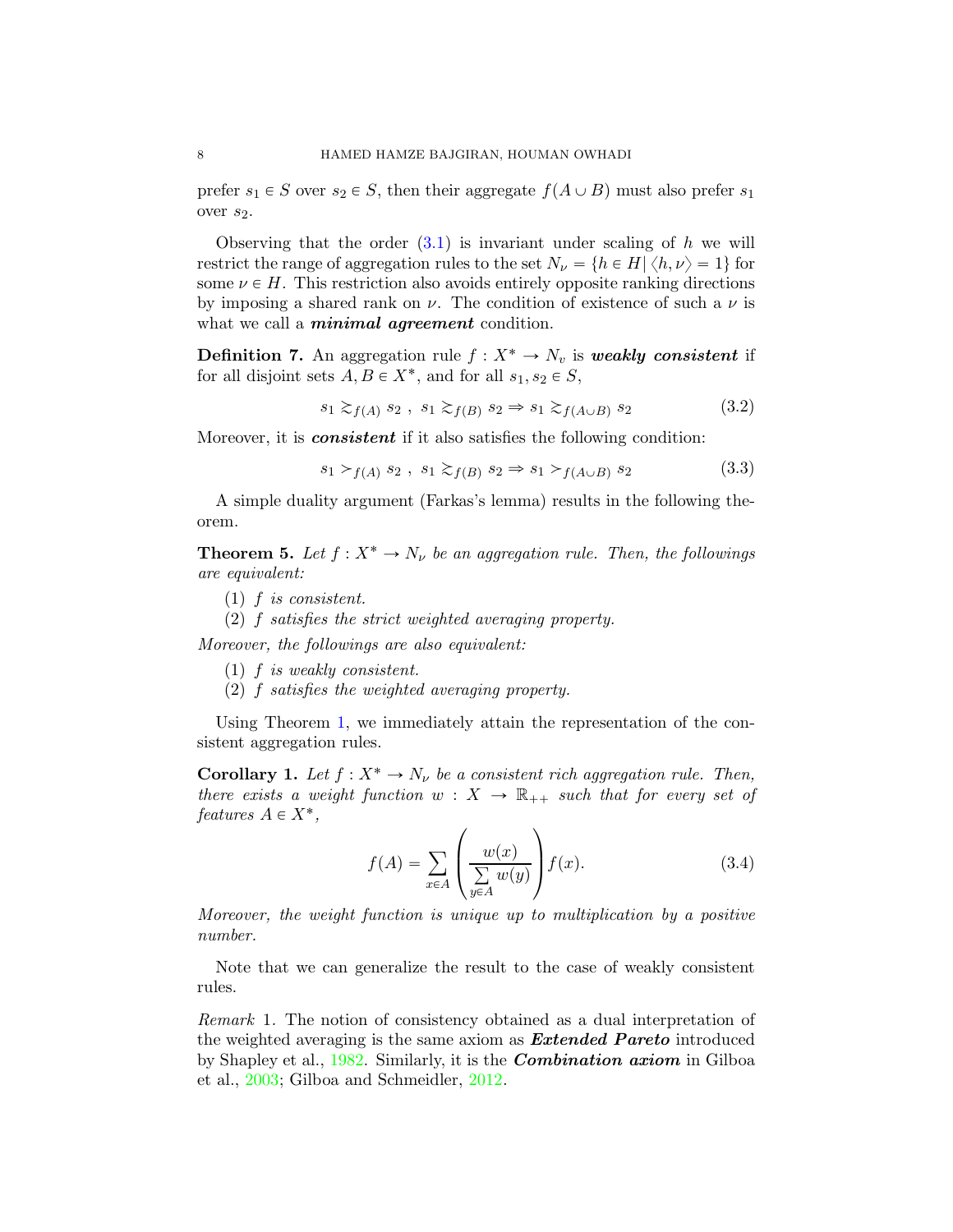## 4. Belief Formation

<span id="page-8-0"></span>In this section, we interpret the set of features as signals. Each signal contains some information about the distribution of states of nature. The role of an aggregation rule is an agent who makes a prediction about the true state of nature-based on observing some signals. In this context, the range of an aggregation rule is that of probability distributions over the states of nature. Following Billot et al., [2005](#page-30-0), an aggregation rule is a belief formation process that associates with each finite set of signals, a belief over the states of nature.

The representation of the belief formation process under the weighted averaging axiom is a straightforward application of the main results. Using our representation, on the one hand, we propose an extension, where the timing of signals may be important. We consider the case where an agent can receive signals in different time zones in the past. The agent tries to form a prediction at the present time, and it may perceive signals closer to the time of the prediction as more credible. To capture the representation, we introduce the *stationarity* axiom, in which a belief induced by a set of received signals and their timing is the same as the belief induced by shifting the timings of all signals by a constant number to the past.

Under stationarity, any belief formation process satisfying the strict weighted averaging axiom has a weight function over the set of signals and an exponential discount factor over each time zone. The belief associated with a set of received signals is the discounted weighted average of the beliefs associated with each signal. In this case, the weight function captures the time-independent value of each signal.

On the other hand, we interpret the set of signals as the information structure of an agent who wants to predict the true state. We interpret each subset of signals as an event in her information structure. We show that as long as the information structure has a finite cardinality, the strict weighted averaging axiom is the necessary and sufficient condition for a rich belief formation process to appear as a Bayesian updater. This result answers the question in Shmaya and Yariv, [2007](#page-32-1), regarding finding a necessary and sufficient condition for a belief formation process to act as a Bayesian updating rule.

<span id="page-8-1"></span>4.1. Belief Formation Processes. Let  $\Omega = \{1, 2, \ldots, n\}$  be a set of states of nature and let  $\Delta(\Omega)$  be the set of all probability distributions over  $\Omega$ . We interpret the elements of the set  $X$  as disjoint signals or events. The role of an aggregation rule over a finite subset of  $X^*$  is to predict the true state of nature by assigning probabilities to each state of  $\Omega$ . Therefore, following Billot et al., [2005,](#page-30-0) the aggregation rules can be interpreted as a belief formation process, which assigns a belief to the set of states of nature after observing a finite subset of signals.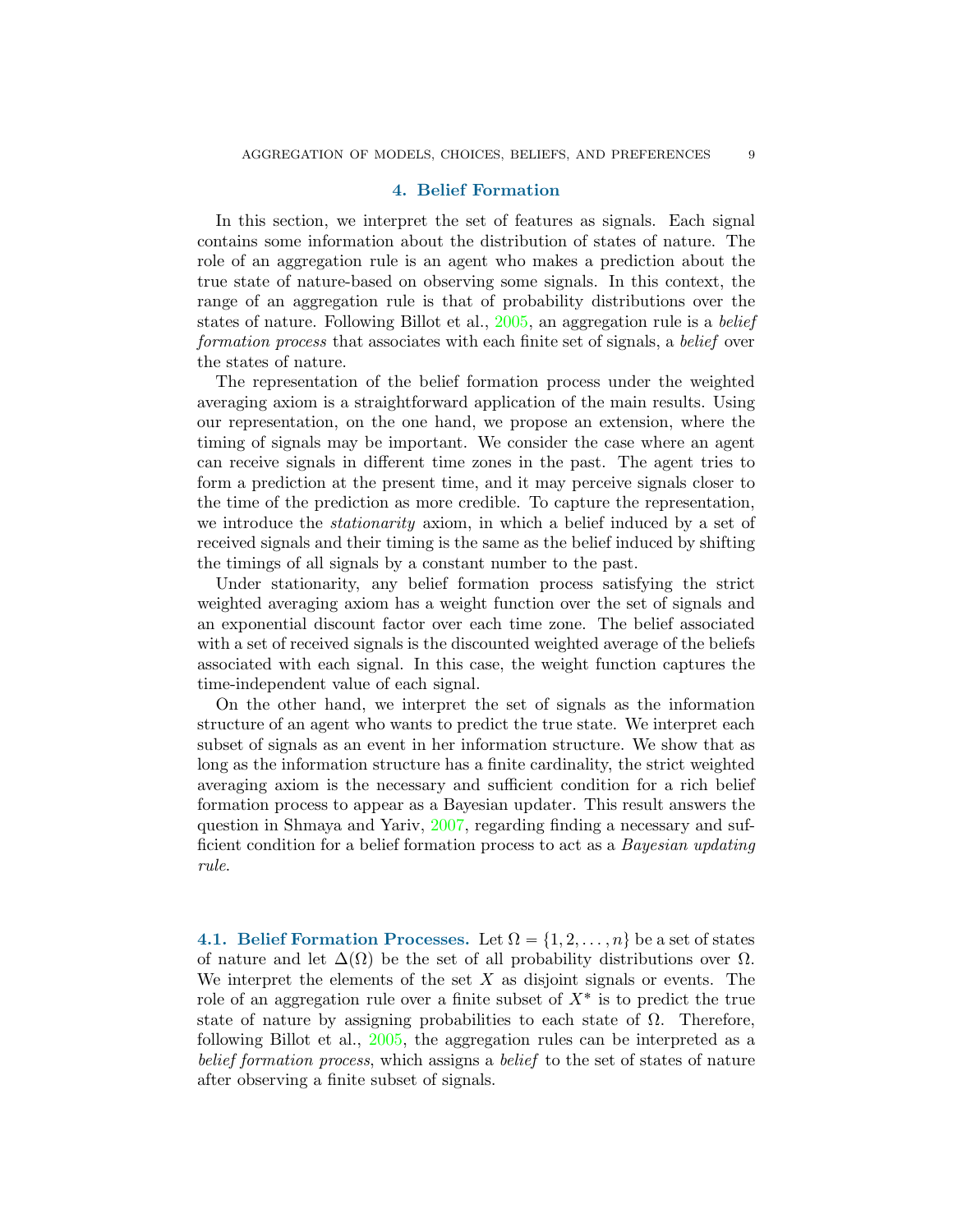**Definition 8.** A belief formation process is a function  $f: X^* \to \Delta(\Omega)$ , that associates with every finite set of signals  $A \in X^*$ , a **belief**  $f(A) \in \Delta(\Omega)$ on the states of nature.

Theorem [2](#page-4-4) shows that if the belief induced by the union of two disjoint finite sets of signals is on the line segment connecting the beliefs induced by each set of signals separately, then, under the strong richness condition, there exists a strictly positive weight function and a weak order over the set of signals such that the belief over any finite subset of signals is a weighted average of the beliefs induced by each of the highest-ordered signals of that subset.

By enforcing the belief formation process to use both of the induced beliefs, i.e., the belief induced by the union of two disjoint finite sets of signals is on the "interior" of the line segment connecting the induced belief of each set of signals separately, we can use Theorem [1](#page-4-3) to find the representation. Formally, we have:

<span id="page-9-1"></span>Corollary 2. Let  $f : X^* \to \Delta(\Omega)$  be a strongly rich belief formation process satisfying the weighted averaging property. Then, there exist a unique weak order  $\geq$  on X and a weight function  $w : X \to R_{++}$  such that for every  $A \in X^*$ : ¨

$$
f(A) = \sum_{x \in M(A, \geqslant)} \left( \frac{w(x)}{\sum\limits_{x \in M(A, \geqslant)}} w(x) \right) f(x). \tag{4.1}
$$

Moreover, if f satisfies the strict weighted averaging property, then the weak order  $\geq$  has only one equivalence class and for every  $A \in X^*$ :

<span id="page-9-0"></span>
$$
f(A) = \sum_{x \in A} \left( \frac{w(x)}{\sum_{x \in A} w(x)} \right) f(x).
$$
 (4.2)

Although representation [\(4.2\)](#page-9-0) is, under the strict weighted averaging property, similar to the one in Billot et al., [2005](#page-30-0), their belief formation process is defined over sequences of signals, in which each sequence can have multiple copies of the same signal. In contrast, we define the belief formation process over sets of signals, and there can be only one copy of a signal in each set. Billot et al.'s main axiom, concatenation axiom, is defined over any two sequences of signals, and counts the number of each signal in each sequence. However, our strict weighted averaging property expressed for  $f(A \cup B)$  does not allow A and B to both contain the same signal.

4.2. Role of Timing. We now explore the role of the timing of signals by associating signals with time labels. In that setting, a signal closer to the time of the prediction may be perceived as more credible (have more weight) compared to the same signal if it was received further in the past. Formally, let X be the set of signals. The present time denoted by 0, and time  $t \in \mathbb{N}$  represents t units of time before the present time. For a given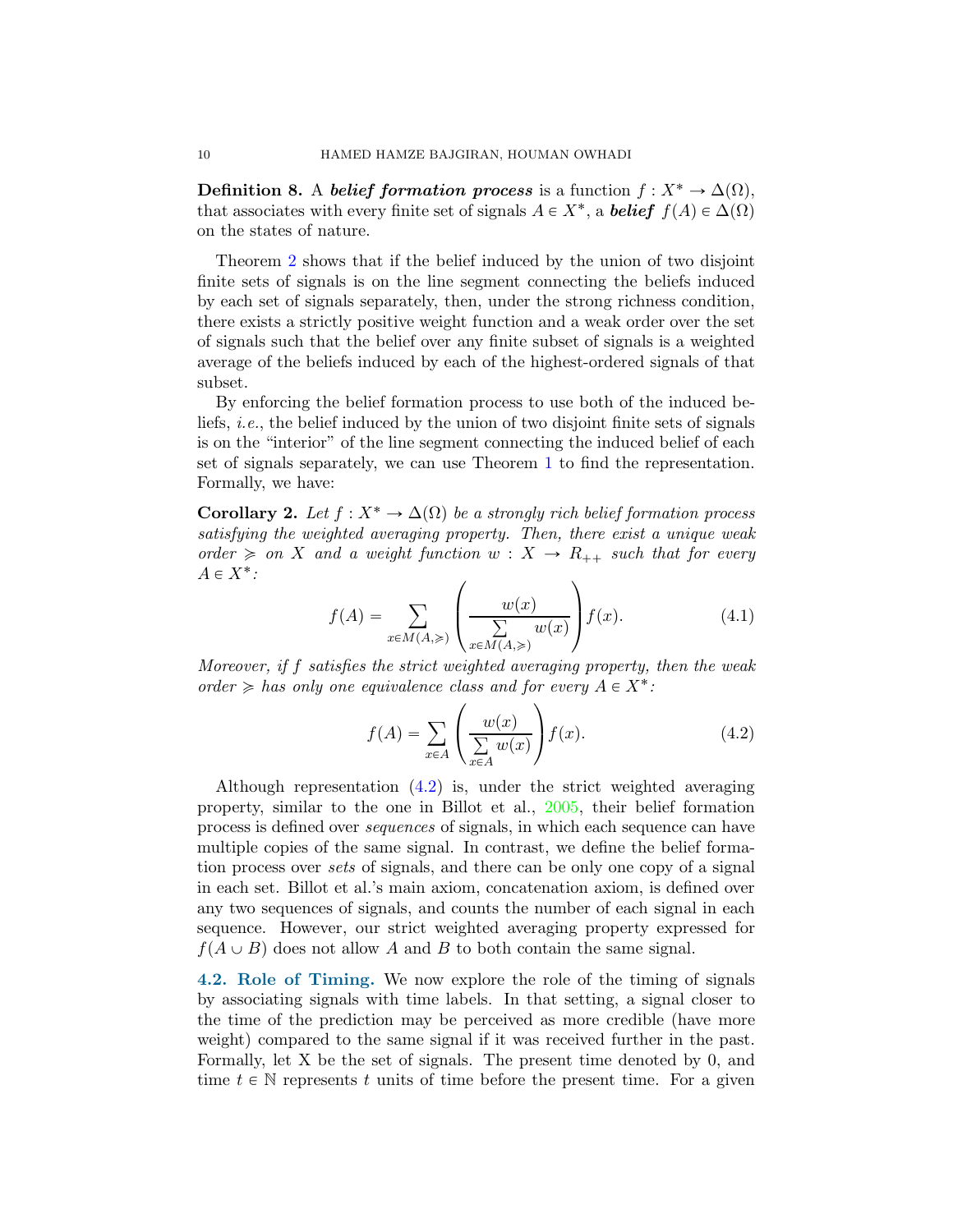finite subset of signals  $A \in X^*$ , let a function  $T_A : A \to \mathbb{N}$ , represent the timing of each signal in the set A, i.e., for any signal  $x \in A$ ,  $T_A(x)$  is the time of receiving the signal x. Given a  $c \in \mathbb{N}$ ,  $T_A + c$  represents a time shift of size c over the timing  $T_A$  of a set of received signals A. Finally, the set  $X^T = \{(A, T_A) \mid A \in X^*$ ,  $T_A : A \to \mathbb{N}\}$  represents all possible realizations of the received signals. In this context, a belief formation process is a function  $f: X^T \to \Delta(\Omega)$ .

Our main consistency property, in addition to the strict weighted averaging property, is the stationarity property. A belief formation process is stationary if a belief induced by a set of received signals and their timing is the same as the belief induced by a constant shift of timings of the same received signals. More precisely:

**Definition 9.** A *stationary* belief formation is a function  $f : X^T \to \Delta(\Omega)$ such that

$$
f((A, T_A + c)) = f(A, T_A),
$$

for  $A \in X^*$ ,  $T_A : A \to \mathbb{N}$ , and  $c \in \mathbb{N}$ .

The next proposition characterizes stationarity belief-formation processes satisfying the strict weighted averaging property.

<span id="page-10-1"></span>**Proposition 1.** Let a rich and stationary belief formation process  $f: X^T \to Y$  $\Delta(\Omega)$  satisfy the strict weighted averaging property. Then, there exist a unique discount factor  $q \in (0, \infty)$  and a unique (up to multiplication by a positive number) weight function  $w: X \to \mathbb{R}_{++}$ , such that for all  $(A, T_A) \in$  $X^T$ :

$$
f(A, T_A) = \frac{\sum_{x \in A} q^{T_A(x)} w(x) f(x)}{\sum_{x \in A} q^{T_A(x)} w(x)}.
$$
 (4.3)

As a consequence of the representation, under the assumption of the proposition, the weight over a received signal  $x \in A$  can be separated into two separate factors. One is the intrinsic value of the signal, captured by  $w(x)$ . The other one is the role of timing, captured by  $q^{T_A(x)}$ . Moreover, the only discounting that captures the role of the timing is the exponential form. If  $q = 1$ , the timing is not important. Hence, the belief formation process only considers the intrinsic value of each signal. However, when  $q \neq 1$ , the belief formation process places relatively more  $(q \in (0, 1))$  or less  $(q \in (1, \infty))$ weight on a signal received closer to the time of the prediction.

<span id="page-10-0"></span>4.3. Bayesian Updating. Let  $(X, X^* \cup \{\emptyset\})$  be the measure space of events, where  $X$  has a finite number of disjoint events. The space of events captures the information structure of the belief formation process. Similarly, by considering the set  $\Omega = \{1, \ldots, n\}$ , we denote  $(\Omega, 2^{\Omega})$  as the measure space of states of nature, where  $2^{\Omega}$  is the set of subsets of the set  $\Omega$ . For any probability distribution  $d \in \Delta(\Omega)$  and any subset of the state of nature  $B \in$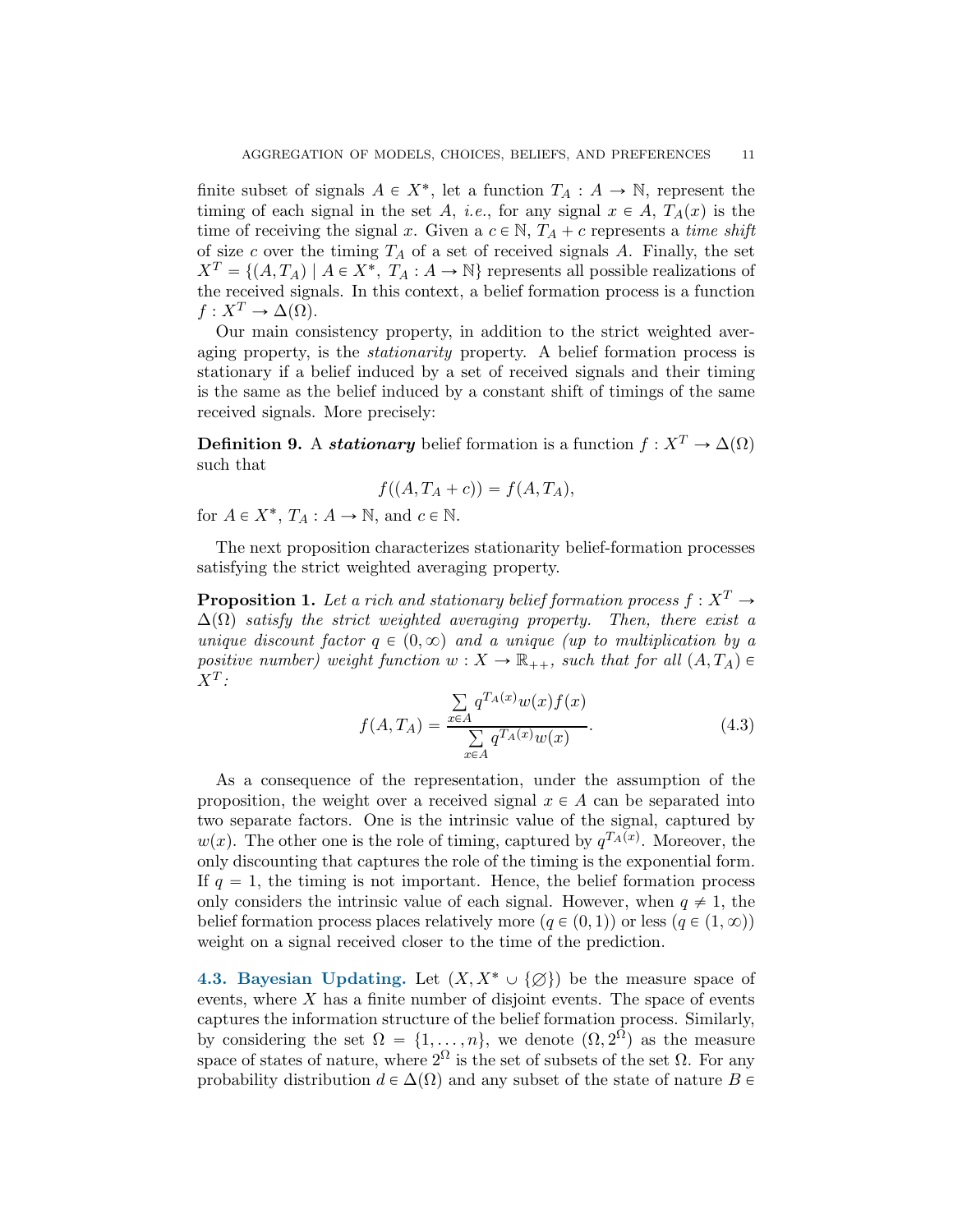$\Omega$ , let  $d(B)$  denote the probability of B which is induced by the distribution *d*. Hence,  $d(B) = \sum_{\omega \in B} d(\omega)$ .

**Definition 10.** A belief formation process  $f : X^* \to \Delta(\Omega)$  is **Bayesian**, if there exists a probability measure P on the space  $(\Omega \times X, 2^{\Omega \times X})$ , such that for every  $A \in X^*$  and  $B \in 2^{\Omega}$  we have:

$$
(f(A))(B) = \frac{P(B \times A)}{P_X(A)}\tag{4.4}
$$

where,  $P_X$  is the marginal probability distribution of P over X.

The right-hand side of the previous equation is the conditional probability of B given A. Therefore, a Bayesian belief formation process  $f$  behaves as a Bayesian updater: by observing an event A in her information structure  $X^*$ , her prediction about the probability of the true state being in a subset  $B \in \Omega$  comes from the Bayes rule. To put it differently,  $(f(A))(B)$  is equal to the conditional probability  $P(B|A)$ .

Our next proposition shows that our strict weighted averaging axiom is the necessary and sufficient condition for a rich belief formation process to be Bayesian.

<span id="page-11-0"></span>**Proposition 2.** A rich belief formation process is Bayesian if and only if it satisfies the strict weighted averaging property.

Note that the richness condition is crucial. Otherwise, as shown in Example [3,](#page-5-1) there are cases where a belief formation process satisfies the strict weighted averaging axiom, but it is not a Bayesian updater. We will now present a more general version of Proposition [2](#page-11-0) by adding the strong richness condition and weakening the strict weighted averaging condition to the weighted averaging property. In the more general version, it is possible to have zero probability events. The belief formation process behaves as a Bayesian updater, even conditional on observing a zero probability event. To capture the idea, we need the following definition.

<span id="page-11-1"></span>**Definition 11.** A class of functions  $\{P_A | P_A : 2^{\Omega} \times X^* \to [0, 1], A \in X^*\}$  is a conditional probability system if it satisfies the following properties:

- (1) For every  $A \in X^*$  such that  $A \neq \emptyset$ ,  $P_A$  is a probability measure on  $\Omega \times X$  with  $P_A(\Omega \times A) = 1$ .
- (2) For every disjoint events  $A_1, A_2 \in X^*$  and for every  $C \in \Omega \times X$ , we have:

$$
P_{A_1 \cup A_2}(C) = P_{A_1 \cup A_2}(\Omega \times A_1) P_{A_1}(C) + P_{A_1 \cup A_2}(\Omega \times A_2) P_{A_2}(C)
$$

In this definition, the probability measure  $P_{\Omega}$  represents a prior probability measure, and  $P_A$  represents a posterior (conditional) probability probability given the event A. Therefore, for any set  $B \in \Omega$ ,  $P_A(B \times A)$  is the conditional probability of B given A. Moreover, for any two events  $A_2 \subset A_1$ in  $X^*$ ,  $P_{A_1}(\Omega \times A_2)$  is the conditional probability of event  $A_2$  given  $A_1$ . The first property of Definition [11](#page-11-1) requires that the support of the posterior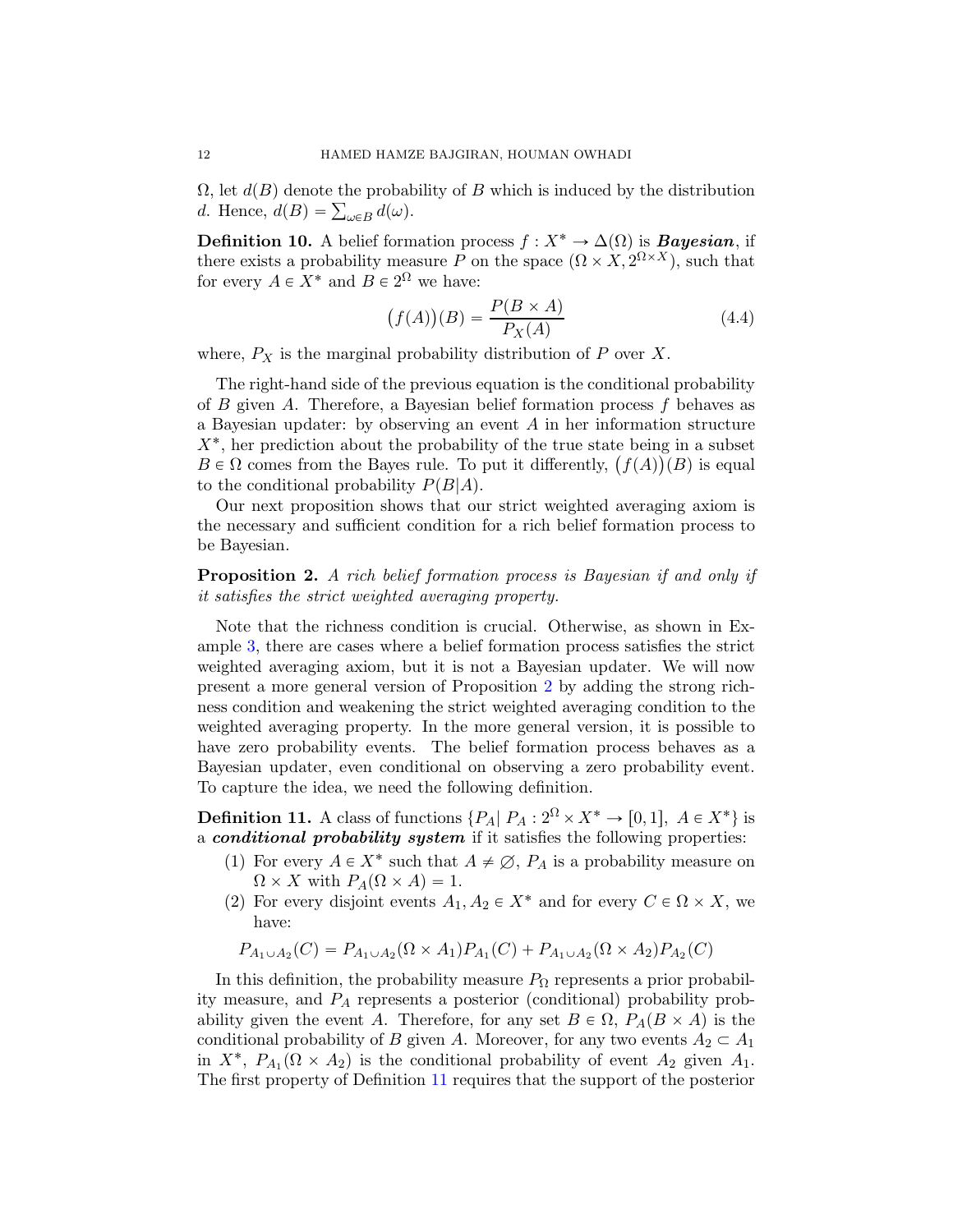probability conditioned on an event  $A$  is contained in  $A$ . The second property requires that, conditional on the event  $A_1 \cup A_2$ , the Bayes updating rule should be satisfied even if the prior probability of  $A_1 \cup A_2$  is zero.

Definition 12. A belief formation process  $f : X^* \to \Delta(\Omega)$  is rationalizable by a conditional probability system  ${P_A | P_A : 2^{\Omega} \times X^* \rightarrow \Omega}$ [0, 1],  $A \in X^*$  if every  $A \in X^*$  and  $B \in 2^{\Omega}$  we have:

$$
(f(A))(B) = P_A(B \times A). \tag{4.5}
$$

By adding the strong richness condition, the next theorem shows that the weighted averaging axiom is the necessary and sufficient condition for rationalizing a belief formation process by a conditional probability system.

Proposition 3. A strongly rich belief formation process is rationalizable by a conditional probability system if and only if it satisfies the weighted averaging axiom.

Remark 2. Shmaya et al., [2007](#page-32-1) considers the problem of characterizing the updating rules (in our context the belief formation processes) that appear to be Bayesian. By providing an example, they show that their soundness condition, our strict weighted averaging condition, is not a sufficient condition for an updating rule to behave as a Bayesian updater. However, we show that the strict weighted averaging condition is the necessary and sufficient condition as long as the belief formation process satisfies our richness condition.

# 5. Average Choice Functions

<span id="page-12-0"></span>In this section, the set of features is a subset of  $\mathbb{R}^n$ . We interpret each feature as a choice object. The interpretation of the aggregation rule is a decision-maker that selects a choice randomly from a menu of choice objects. We model the decision-maker as an *average choice function* that associates with any menu of choice objects, an average choice (mean of the distribution of choices) in the convex combination of choice objects. The average choice is easier to report and obtain rather than the entire distribution<sup>[8](#page-12-1)</sup>. However, except for the case where elements of a menu are affinely independent, average choice does not uniquely reveal the underlying distribution of choices.

First, using our main representation, we show that it is possible to uniquely extract the underlying distribution of choices as long as the average choice function satisfies the weighted averaging axiom.

Then, we illustrate two applications of the result. In one application, we consider the class of average choice functions that can be rationalized by a Luce rule, i.e., a stochastic choice function that satisfies the independence of irrelevant alternatives axiom (IIA) proposed by Luce, [1959](#page-31-2). We show

<span id="page-12-1"></span> ${}^{8}$ Check Ahn, Echenique, and Saito,  $2018$  for the complete discussion on merits of average choice.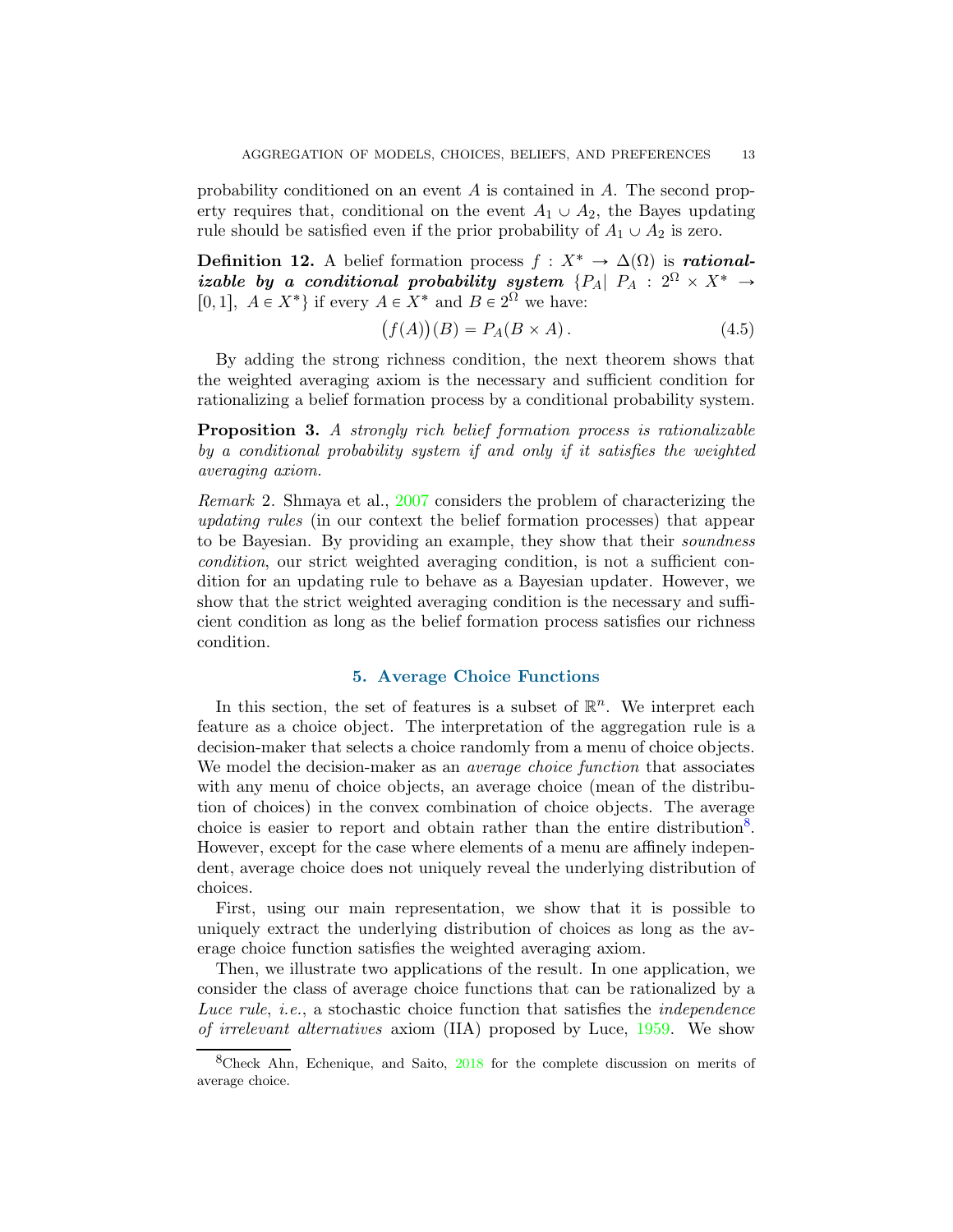that the average choice functions satisfying the strict weighted averaging axiom are exactly the ones that can be rationalized by a Luce rule. More generally, we show that the class of average choice functions satisfying the weighted averaging axiom is the same as the class of average choice functions rationalizable by a two-stage Luce model proposed by Echenique and Saito, [2018](#page-31-3).

In the second application, we consider continuous average choice functions. First, we show that any continuous average choice function under the weighted averaging axiom is rationalizable by a Luce rule. This means that there is no continuous average choice function that is rationalizable by a two-stage Luce rule but not with a Luce rule.

Then, we illustrate a connection of our result with the one by Kalai and Megiddo, [1980](#page-31-4), regarding the impossibility of an average choice function to satisfy both the path independence axiom and continuity.

**5.1. Set up.** In this section, X is a nonempty subset of  $\mathbb{R}^n$ , which is not a subset of a line. For any  $A \subseteq \mathbb{R}^n$ , we denote by  $Conv(A)$  the set of all convex combinations of vectors in A.

**Definition 13.** An aggregation rule  $f: X^* \to \mathbb{R}^n$  is called an *average choice function*, if for any (menu of choices)  $A \in X^*$ ,  $f(A) \in Conv(A)$ .

One of the goals of this section is to present a connection between our weighted averaging condition and the Path Independent, Luce, and twostage Luce choice models. The following is a corollary of theorems [2](#page-4-4) and [4,](#page-6-3)

<span id="page-13-0"></span>**Corollary 3.** Let an average choice function  $f : X^* \to Conv(X)$  be strongly rich. The following statements are equivalent:

- (1) The average choice function f satisfies the weighted averaging condition.
- (2) There exists a unique weak order  $\geq$  on X and a unique weight function  $w: X \to R_{++}$ , up to multiplication over equivalence classes of the weak order such that for every  $A \in X^*$ :

$$
f(A) = \frac{\sum\limits_{x \in M(A, \geqslant)} w(x)x}{\sum\limits_{x \in M(A, \geqslant)} w(x)} = \sum\limits_{x \in M(A, \geqslant)} \left(\frac{w(x)}{\sum\limits_{x \in M(A, \geqslant)} w(x)}\right)x.
$$
 (5.1)

Moreover, if the average choice function f satisfies continuity and the weighted averaging condition, the weight function w is continuous and the weak order  $\geq$  is the equivalence order. In this case, for every  $A \in X^*$ :

$$
f(A) = \frac{\sum_{x \in A} w(x)x}{\sum_{x \in A} w(x)} = \sum_{x \in A} \left( \frac{w(x)}{\sum_{x \in A} w(x)} \right) x.
$$
 (5.2)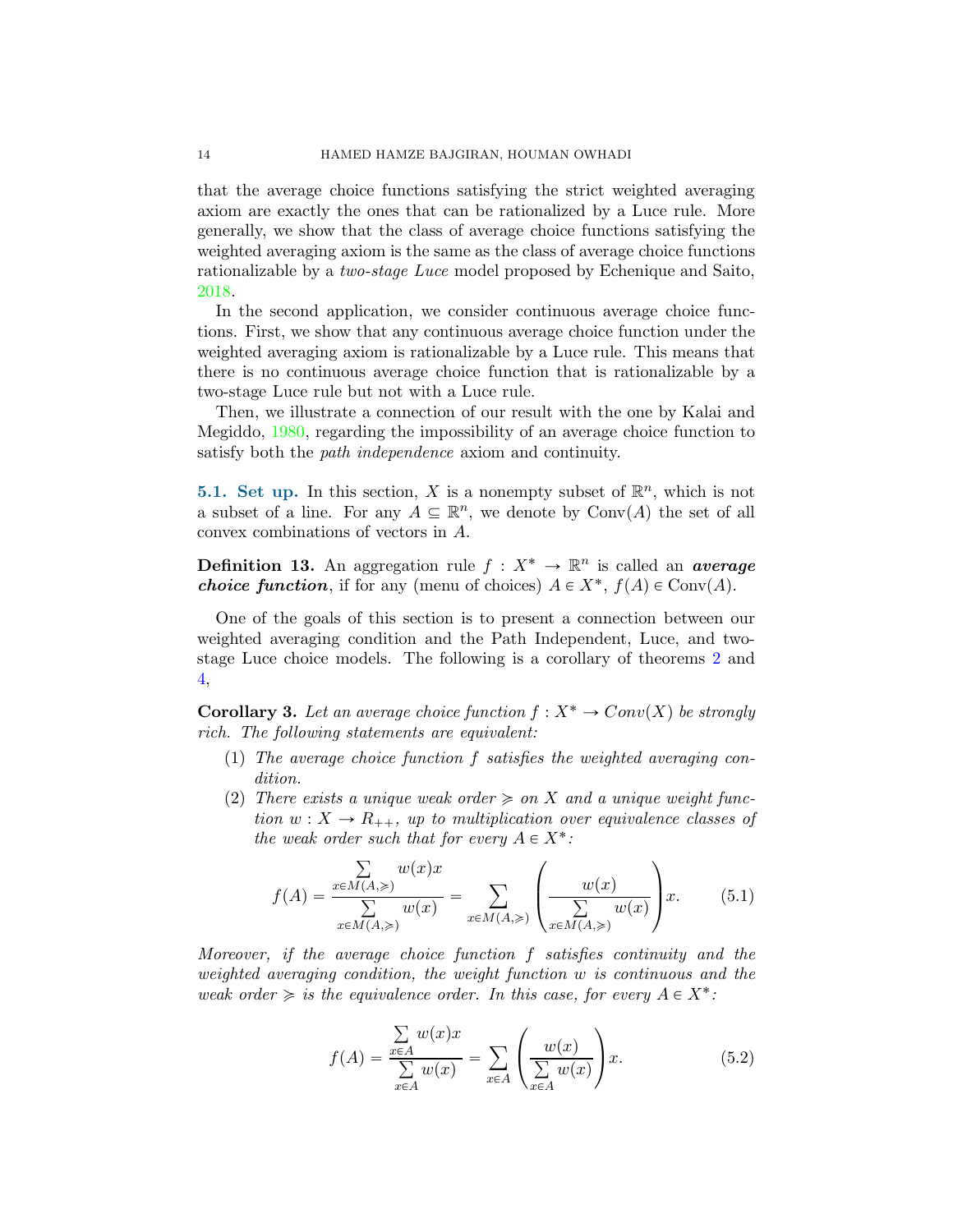<span id="page-14-0"></span>5.2. Luce Rationalizable Average Choice Functions. The following definitions are standard definitions in the context of individual decisionmaking.

**Definition 14.** A *stochastic choice* is a function  $\rho : X^* \to \Delta(X)$ , such that  $\rho(A) \in \Delta(A)$  for any  $A \in X^*$ .

For an average choice function  $f: X^* \to Conv(X)$  and a menu  $A \in X^*$ ,  $f(A) \in Conv(A)$ . Therefore, there exists a stochastic choice  $\rho : X^* \to \Delta(X)$ (which may not be unique) that rationalizes the average choice function  $f$ , *i.e.*,  $f(A) = \sum_{x \in A} \rho(x, A)x$ , where  $\rho(x, A)$  is the probability of selecting the element x from the menu A.

One appealing form of a stochastic choice function is the one that satisfies Luce's IIA, i.e., the probability of selecting an element over another element is independent of any other element. Luce, [1959](#page-31-2) shows that stochastic choices that satisfy the IIA axiom are in the form of Luce rules.

**Definition 15.** A stochastic choice  $\rho : X^* \to \Delta(X)$  is a *Luce rule* if there is a function  $w: X \to R_{++}$ , such that:

$$
\rho(x, A) = \frac{w(x)}{\sum_{y \in A} w(y)}.
$$

Furthermore, if w is continuous, then  $\rho$  is a continuous Luce rule.

**Definition 16.** An average choice function  $f$  is rationalizable by a stochastic choice  $\rho$ , if for all  $A \in X^*$ :

$$
f(A) = \sum_{x \in A} \rho(x, A)x.
$$

Furthermore, if there exists a Luce rule that rationalizes the average choice function f, then f is **Luce rationalizable**.

By considering our Theorem [1](#page-4-3) and corollary [3,](#page-13-0) a choice  $f$  has a Luce form representation, *i.e.*,  $f(A) = \sum$  $\sum_{x \in A} \left( \frac{w(x)}{\sum w(x)} \right) x$  if and only if it satisfies the strict weighted averaging condition. As a result:

Corollary 4. An average choice function is Luce rationalizable if and only if it satisfies the strict weighted averaging condition. Moreover, the Luce rule that rationalizes the average choice function is unique.

Furthermore, an average choice function is continuous Luce rationalizable if and only if it is continuous and satisfies the strict weighted averaging condition.

In the Luce model, the decision-maker selects each element of a given menu with a strictly positive probability. However, this is not a plausible assumption in many situations. The decision-maker may always select a better choice between two alternatives. We model this behavior by a twostage Luce model. Echenique et al., [2018](#page-31-3) introduces the two-stage Luce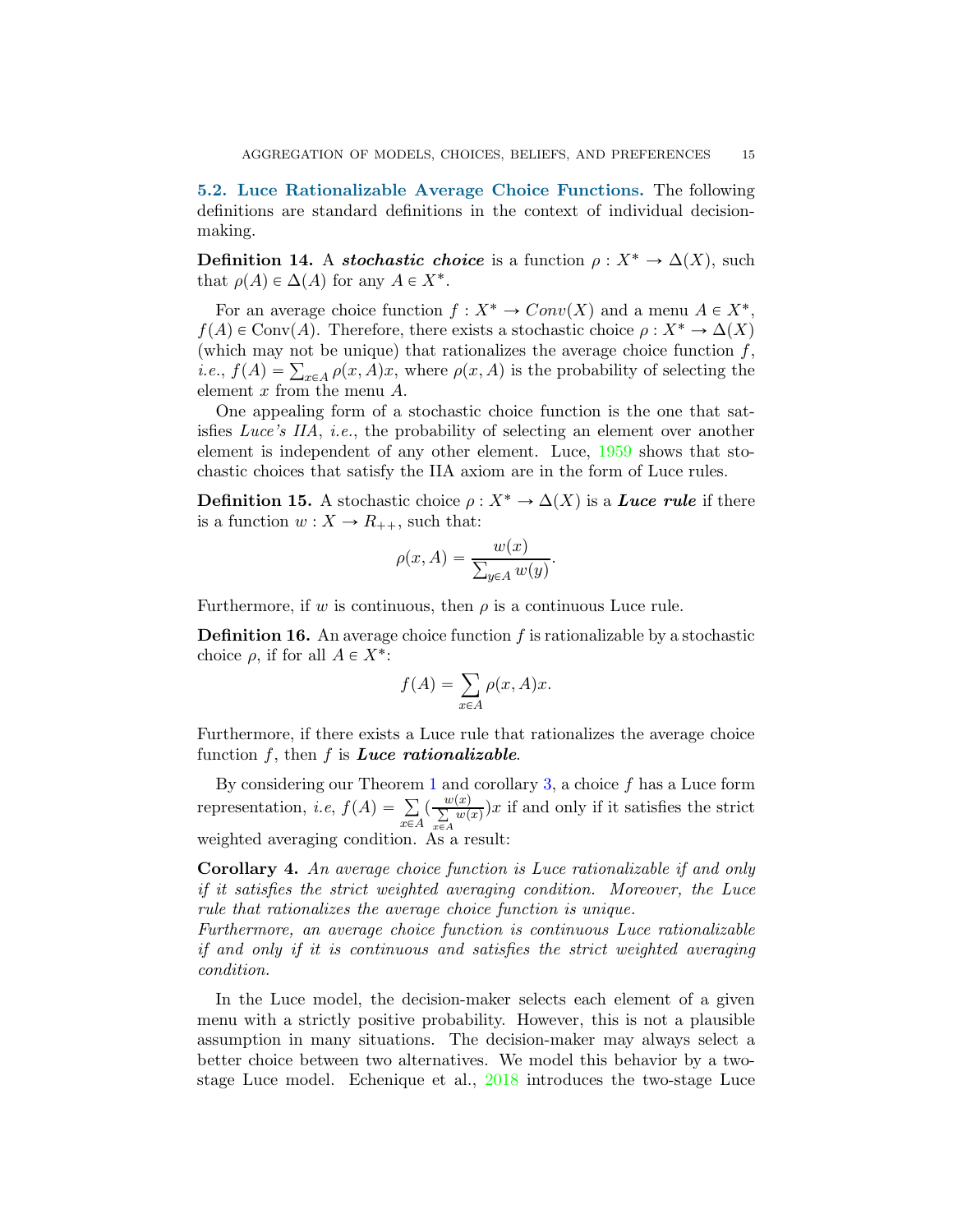model. In this model, there exists a ranking order and a weight function over elements. A decision-maker choosing from a menu only selects the highest-ordered elements from the menu. The probability of the selection of each highest-ordered element is related to the weight associated with the element. Formally:

Definition 17. A stochastic choice  $\rho : X^* \to \Delta(X)$  is a two-stage Luce rule if there are a function  $w: X \to R_{++}$  and a weak order  $\geq$  over elements of  $X$ , such that:

$$
\rho(x, A) = \begin{cases} \frac{w(x)}{\sum_{y \in M(A, \geq)} w(y)} & \text{if } x \in M(A, \geq), \\ 0 & \text{otherwise.} \end{cases}
$$
(5.3)

Given  $A \in X^*$ , the decision-maker only selects the elements in  $M(A, \geqslant)$ , that are the highest-ordered elements of A. She chooses each element of  $M(A, \geq)$  with a probability associated with its weight.

By considering our Theorem [2,](#page-4-4) any average choice function under the weighted averaging axiom is rationalizable by a two-stage Luce rule.

Corollary 5. A strongly rich average choice function is two-stage Luce rationalizable if and only if it satisfies the weighted averaging axiom. Moreover, the two-stage Luce rule that rationalizes the average choice function is unique.

Remark 3. Under the continuity condition, using Theorem [4i](#page-6-3)mplies that both the two-stage Luce model and Luce model are equivalent. The next section discusses this observation.

5.3. Continuous Average Choice Functions. In this section, we consider the class of continuous average choice functions satisfying the weighted averaging condition. First, we reinterpret our corollary [3](#page-13-0) as an impossibility result. This means that no continuous average choice function is rationalizable by a two-stage Luce model but not by a Luce model. Then, we show the connection with the impossibility result by Kalai and Megiddo, [1980](#page-31-4), regarding the impossibility of a choice function satisfying both the path independence and continuity.

Plott, [1973](#page-32-2) extensively studies choice functions under the path independence axiom. Plott's notion of path independence requires a choice from the union of two disjoint menu  $A \cup B$ , to be the choice between the choice from A and the choice from B. Using this axiom, the choice from any menu can be recursively obtained by partitioning the elements of the menu into disjoint sub-menus. Then, the choice from the whole menu would be the choice from the choices of each sub-menu. In our setup, for an average choice function  $f$ , we have:

Definition 18. f satisfied the *(path independence)* condition if

 $f(A \cup B) = f({f(A), f(B)})$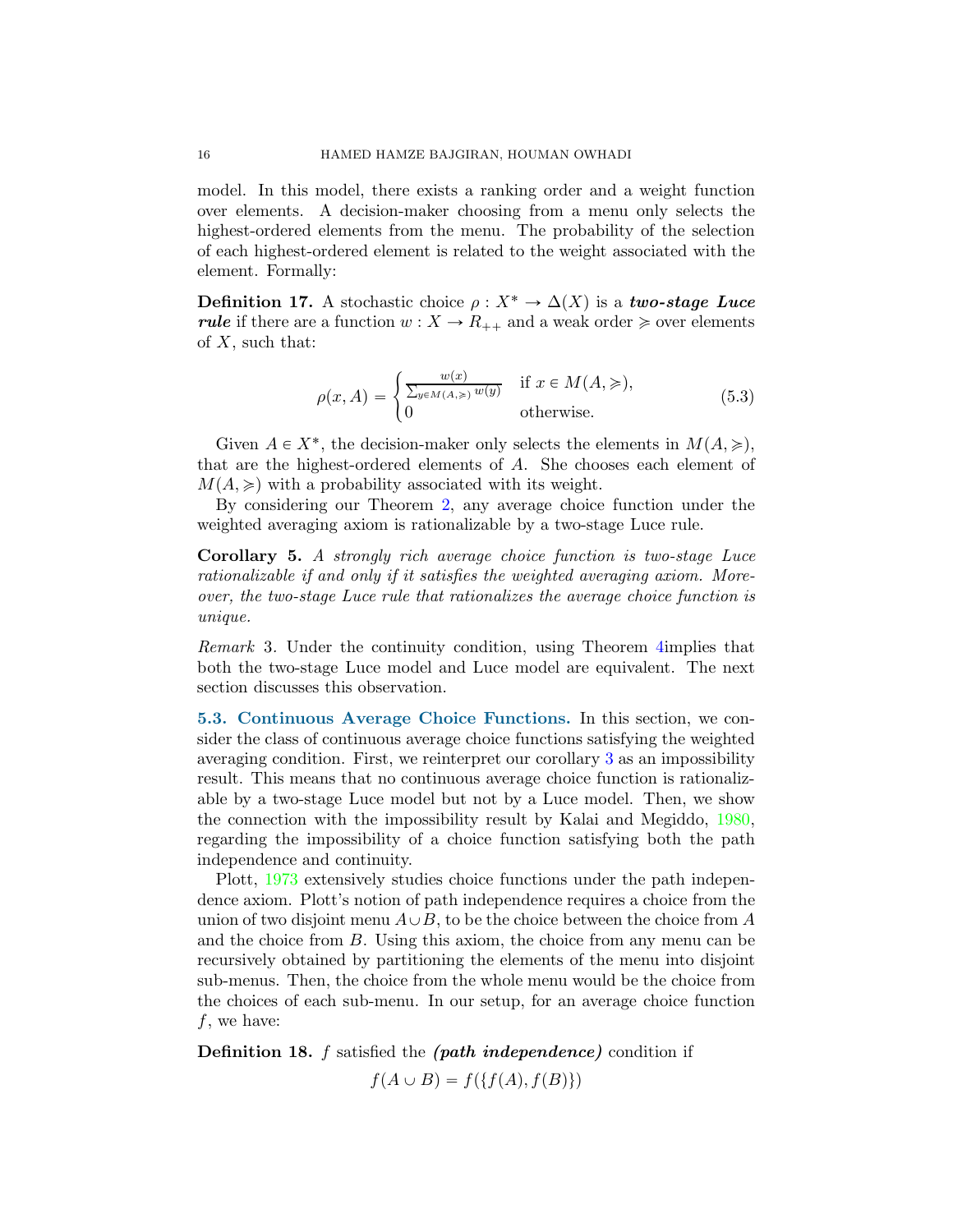for all  $A, B \in X^*$  such that  $A \cap B = \emptyset$ .

The path independence condition is stronger than our weighted averaging condition. In other words, any average choice function under Plott's notion of path independence satisfies the weighted averaging condition. More precisely, given a choice function  $f : X^* \to Conv(X)$  and two disjoint menus  $A, B \in X^*$ , under the path independence condition,  $f(A \cup B) = f(\{f(A), f(B)\})$ . By the definition of average choice functions,  $f(\{f(A), f(B)\}) \in Conv(f(A), f(B))$ , which shows that the choice function f satisfies the weighted averaging axiom.

Continuity is an appealing property of an average choice function. It specifies that by replacing an element of a menu with another element close to it, with respect to the norm of  $X$ , the average choice of the new menu is close to the average choice of the previous menu. Kalai and Megiddo, [1980](#page-31-4) shows that there is no average choice function that satisfies both path independence axiom and continuity. Here, we reinterpret the result of corollary [3](#page-13-0) to show a more general result for average choice functions.

Corollary [3](#page-13-0) states that, for a strongly rich continuous average choice function  $f: X^* \to Conv(X)$  satisfying the weighted averaging condition, there exists a unique weight function  $w: X \to \mathbb{R}_{++}$  such that for any  $A \in X^*$ :

$$
f(A) = \sum_{x \in A} \left(\frac{w(x)}{\sum_{x \in A} w(x)}\right) x.
$$

There are two important observations regarding the representations above.

First, through discussions in Section [5.2,](#page-14-0) the representation shows that any continuous average choice function that is rationalizable by a two-stage Luce model is also rationalizable by a Luce model. Second, since the function  $w$  is strictly positive, the average choice of any menu should be in the relative interior of the convex hull of members of the menu.

As a result, our impossibility result specifies that for an average choice function that satisfies the weighted averaging condition, it is impossible to satisfy the continuity condition and also to have a choice from a menu that is on the relative boundary of the elements of the menu. We summarize the observation in the following corollary<sup>[9](#page-16-0)</sup>.

<span id="page-16-1"></span>**Corollary 6.** If X is a nonempty convex subset of a vector space that contains at least three non-collinear points, then an average choice function

<span id="page-16-0"></span> $9$ To see the connection between our corollary [6](#page-16-1) and the result in Kalai and Megiddo, [1980](#page-31-4), it is enough to consider a menu with three non-collinear members. Kalai and Megiddo, [1980,](#page-31-4) Thm. 1 shows that the average choice of a path independent average choice function from any menu is the average choice of the average choice function from a sub-menu of two members of the menu. This shows that the average choice from a menu with three non-collinear members is on the line segment connecting two of the member of the menu. As a result, the choice should be on the relative boundary of the menu. That is why it cannot satisfy continuity.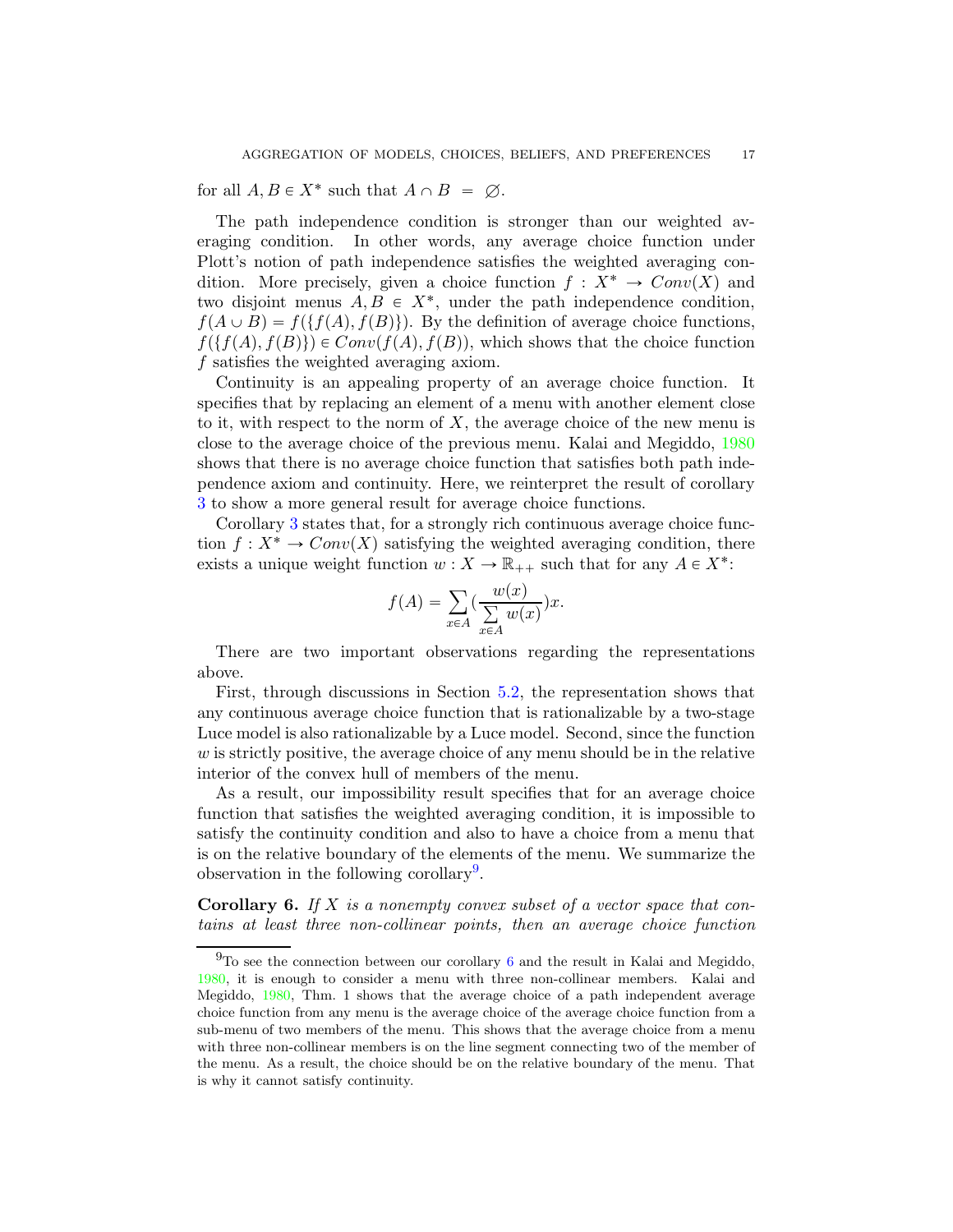<span id="page-17-0"></span> $f: X^* \to X$  that satisfies the weighted averaging condition cannot be both continuous and contains a menu  $A \in X^*$ , with  $f(A) \in \partial^r(\text{Conv}(A))$ .

## 6. Extended Pareto Aggregation Rules

This section demonstrates an application of section [3](#page-6-4) in the social choice problems. In this domain, each feature represents a preference ordering of individuals over a set of alternatives. Each preference ordering satisfies the axiom of Von-Neumann and Morgenstern, [1944](#page-32-3). The role of an aggregation rule is to associate with each coalition of individuals another vN-M preference ordering over the set of alternatives.

An appealing property of an aggregation rule, in this context, is to satisfy the extended Pareto axiom. Shapley et al., [1982](#page-32-0) introduced the extended Pareto. It specifies that, if two disjoint coalitions of individuals, each prefers an outcome over another outcome, then the union of the coalitions also should prefer the same outcome over the other one. Moreover, if one of them strictly prefer one outcome over the other one, then the union of the coalitions should also strictly prefer the same outcome over the other one.

First, we show that under a normalization of cardinal utilities of individuals and a minor richness condition, aggregation rules under the strict weighted averaging (weighted averaging) axiom are exactly aggregation rules under the extended Pareto (extended weak Pareto) axiom.

Following the equivalence, we use our main representation result as a technical tool to pin down the representation of the extended Pareto aggregation rules. We show that the only possible extended Pareto aggregation is to have a positive weight over each individual in the society. Then, the aggregated preference ordering of a given group of individuals is the weighted sum of their preference ordering.

The representation can be considered as a multi-profile version of the theorem by Harsanyi, [1955](#page-31-5) on Utilitarianism. Harsanyi considers a single profile of individuals and a variant of Pareto to get the Utilitarianism. However, in our approach, we partition a profile into smaller groups. Then, we aggregate the preference ordering of these smaller groups using the extended Pareto. Hence, we get the Utilitarianism through this consistent form of aggregation. As a result, in our representation, the weight associated with each individual appears in all sub-profiles that contain her.<sup>[10](#page-17-1)</sup>

In Section [6.3,](#page-21-0) we extend our result on extended Pareto aggregation rules to the class of generalized social welfare function. Unlike our previous model, individuals may have different preference orderings. Therefore, the domain of the generalized social welfare function is a set of all different groups (with all possible sizes) of individuals, with each individual having all different possible preference orderings. Our definition of generalized social welfare

<span id="page-17-1"></span> $10$ Similar to the discussion of Weymark, [1991](#page-32-4) regarding the debate of Sen-Harsanyi, our result is better to be interpreted as a representation rather than a justification of the utilitarianism.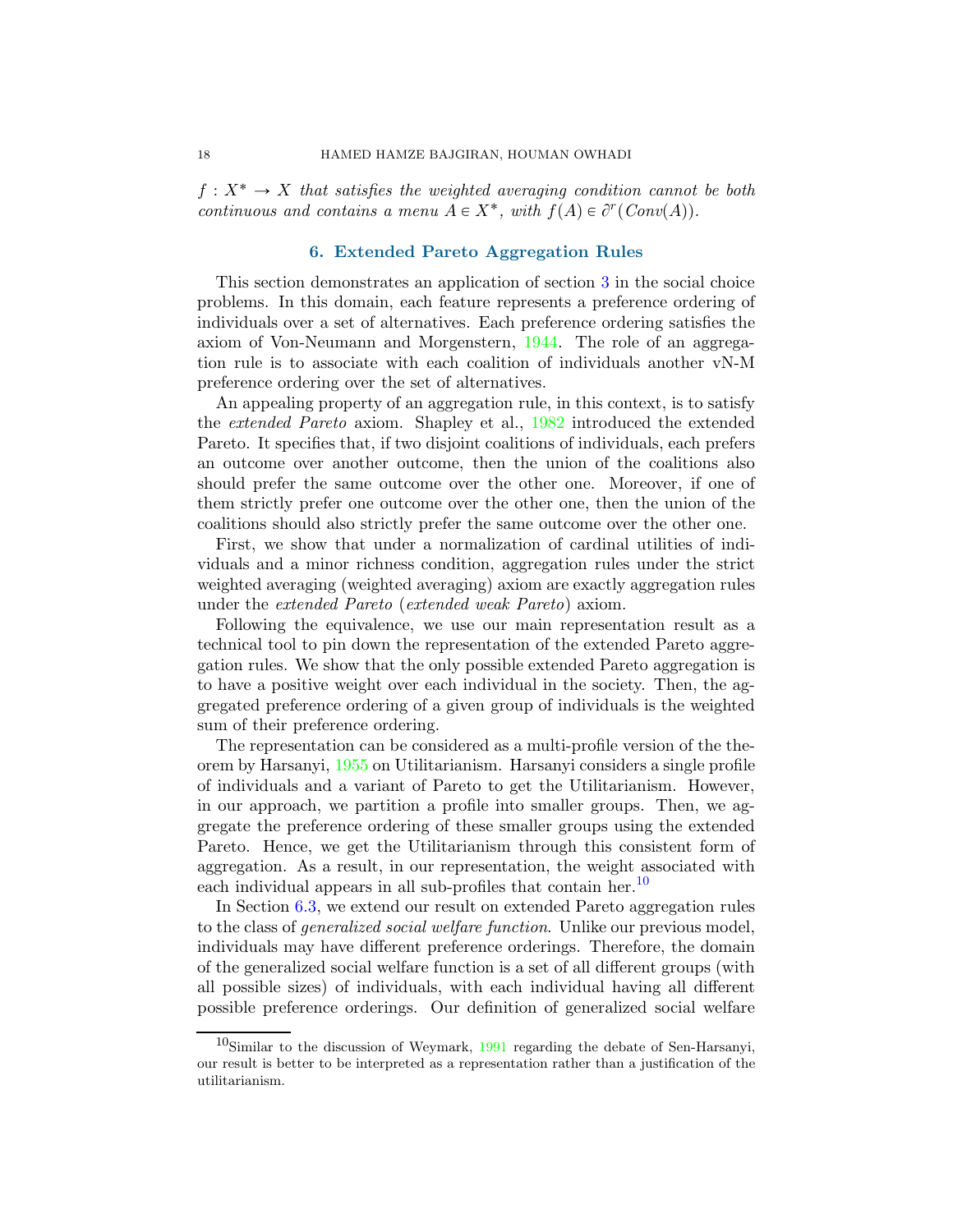function extends the standard definition used by Arrow, [1963,](#page-30-2) in which the domain is a set of fixed-length profiles of individuals.

For a technical reason, we restrict the set of vN-M preferences to those in which all of them strictly prefer one fixed lottery to another fixed one. We show that the only possible extended Pareto generalized social welfare functions are the ones that associate a positive number to each individual's preferences (unlike the previous section, in which each weight depends on both the individual and the whole profile), and it associates each coalition with the weighted sum of their cardinal utility using the weight associated to their preferences.

The important observation is that, each positive weight in the representation is independent of the other individuals in any profiles. The weight only depends on each individual and her own preference ordering.

Our representation above has a positive nature, compared to the claims by Kalai and N. Schmeidler, [1977](#page-31-6) and Hylland, [1980](#page-31-7) that the negative conclusion of Arrow's theorem holds even with vN-M preferences. Moreover, the representation provides an answer to the main concern of Borgers and Choo, [2017a](#page-30-3); Borgers and Choo, [2017b](#page-30-4) regarding the correctness of the main theorem of Dhillon, [1998](#page-31-8).

Dhillon, [1998](#page-31-8) by considering a set of axioms, other than the ones by Arrow, provides one of the first axiomatizations of relative utilitarianism as a possibility result. However, Borgers et al., [2017a](#page-30-3) shows a counterexample to their representation. Our representation fixes the error using our variant of the extended Pareto axiom and our restricted domain of the generalized social welfare function.

Finally, adding the anonymity and the weak IIA axiom of Dhillon, [1998](#page-31-8) gives us the relative utilitarianism as one possible choice of the weight function. However, the primary concern of our paper is to show that the weighted averaging of preferences is the only generalized social welfare function that respects extended Pareto. The possible choices of weights are not our focus in this paper.

6.1. Set up. Let the set  $M = \{0, 1, \ldots, m\}$  and  $L =$  $\{(p_1,\ldots,p_m)|\sum_{i=1}^m p_i \leq 1, p_i \geq 0\}.$  A lottery  $p \in L$  associates the probability  $p_i$  to the prospect  $i \in M \setminus \{0\}$  and  $1 - \sum_{i=1}^m p_i$  to the prospect 0.

A vN-M preference over the set  $L$  is a preference relation that satisfies the axioms of Von-Neumann et al.,  $1944$  as defined below<sup>[11](#page-18-0)</sup>.

<span id="page-18-1"></span>**Definition 19.** We say that  $R$  is a vN-M preference over the set  $L$  if it is a weak order and if there exists a  $u \in \mathbb{R}^m$ , known as a utility, such that for any  $x, y \in L$ ,  $xRy$  if and only if  $u \cdot x \geqslant u \cdot y$  where "" represents the inner product in  $\mathbb{R}^m$ . Moreover, the (unique) ray  $U = {\alpha u | \alpha > 0}$  contains all normalized affine utilities that represent the  $vN-M$  preference  $R$ . We write

<span id="page-18-0"></span><sup>&</sup>lt;sup>11</sup>If R is a vN-M preference over the set L, then, by the vN-M theorem, there exists an affine representation of the preference R. For notational convenience, we normalize all affine representations to have the value 0 over the prospect 0.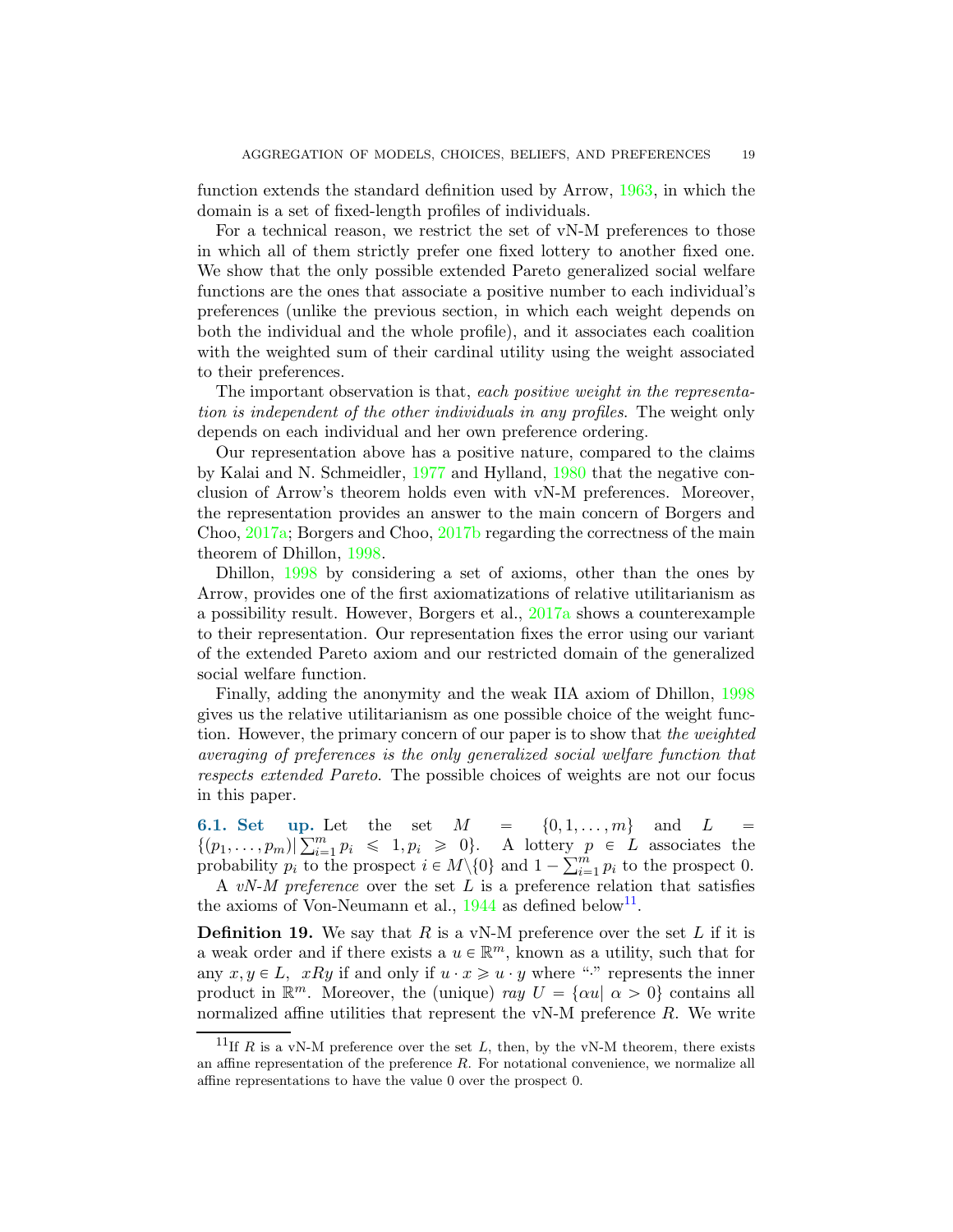R for the set of all vN-M preferences over L and  $\overline{R}$  for the strict part of the preference  $R \in \mathcal{R}$ .

Let  $X = \{1, \ldots, n\}$  represent the set of all agents and  $X^*$  be the set of all finite subsets of X. Write  $\mathcal{R}^X$  for the X-Fold Cartesian product of  $\mathcal{R}$ . Every  $R^X \in \mathcal{R}^X$  defines a *preference profile* of the set of agents over the set of lotteries.

**Definition 20.** A group aggregation rule on X is a function  $f: X^* \to \mathcal{R}$ , that associates with every coalition of agents  $A \in X^*$  a vN-M preference  $f(A) \in \mathcal{R}$ .

An rational property of group aggregation rules is that whenever two disjoint coalitions, e.g.  $A, B \in X^*$ , both prefer a lottery x to another lottery y, then their union,  $A \cup B$ , also prefers the lottery x to the lottery y.

**Definition 21.** A group aggregation rule  $f: X^* \to \mathcal{R}$  satisfies the extended Pareto property if for all disjoint coalitions of agents  $A, B \in X^*$ , and for all lotteries  $x, y \in L$ ,

$$
x f(A) y, x f(B) y \Rightarrow x f(A \cup B) y \tag{6.1}
$$

$$
x \overline{f(A)} y, x f(B) y \Rightarrow x \overline{f(A \cup B)} y \tag{6.2}
$$

Our last condition requires the existence of two lotteries in the set of lotteries, in which all agents strictly prefer one over the other.

**Definition 22.** A group aggregation rule  $f : X^* \to \mathcal{R}$  satisfies the *minimal* agreement condition if there exist two lotteries  $\overline{x}, \underline{x} \in L$  such that for every agent  $i \in X$ ,  $\overline{x}$   $f(i)\underline{x}$ .

Remark 4. Let a group aggregation rule  $f: X^* \to \mathcal{R}$  satisfy both the minimal agreement and extended Pareto axiom. Given two agents  $i, j \in X$ , by applying the strict part of the definition of the extended Pareto axiom, we have  $\overline{x}$   $\overline{f(\{i,j\})}$   $\underline{x}$ . Similarly, for every coalition of agents  $A \in X^*$ , recursively using the strict part of the extended Pareto axiom, we deduce  $\overline{x}$   $\overline{f(A)}$  x.

<span id="page-19-0"></span>*Remark* 5. Let the vector  $v \in \mathbb{R}^m$  be  $\overline{x} - \underline{x}$ , where  $\overline{x}, \underline{x}$  are the two lotteries in the definition of the minimal agreement condition. Let  $u_i \in \mathbb{R}^m$  represent the vN-M preference  $f(i)$ . Hence,  $\overline{x} f(i) \underline{x}$  if and only if  $u_i \cdot v > 0$ . Therefore, the definition of the minimal agreement condition is equivalent to the existence of a direction  $v \in \mathbb{R}^m$  such that for all  $i \in X$ ,  $u_i \cdot v > 0$ . this interpretation of v is exactly the role of  $\nu$  in section [3.](#page-6-4)

<span id="page-19-1"></span>6.2. The Representation of Extended Pareto Group Aggregation Rules. In this section, we assume that the group aggregation rule  $f: X^* \to Y$  $\mathcal R$  satisfies the minimal agreement condition. In particular, we assume that all agents strictly prefer the lottery  $\overline{x} \in L$  over the lottery  $x \in L$ . Considering remark [5,](#page-19-0) we define  $v = \overline{x} - \underline{x}$  as the direction that every agent agrees on. For a coalition of agents  $A \in X^*$ , let the ray  $U_A$  represents the vN-M preference  $f(A)$ . Let  $H := \{u \in \mathbb{R}^m | u \cdot v = 1\}$  represent the normalization of utilities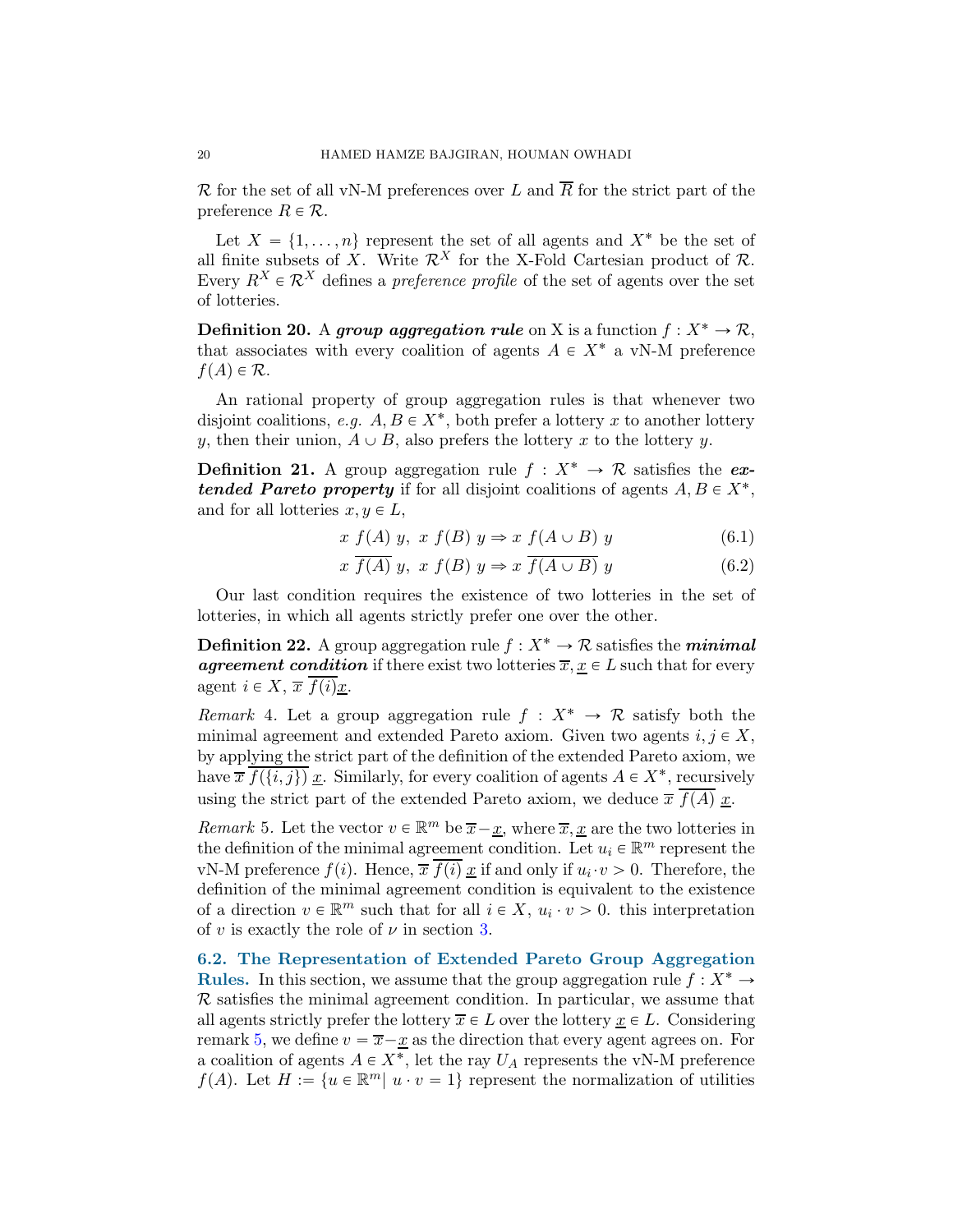in which the difference of the value of utility of the lottery  $\bar{x}$  and the lottery x is exactly 1. For every coalition of agents  $A \in X^*$ , there is a unique cardinal utility  $\hat{u}_A \in U_A$ , such that  $\hat{u}_A$  is in H. For the rest of the section, for every coalition  $A \in X^*$ , we consider the unique cardinal utility  $\hat{u}_A \in H$ to represent the vN-M preference  $f(A)$ . Using this representation, we can represent the group aggregation rule  $f : X^* \to \mathcal{R}$ , by a normalized group aggregation rule  $f_H: X^* \to \mathbb{R}^m$ , where  $f_H(A) = \hat{u}_A$ .

*Remark* 6. Without loss of generality, we can assume that the lottery  $\underline{x}$  in the definition of the minimal agreement condition is just the lottery 0. In that case, the space  $H$  is vN-M preferences with the value 0 for the lottery 0 and the value 1 for the lottery  $\overline{x}$ .

The next proposition, which is the same as Theorem [5,](#page-7-1) shows that under the representation of the vN-M preference  $f(A)$  by the  $\hat{u}_A$ , the extended Pareto property is equivalent to the strict weighted averaging property. Formally, we have:

<span id="page-20-1"></span>**Corollary 7.** Let a group aggregation rule  $f: X^* \to \mathcal{R}$  satisfy the minimal agreement condition with  $v \in \mathbb{R}^m$  as the direction on which all agents agree. Then, the following are equivalent:

- (1) f satisfies the extended Pareto property.
- (2)  $f_H$  satisfies the strict weighted averaging property.

Using the result of Theorem [1,](#page-4-3) we deduce the representation of the extended Pareto group aggregation rules.

<span id="page-20-0"></span>**Corollary 8.** Let a rich group aggregation rule  $f: X^* \to \mathcal{R}$  satisfy both the extended Pareto property and minimal agreement condition. Then, there exists a weight function  $w: X \to \mathbb{R}_{++}$  such that for every coalition of agents  $A \in X^*$ ,

$$
f_H(A) = \sum_{i \in A} \left( \frac{w(i)}{\sum\limits_{j \in A} w(j)} \right) f_H(i). \tag{6.3}
$$

Moreover, the weight function is unique up to multiplication by a positive number.

As shown in Example [3,](#page-5-1) the richness condition is crucial. The richness here is equivalent to the existence of three non-collinear "normalized" cardinal utilities in the space  $H$  (the range of the aggregation rule). We can interpret the theorem as a generalization of the main theorem of Harsanyi, [1955](#page-31-5) on Utilitarianism. However, our result shows the connection between weights of individuals in different sub-coalitions of the main profile.

To see the connection with Harsanyi's result, we rewrite the theorem in an additive form: let the group aggregation rule  $f: X^* \to \mathcal{R}$  satisfy both the extended Pareto property and minimal agreement condition. Then, there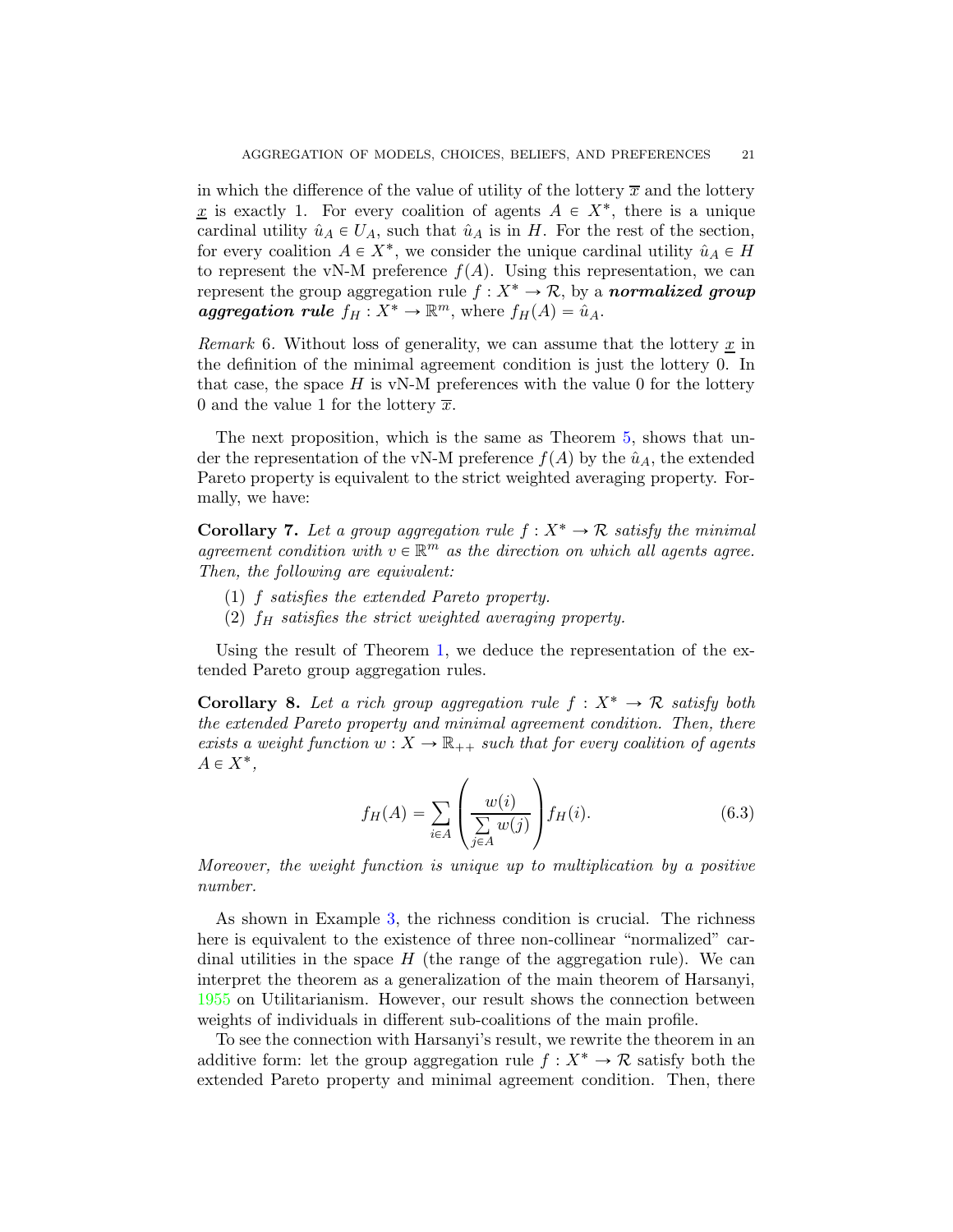exists a weight function  $w: X \to \mathbb{R}_{++}$  such that for every coalition of agents  $A \in X^*$ ,  $f(A)$  has the following representation:

<span id="page-21-1"></span>
$$
\sum_{i \in A} w(i) f_H(i). \tag{6.4}
$$

Defining  $u(i) := w(i) f_H(i)$  for  $i \in X$ , we can rewrite equation [6.4](#page-21-1) in the additive form  $\sum u(i)$ . Moreover, if we consider only the representations with the value 0 for the lottery 0, this representation is unique up to multiplication by a positive number.

<span id="page-21-0"></span>6.3. The Representation of Extended Pareto Generalized Social Welfare Functions. The setup of this subsection is the same as the one in the previous section. Without loss of generality, we assume that the lottery  $\underline{x} \in L$ , in the definition of the minimal agreement, is the vector 0. Let  $\overline{x} \in L$ be any lottery other than 0. Define  $\mathcal{R}_{\overline{x}} \subset \mathcal{R}$  as the set of all vN-M preferences that strictly prefer  $\bar{x}$  to 0. Let  $\mathcal{R}^X_{\bar{x}}$  be the X-fold Cartesian product of  $\mathcal{R}_{\bar{x}}$ . Every  $R \in \mathcal{R}^X_{\overline{x}}$  defines a preference profile of the set of individuals. For any coalition  $A \in X^*$  and for any preference profile  $R \in \mathcal{R}^X_{\overline{x}}$ , let  $R_A \in \mathcal{R}^A_{\overline{x}}$  denote the restriction of the profile  $R$  to the coalition  $A$ .

As in Definition [19,](#page-18-1) we can represent each preference  $R \in \mathcal{R}$  by a unique ray  $U_R = \{\alpha u \mid \alpha > 0\}$ , where  $u \in \mathbb{R}^m$  is a cardinal utility representing R. Moreover, for any preference  $R \in \mathcal{R}_{\overline{x}}$ , there should be a unique cardinal utility  $u_R \in U_R$  with  $u_R \cdot \overline{x} = 1$ . Write  $H = \{u \in \mathbb{R}^m | u.\overline{x} = 1\}$  for the space of all cardinal utilities attaining value 0 at the lottery 0 and the value 1 at the lottery  $\overline{x}$ . Let the function  $u_H : \mathcal{R}_{\overline{x}} \to H$  associate each preference  $R \in \mathcal{R}_{\overline{x}}$  with the unique cardinal utility  $u_H(R) \in H$  that represents it. This function is a bijection associating each preference to the unique cardinal utility attaining value 0 at the lottery 0 and value 1 at the lottery  $\overline{x}$ .

Write  $\mathcal{R}_X \subset \mathcal{R}_{\overline{x}}^X$  for the set of all profiles where the representation of individuals' cardinal utilities in the space  $H$  is not a subset of a single line. Formally, we define  $\mathcal{R}_X = \{R \in \mathcal{R}^X_{\overline{x}} \mid d(\{u_H(R_i) \mid i \in X\}) > 1\}$ , where  $d({u_H(R_i)| i \in X})$  is the dimension of the smallest linear variety containing all  $u_H(R_i)$ ,  $i \in X$ .<sup>[12](#page-21-2)</sup>

Finally, write  $\mathcal{R}_X^* = \{ R \in \mathcal{R}_\overline{x} \mid A \subseteq X, R \in \mathcal{R}_X \}$  for all the profiles in  $\mathcal{R}_X$ and all sub-coalitions of those profiles.  $\mathcal{R}_X^*$  is the domain of our generalized social welfare functions. Formally, we have:

**Definition 23.** A generalized social welfare function on  $\mathcal{R}_X$  is a function  $f: \mathcal{R}_X^* \longrightarrow \mathcal{R}$ , that associates with any coalition  $A \in X^*$  and any profile  $R \in \mathcal{R}_{\overline{x}}^X$  a preference  $f(R_A) \in \mathcal{R}$ . Moreover, we assume that for any individual  $i \in X$ , and any profile  $R \in \mathcal{R}_{\overline{x}}^X$ ,  $f(R_i) = R_i$ .

In our setup, the domain of generalized social welfare functions is a rich set of all sizes of profiles. Moreover, it satisfies the **Individualism** axiom, which means that it associates any individual preference to the same preference.

<span id="page-21-2"></span><sup>&</sup>lt;sup>12</sup>There should be at least four alternatives; otherwise,  $\mathcal{R}_X$  is the empty set.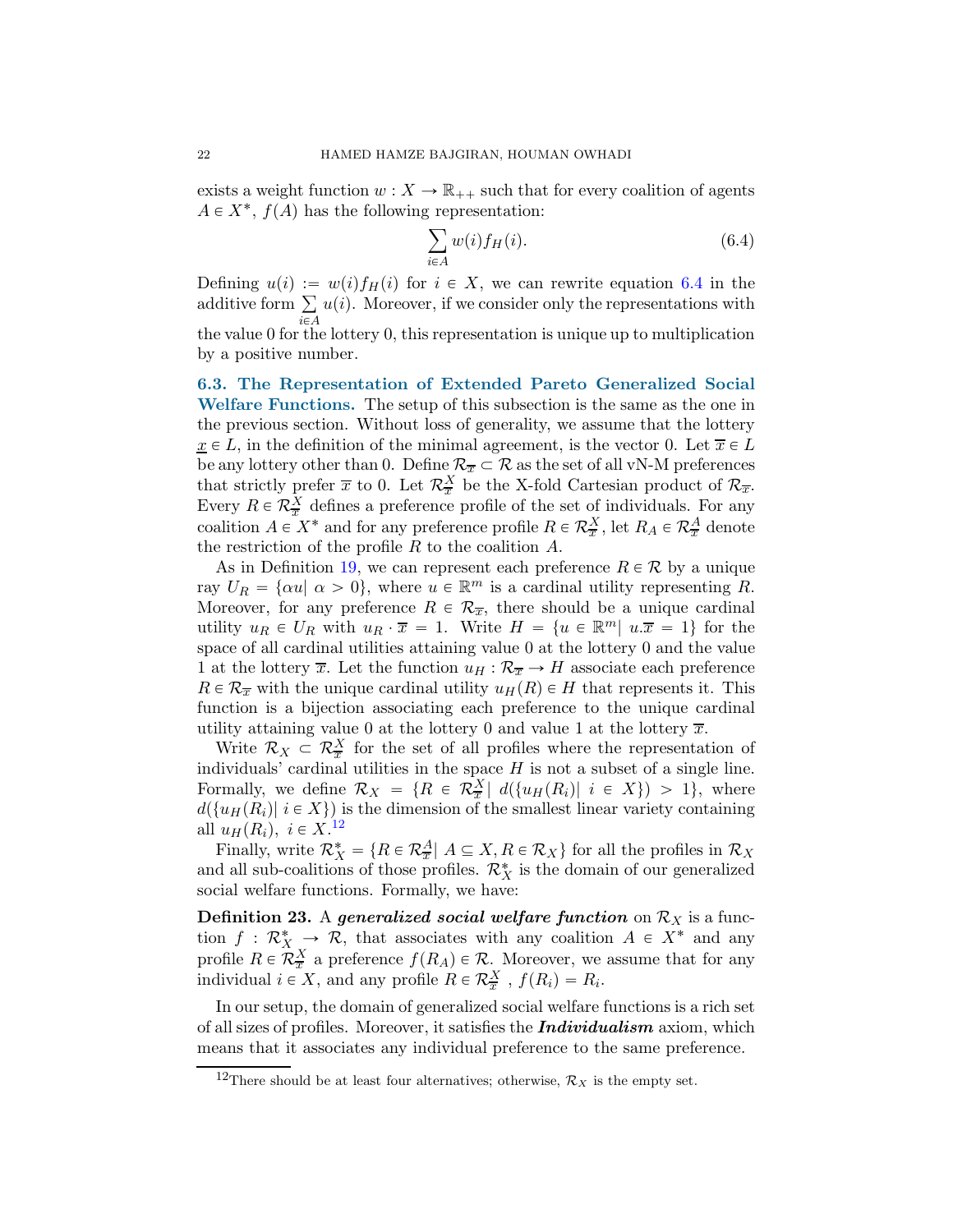The connection between profiles of different sizes is the *extended Pareto* property. The extended Pareto property states that if the associated preference ordering of two disjoint coalitions of individuals, A and B, each prefer a lottery  $x$  to  $y$ , then the associated preference ordering of the union of the coalition with the same preference as before should also prefer  $x$  to  $y$ .

**Definition 24.** A generalized social welfare function  $f: \mathcal{R}_X^* \to \mathcal{R}$  satisfies the *extended Pareto property* if for every preference profile  $R \in \mathcal{R}_X$  and for any two disjoint coalitions  $A, B \in X^*$ , and for all lotteries  $x, y \in L$ ,

$$
x f(R_A) y, x f(R_B) y \Rightarrow x f(R_{A \cup B}) y \tag{6.5}
$$

$$
x \overline{f(R_A)} y, x f(R_B) y \Rightarrow x \overline{f(R_{A \cup B})} y \tag{6.6}
$$

Our main result of this section characterizes the class of extended Pareto generalized social welfare functions.

<span id="page-22-0"></span>**Theorem 6.** Let X be a set of individuals with  $|X| \geq 4$ . The generalized social welfare function  $f: \mathcal{R}_X^* \to \mathcal{R}$  satisfies the extended Pareto property if and only if there exists a weight function  $w: X \times \mathcal{R}_{\overline{x}} \to \mathbb{R}_{++}$ , such that for any coalition  $A \in X^*$  and any preference profile  $R \in \mathcal{R}_X$ ,  $f(R_A)$  has the following representation:

$$
u_H(f(R_A)) = \sum_{i \in A} \left( \frac{w(i, R_i)}{\sum_{j \in A} w(j, R_j)} \right) u_H(R_i).
$$
 (6.7)

Moreover, the weight function is unique up to multiplication by a positive number.

Remark 7. We can rewrite the theorem to specify that the generalized social welfare function  $f: \mathcal{R}_X^* \to \mathcal{R}$  satisfies the extended Pareto axiom if and only if there exists a weight function  $w : X \times \mathcal{R}_{\overline{x}} \to \mathbb{R}_{++}$ , such that for any coalition  $A \subseteq X$  and any preference profile  $R \in \mathcal{R}_X$ ,  $f(R_A)$  has the following representation:

$$
\sum_{i \in A} w(i, R_i) u_H(R_i). \tag{6.8}
$$

Note that each weight depends only on the associated individual's preferences and not on the other individuals.

The weight function in the representation depends on each individual's index. However, adding the classical **Anonymity** condition makes the weight function independent of individual's indexes.

**Definition 25.** An extended Pareto aggregation rule  $f: \mathcal{R}_X^* \to \mathcal{R}$  satisfies the **Anonymity** condition, if any permutation of the indexes of individuals does not change the generalized social welfare function.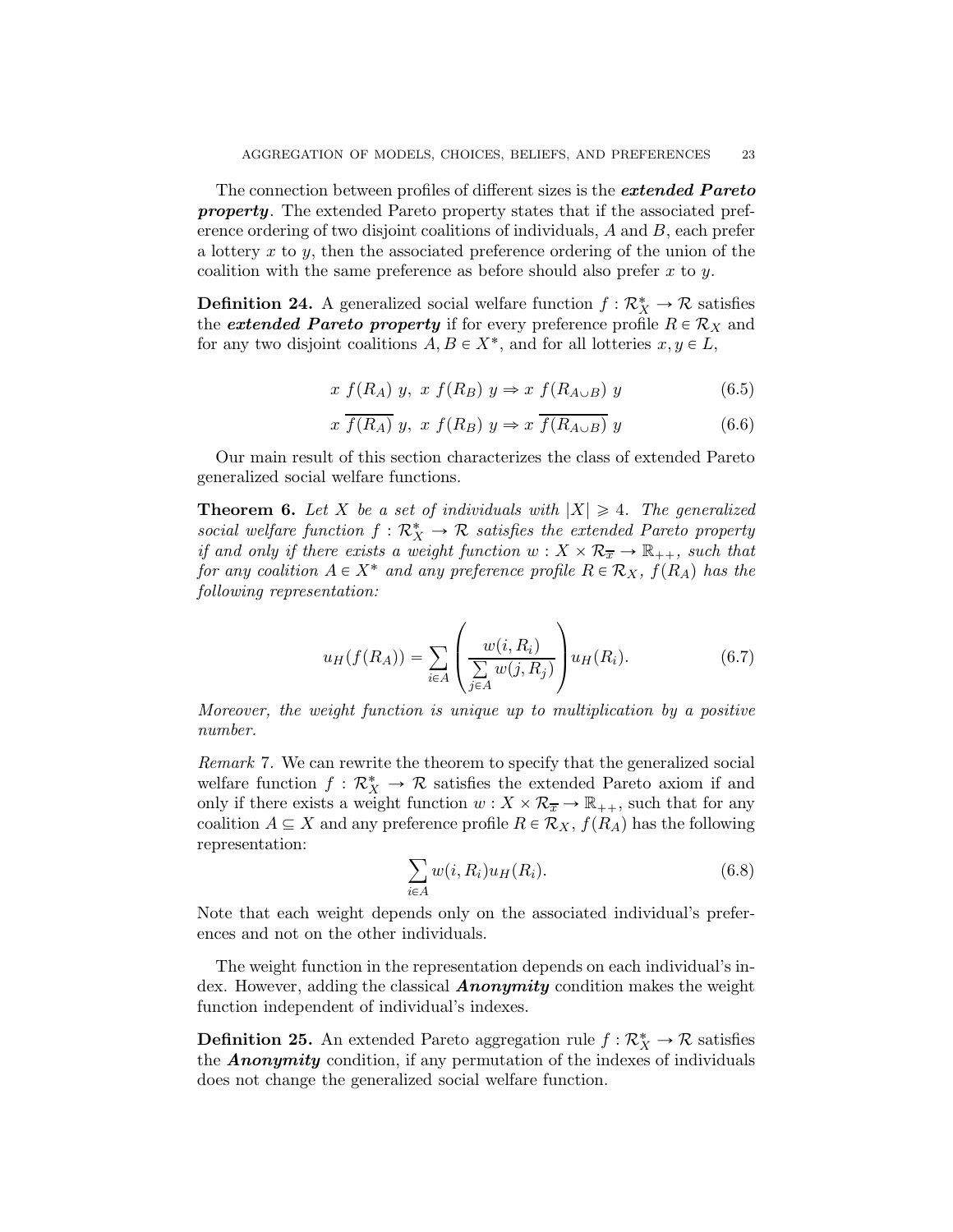The anonymity condition makes any extended Pareto generalized social welfare functions independent of the individual's indexes. Hence, the uniqueness of the weight function in Theorem [6](#page-22-0) makes the weight function, associated with an anonymous extended Pareto aggregation rule, independent of the indexes. Therefore, we have:

<span id="page-23-1"></span>**Corollary 9.** Let X be a set of individuals with  $|X| \ge 5$ . The extended Pareto generalized social welfare function  $f: \mathcal{R}_X^* \to \mathcal{R}$  satisfies the Anonymity condition if and only if there exists a weight function  $w : \mathcal{R}_{\overline{x}} \to \mathbb{R}_{++}$ , such that for any coalition  $A \in X^*$  and any preference profile  $R \in \mathcal{R}_X$ ,  $f(R_A)$  has the representation:

$$
u_H(f(R_A)) = \sum_{i \in A} \left( \frac{w(R_i)}{\sum\limits_{j \in A} w(R_j)} \right) u_H(R_i). \tag{6.9}
$$

Or, equivalently, if and only if  $f(R_A)$  has the representation:

$$
\sum_{i \in A} w(R_i) u_H(R_i). \tag{6.10}
$$

Moreover, the weight function is unique up to multiplication by a positive number.

The positive nature of our result appears to contradict the conjectures by Kalai and N. Schmeidler, [1977](#page-31-6) and Hylland, [1980](#page-31-7) that the negative conclusion of the impossibility theorem by Arrow, [1963](#page-30-2) holds even with vN-M preferences. However, other than the differences between our model and theirs, we only consider the restricted domain where all preferences prefer the lottery  $\bar{x}$  over the lottery x. As discussed before, the definition of our restricted domain is crucial in corollary [9.](#page-23-1)

Remark 8. Relative utilitarianism can be obtained by adding the weak IIA axiom of Dhillon, [1998](#page-31-8): the weight function normalizes each preference such that the difference between the cardinal utility of the best alternative and the worst alternative becomes 1. In other words, for any preference  $R \in \mathcal{R}_{\overline{x}}$ ,  $w(R) = \frac{1}{\max_{j} (u_H(R))_j - \min_{j} (u_H(R))_j}.$ 

# <span id="page-23-0"></span>7. A Conditional Subjective Expected Utility Theory of State-Dependant Preferences

The choice-theoretic foundation of subjective expected utility was developed by the seminal works of Ramsey, [1931,](#page-32-5) Savage, [1954](#page-32-6), and Anscombe and Aumann, [1963](#page-30-5). In the standard model, the decision-maker has a ranking over acts (state-contingent outcomes). The representation of this ranking consists of a subjective probability over the set of states, capturing the decision maker's beliefs, and a cardinal utility representing the decision maker's tastes over the set of outcomes, independent of the realization of the true state. However, in many applications, such as models for buying health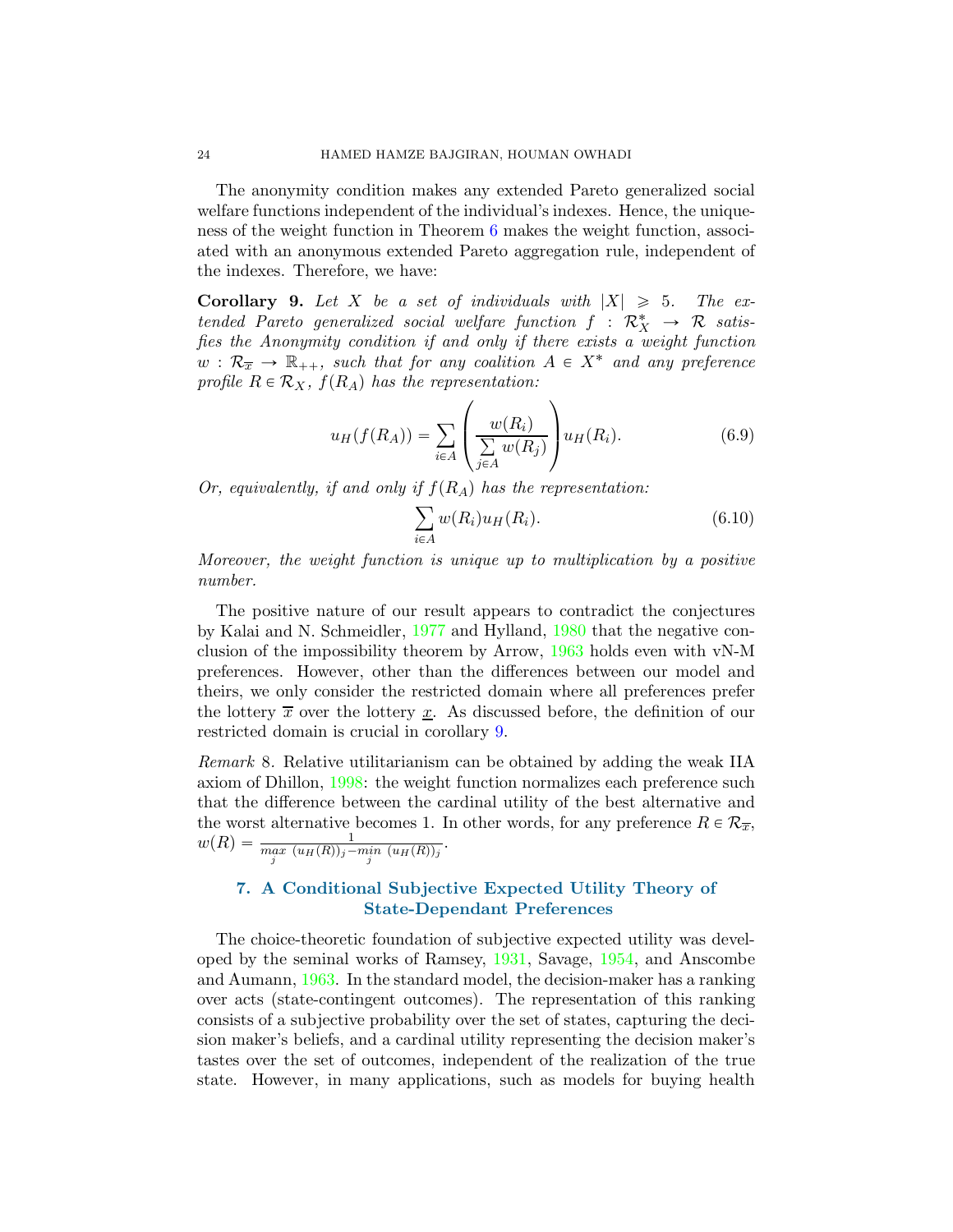insurance, the independence of the utility and the set of states is not a plausible assumption<sup>[13](#page-24-0)</sup>.

In this section, we provide a simple theory of subjective expected utility of state-dependent utility by reinterpreting our representation of extended Pareto aggregation rules. We build our model using the framework of Anscombe et al., [1963](#page-30-5). In our model, the decision-maker has a preference ordering over the set of conditional constant acts. This means that given any fixed event, the decision-maker has a hypothetical conditional preference ordering over the set of lotteries, representing her conditional preference condition on learning that only that event is happening<sup>[14](#page-24-1)</sup>. Each of these hypothetical conditional preferences satisfies the axioms of Von-Neumann et al., [1944](#page-32-3), which means each has an affine representation. We show that as long as the class of hypothetical conditional preferences satisfies the extended Pareto axiom, there is a subjective probability measure over the set of states and a state-dependent utility over the set of alternatives. The class of hypothetical conditional preferences has a representation in the form of conditional expectation with respect to the subjective probability and the state-dependent utility.

The result shows that the extended Pareto is the main force behind the separation of the belief and the state-dependent utility. However, the representation is not unique. Hence, the challenge is to provide meaning to a decision maker's prior beliefs when utility is state-dependent. We get the uniqueness by adding a stronger version of our minimal agreement condition. The strong minimal agreement condition specifies that there exist two lotteries where one is strictly preferred to the other, regardless of states. Moreover, the decision maker's conditional preference for each of them is independent of the set of states.

We show that under the strong minimal agreement, the belief is unique. Moreover, the state-dependent utility is unique up to affine transformation.

7.1. Set up and main result. In this section, we develop a simple theory of subjective expected utility of state-dependant utility by reinterpreting the results of sections [6.2](#page-19-1) and [4.3.](#page-10-0) Our model is built using the framework of Anscombe et al., [1963](#page-30-5). Let  $\Omega = \{1, 2, \ldots, n\}$  be a finite set of states of nature. The finite set M represents outcomes. The simplex  $L = \Delta(M)$ represents the set of lotteries over the set M. A lottery  $l \in L$  associates the probability  $l_i$  to the outcome  $i \in M$ . Let the  $O \notin M$ . In our setup, the objects of choice are **conditional constant acts**. For any lottery  $l \in L$ , and any event  $A \in 2^{\Omega} \backslash \emptyset$ , the function  $f : \Omega \to L \cup \{O\}$  such that  $f(w) = l$ for  $\omega \in A$  and  $f(w) = O$  for  $\omega \in A^c$  is termed a conditional constant act and denoted by  $f = (l, A, O, A^c)$ . The interpretation is that if the event A is realized, the decision maker faces the lottery l. Otherwise, O will be

<span id="page-24-0"></span><sup>13</sup>Check Arrow, [1974,](#page-30-6) Cook and Graham, [1997](#page-30-7), and Karni, [1985](#page-31-9) for more discussions.

<span id="page-24-1"></span> $14$ In Section [7,](#page-23-0) we illustrate another interpretation of hypothetical conditional preferences by providing a preference ordering over the set of conditional constant acts.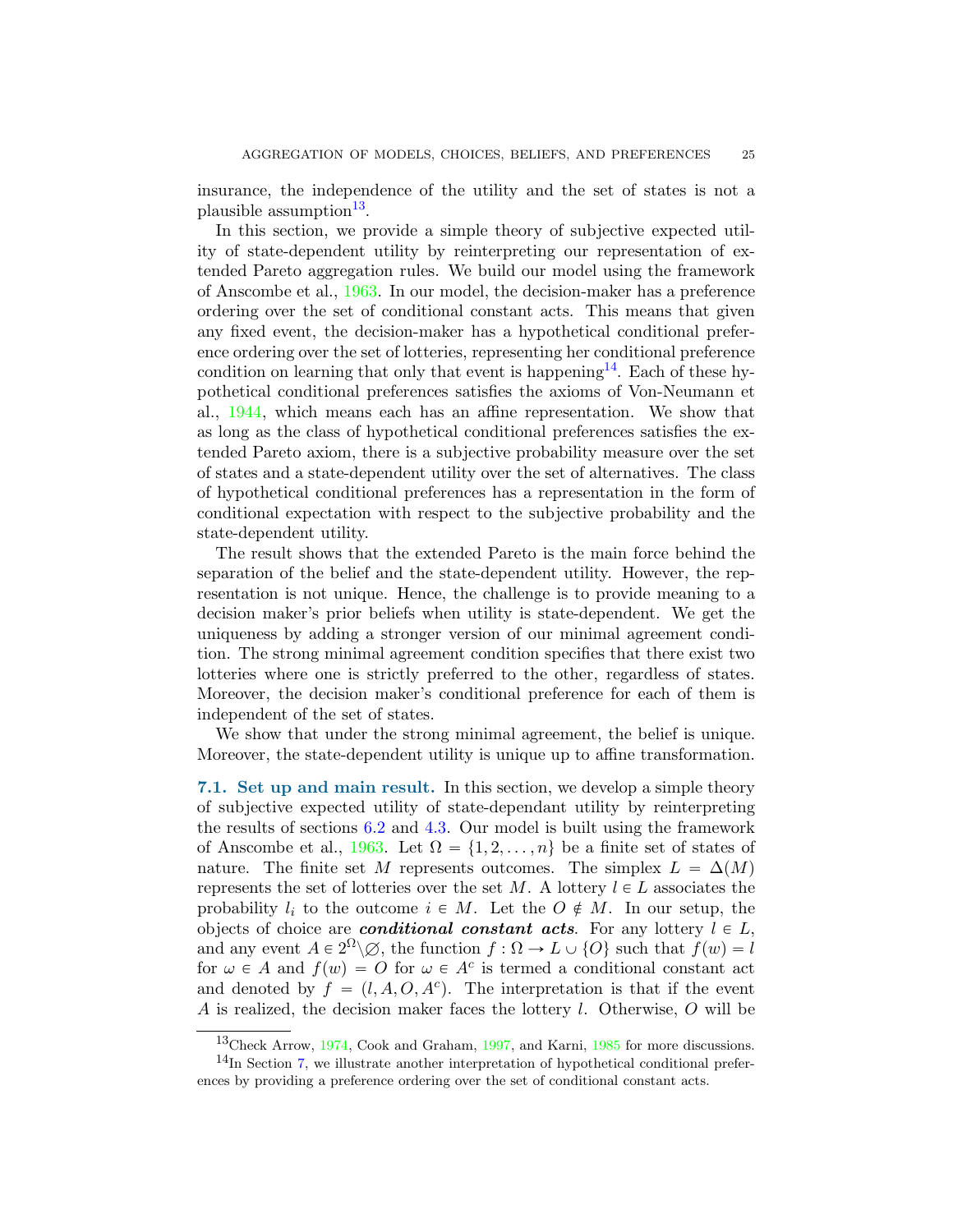realized. We assume that the decision maker has a preference relation  $\geq$ , not necessarily a complete relation, over the set of conditional constant acts.

Let  $F = \{(l, A, O, A^c) | \emptyset \neq A \in 2^{\Omega}, l \in L\}$  represent the set of conditional constant acts. For any event  $\emptyset \neq A \in 2^{\Omega}$ , let  $F_A = \{(l, A, O, A^c) | l \in L\}$  be the set of all conditional constant acts attaining a lottery on the event A and staying out on the event  $A<sup>c</sup>$ . We represent the conditional preference ordering of the decision maker over  $F_A$  by  $\geq A$ . For any two lotteries  $l_1, l_2$ , we write  $l_1 \geq A$  l<sub>2</sub> as a shorthand of  $(l_1, A, O, A^c) \geq (l_2, A, O, A^c)$ .

Our interpretation of conditional preference ordering is related to the models developed by Luce and Krantz, [1971,](#page-32-7) Fishburn, [1973,](#page-31-10) Skiadas, [1997](#page-32-8), and Karni and D. Schmeidler, [2007](#page-31-11). However, there is another interpretation of the conditional preference similar to the conditional decision model of Ghirardato, [2002](#page-31-12). In this interpretation, we assume that the decision-maker may receive some information that only  $\omega \in A$  can be realized. In this case,  $\geq A$  represents the decision maker's *ex-post* preference over the set of lotteries. Similarly,  $\geqslant_{\Omega}$  represents her *ex-ante* preference over exactly the same set of lotteries.

Regardless of the interpretation, the goal is to provide a theory that connects the class of conditional preferences through the Bayes updating. Formally, our goal is to find sufficient conditions under which that there exists a state-dependent utility function  $u : \Omega \times M \to \mathbb{R}$  and a subjective probability measure  $P : \Omega \to \mathbb{R}_{++}$ , such that for every two lotteries  $x, y \in L$ , and any event A the following holds:

<span id="page-25-0"></span>
$$
x \geq_A y \Leftrightarrow \sum_{\omega \in A} P(\omega | A) E^x[u(\omega, \cdot)] \geq \sum_{\omega \in A} P(\omega | A) E^y[u(\omega, \cdot)]. \tag{7.1}
$$

In the equation above,  $E^x[u(w, \cdot)]$  represents the expected utility of the state-dependent utility u in the state  $\omega$  and with respect to the lottery x. The right-hand side of the equation is comparing the conditional expectation utility of the lottery  $x$  and  $y$ , with respect to the subjective probability measure  $P$  and the state-dependent utility  $u$ . The importance of the result is that the probability measure  $P$  depends on the event  $A$  through the Bayes rule. We will obtain [7.1](#page-25-0) from the following axioms/conditions.

Axiom 7.1. (Weak Order) For any event A, the conditional preference  $\geqslant_A$  is complete and transitive.

**Axiom 7.2.** (vN-M Continuity) For any event A and for every  $x, y, z \in L$ , if  $x \geq A$   $y \geq A$  z, there exist  $\alpha, \beta \in (0, 1)$  such that

$$
\alpha x + (1 - \alpha)z \geq A \ y \geq_A \beta x + (1 - \beta)z
$$

**Axiom 7.3.** *(Independence)* For any event A, every  $x, y, z \in L$ , and every  $\alpha \in (0, 1),$ 

$$
x \geq_A y \Rightarrow \alpha x + (1 - \alpha)z \geq_A \alpha y + (1 - \alpha)z
$$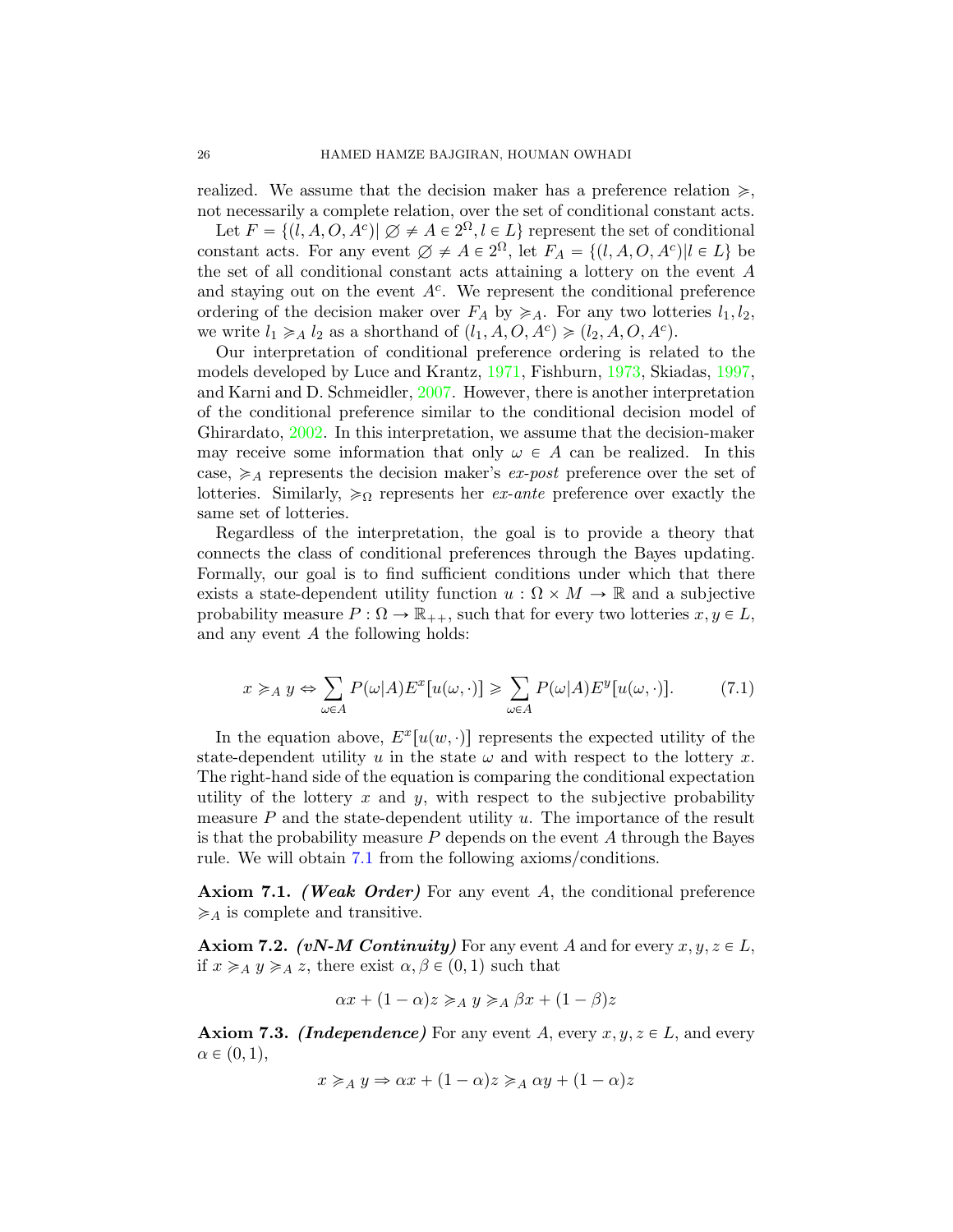**Axiom 7.4.** (extended Pareto) For any two disjoint events  $A, B$ , and for every  $x, y \in L$ ,

$$
x \geq_{A} y, x \geq_{B} y \Rightarrow x \geq_{A \cup B} y \tag{7.2}
$$

$$
x \succ_A y, \ x \geq_B y \Rightarrow x \succ_{A \cup B} y \tag{7.3}
$$

**Axiom 7.5.** (*Minimal Agreement*) There exist two lotteries  $\overline{x}, \underline{x} \in L$ such that for every  $\omega \in \Omega$ ,  $\overline{x} >_{\omega} \underline{x}$ .

**Axiom 7.6.** (*Richness*) There exist three states  $\omega_1, \omega_2, \omega_3 \in \Omega$  such that for any  $\omega \in {\{\omega_1, \omega_2, \omega_3\}}$ , there exist two lotteries  $x, y \in L$  where  $x >_{\omega} y$  and  $y \geqslant_{\omega'} x$  for  $\omega' \in {\{\omega_1, \omega_2, \omega_3\}} \setminus {\{\omega\}}$ .

By considering these six axioms, we can rationalize the behavior of the decision-maker as a subjective expected utility maximizer with a statedependent utility.

<span id="page-26-1"></span>Theorem 7. Suppose that the decision maker's conditional preferences satisfy axioms 6.1-6.6, then there exist a function  $u : \Omega \times M \to \mathbb{R}$  and a probability measure  $P: \Omega \to \mathbb{R}_{++}$ , such that for every two lotteries  $x, y \in L$ , and any event A, the following holds:

<span id="page-26-0"></span>
$$
x \geq_A y \Leftrightarrow \sum_{\omega \in A} P(\omega|A) E^x[u(\omega, \cdot)] \geq \sum_{\omega \in A} P(\omega|A) E^y[u(\omega, \cdot)] \tag{7.4}
$$

The proof is similar to the proof of corollary [8.](#page-20-0) The probability measure P is not unique. Let  $Q: \Omega \to \mathbb{R}_{++}$  be any probability measure on  $\Omega$ ; by defining a state-dependent utility  $w(\omega, x) = \frac{u(\omega, x)}{Q(\omega)}$ , equation [7.4](#page-26-0) continues to hold with  $Q$  and  $w$ . However, if we change the minimal agreement axiom to a stronger version, we attain the uniqueness. In the stronger version of the minimal agreement, we assume that the decision maker's preferences over the lotteries  $\overline{x}, \underline{x}$  is indifferent to the realization of the states. Formally:

Axiom 7.7. *(Strong Minimal Agreement)* There exist two lotteries  $\overline{x}, \underline{x} \in L$  such that for every  $\omega \in \Omega$ ,  $\overline{x} >_{\omega} \underline{x}$ . Moreover,  $(\overline{x}, {\omega_1}, O, \Omega \setminus {\omega_1}) \sim$  $(\overline{x}, {\omega_2}, O, \Omega \setminus {\omega_2})$  and  $(\underline{x}, {\omega_1}, O, \Omega \setminus {\omega_1}) \sim (\underline{x}, {\omega_2}, O, \Omega \setminus {\omega_2})$  for all  $\omega_1, \omega_2 \in \Omega$ .

Conceptually, this axiom is closely related to A.0 axiom by Karni and D. Schmeidler, [2007.](#page-31-11) However, unlike Karni's axiom, we do not need these two lotteries to be the best and worst lotteries in the set of lotteries. Our model only needs two lotteries, with one strictly preferred to the other, regardless of states. Moreover, the decision maker's conditional preference for each of them is independent of the set of states.

By replacing the minimal agreement axiom with the strong minimal agreement axiom, we can "uniquely" separate the belief from the state-dependent preference.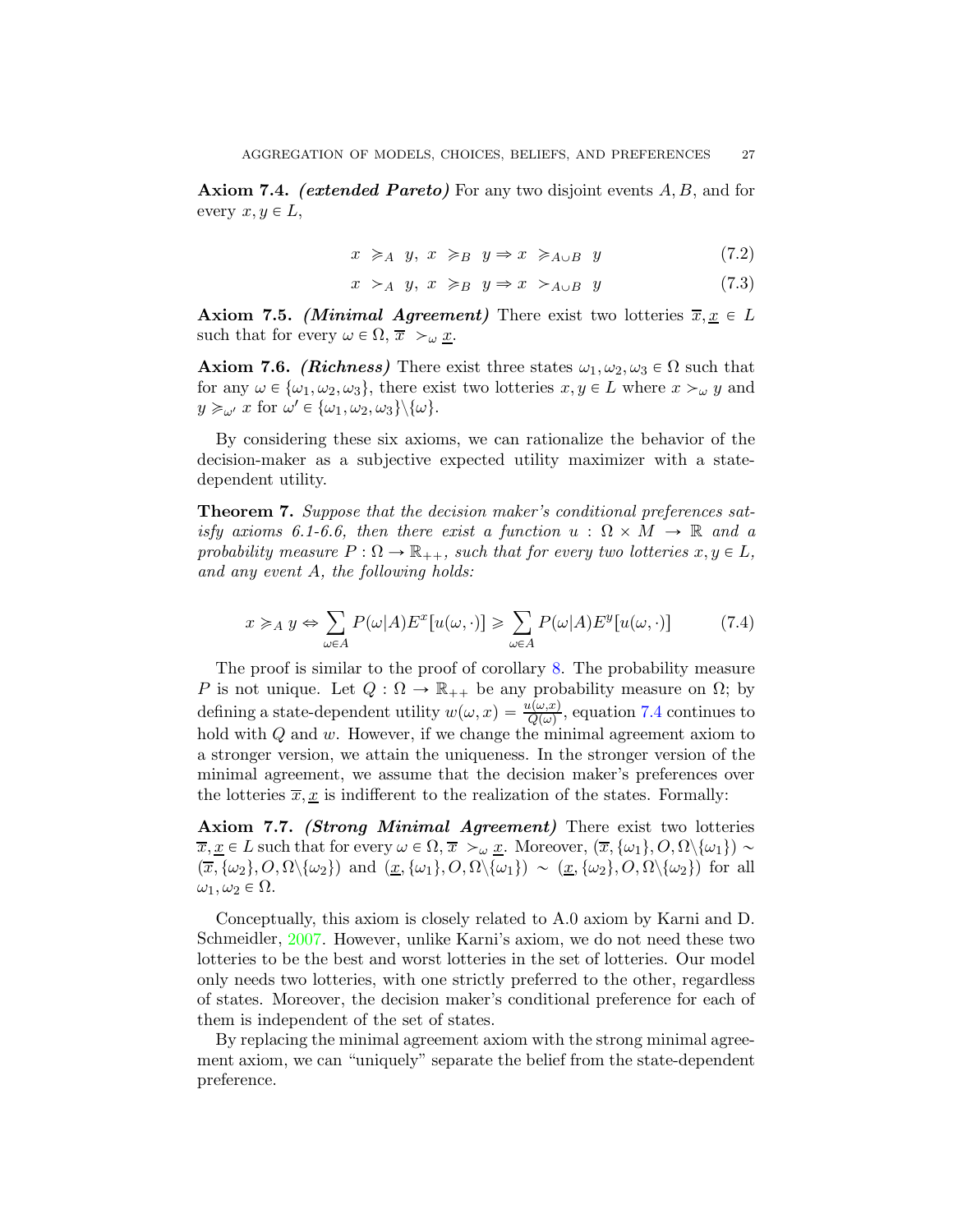Theorem 8. Suppose that the decision maker's conditional preferences satisfy axioms 6.1-6.7, then there exist a function  $u : \Omega \times M \to \mathbb{R}$  and a probability measure  $P: \Omega \to \mathbb{R}_{++}$ , such that for every two lotteries  $x, y \in L$ , and every event A, the following holds:

<span id="page-27-0"></span>
$$
x \geq_A y \Leftrightarrow \sum_{\omega \in A} P(\omega|A) E^x[u(\omega, \cdot)] \geq \sum_{\omega \in A} P(\omega|A) E^y[u(\omega, \cdot)] \tag{7.5}
$$

Moreover, the probability measure  $P$  is unique and the function  $u$  is unique up to affine transformations.

*Proof.* Based on Theorem [7,](#page-26-1) there exists a pair  $(P, u)$  satisfying equa-tion [7.5.](#page-27-0) To prove the uniqueness, we assume that  $(P_1, u_1)$  and  $(P_2, u_2)$ both represent the same class of conditional preferences. By considering the conditional preference  $\geqslant_{\omega}$  and the vN-M Theorem, we know that  $u_2(\omega,.) = \alpha_\omega u_1(\omega,.) + \beta_\omega$ . By using the strong minimal agreement axiom, we have  $u_1(\omega_1, \overline{x}) = u_1(\omega_2, \overline{x}), u_2(\omega_1, \overline{x}) = u_2(\omega_2, \overline{x}), u_1(\omega_1, \underline{x}) = u_1(\omega_2, \underline{x}),$  and  $u_2(\omega_1, \underline{x}) = u_2(\omega_2, \underline{x})$  for any two states  $\omega_1, \omega_2 \in \Omega$ . Therefore,  $\alpha_{\omega_1} = \alpha_{\omega_2}$ and  $\beta_{\omega_1} = \beta_{\omega_2}$  for all  $\omega_1, \omega_2 \in \Omega$ . Hence,  $u_2(\omega,.) = \alpha u_1(\omega,.) + \beta$  for all  $\omega \in \Omega$ .

We consider an event A. Both  $(P_1, u_1)$  and  $(P_2, u_2)$  represent the conditional preference  $\geq A$ . Considering the pair  $(P_2, u_2)$ ,  $\geq A$  has the representation

$$
\sum_{\omega \in A} P_2(\omega|A) E^{(.)}[u_2(\omega, .)] = \sum_{\omega \in A} P_2(\omega|A) E^{(.)}[\alpha u_1(\omega, .) + \beta]
$$
  
=  $\alpha \sum_{\omega \in A} P_2(\omega|A) E^{(.)}[u_1(\omega, .)] + \beta$ .

 $\sum$ Since,  $\alpha$  is strictly positive, the last representation is the same as  $\omega \in A$  $P_2(\omega|A)E^{(.)}[u_1(\omega,.)]$ . However, using the other pair,  $(P_1, u_1)$ , we get the representation  $\Sigma$  $\omega \in A$  $P_1(\omega|A)E^{(.)}[u_1(\omega,.)]$ . Therefore, for any event A,  $\sum$  $\omega \in A$  $P_2(\omega|A)E^{(.)}[u_1(\omega, .)]$  and  $\Sigma$  $\omega \in A$  $P_1(\omega|A)E^{(.)}[u_1(\omega, .)]$  both represent the conditional preference  $\geq A$ . Using the richness axiom, strong minimal agree-ment condition, and uniqueness of corollary [8,](#page-20-0) we have  $P_1 = P_2$ . This completes the proof.

# 8. Related Literature

Our methods are applicable to different areas of economic theory, and generalize existing ideas in those areas. In particular, instances of our weighted averaging axiom appear in several different papers.

The theory of Case-Based Prediction is developed by the seminal works of Gilboa and Schmeidler, [1995](#page-31-13); Gilboa et al., [2003;](#page-31-0) Gilboa et al., [2012](#page-31-1) and Billot et al., [2005](#page-30-0). In this context, the concatenation axiom proposed by Billot et al., [2005](#page-30-0), is closely related to the strict case of our axiom. However,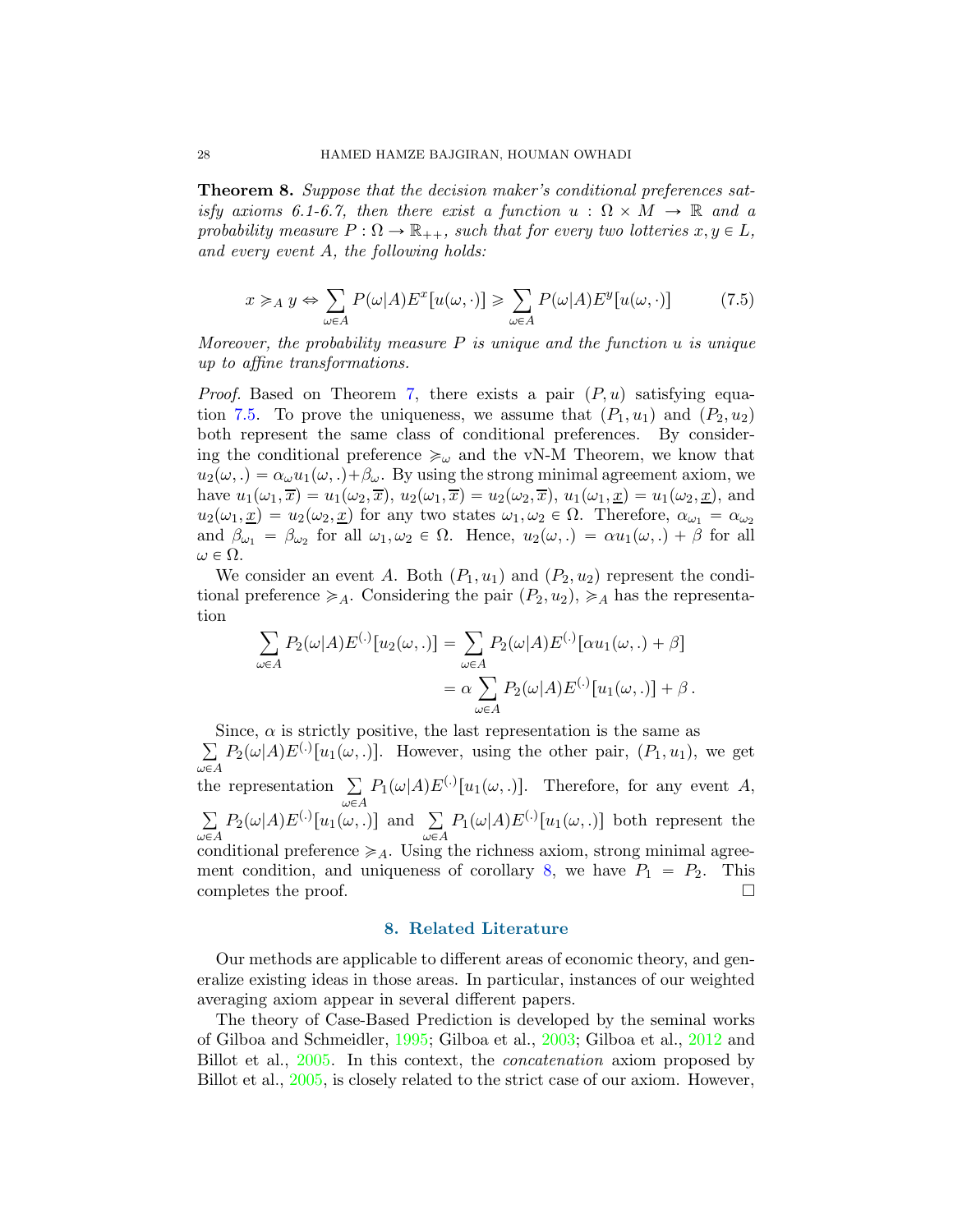there are differences between the two axioms. As discussed in detail in Section [4.1,](#page-8-1) their belief formation process is defined over "sequences" of cases, in which each sequence can have multiple copies of the same case. The role of the concatenation axiom is to count the number of each case. However, in our framework, we define our axiom over "sets" of signals, in which in each set there is only one copy of each signal. Moreover, our axiom is defined over disjoint sets. By weakening our definition for any two general sets, our result does not hold anymore. Using the duality argument, the consistency axiom of our paper is the combination axiom of Gilboa et al., [2003](#page-31-0). However, our goal is to show that the combination axiom can be obtain by weaker version of concatenation axiom using a simple duality argument.

In the paper by Shmaya et al., [2007,](#page-32-1) they provide an example, on binary state space, to show that their *soundness* condition is not a sufficient condition for an updating rule to behave as a Bayesian rule. However, we show that under our richness assumption, the strict weighted averaging axiom (which is the same as their soundness condition) is the necessary and sufficient condition for an updating rule to behave as a Bayesian. We also generalize our result for the class of updating rules that can be rationalized by a conditional probability system.

In the context of choice theory, Ahn et al., [2018](#page-30-1) introduces a model of continuous average choice over convex domains. In this application, we generalized their result in many ways. First, their result holds for the strict case of our axiom. Moreover, continuity and convexity are the two important forces behind their result. However, we show that the strictness of an average choice function, continuity, or convexity of the domain are not the main forces behind extracting the underlying distribution of choices. The main force is our weighted averaging axiom. Moreover, we show that it is possible to rationalize an average choice function by a two-stage Luce model, as long as it satisfies our weighted averaging axiom.

The path independence choice functions are extensively studied by Plott, [1973](#page-32-2). Our representation of average choice functions under the weighted averaging axiom and continuity generalizes the results by Kalai and Megiddo, [1980](#page-31-4) and Machina and Parks, [1981](#page-32-9), regarding the impossibility of a choice function under both the path independence and the continuity.

In the context of social choice, Dhillon, [1998](#page-31-8) and Baucells and Shapley, [2008](#page-30-8) study variants of extended Pareto rules.

Baucells et al., [2008](#page-30-8) study the extended Pareto rule over vN-M preferences by relaxing the completeness axiom. Besides the technical and conceptual differences between the two approaches and results, their model depends on their non-degeneracy condition. The condition is only satisfied when there is a spanning tree over the preferences, and every three consecutive preferences in the spanning tree are linearly independent. However, the richness condition of our theorem only requires three linearly independent vectors among the whole set of preferences. Moreover, our result can be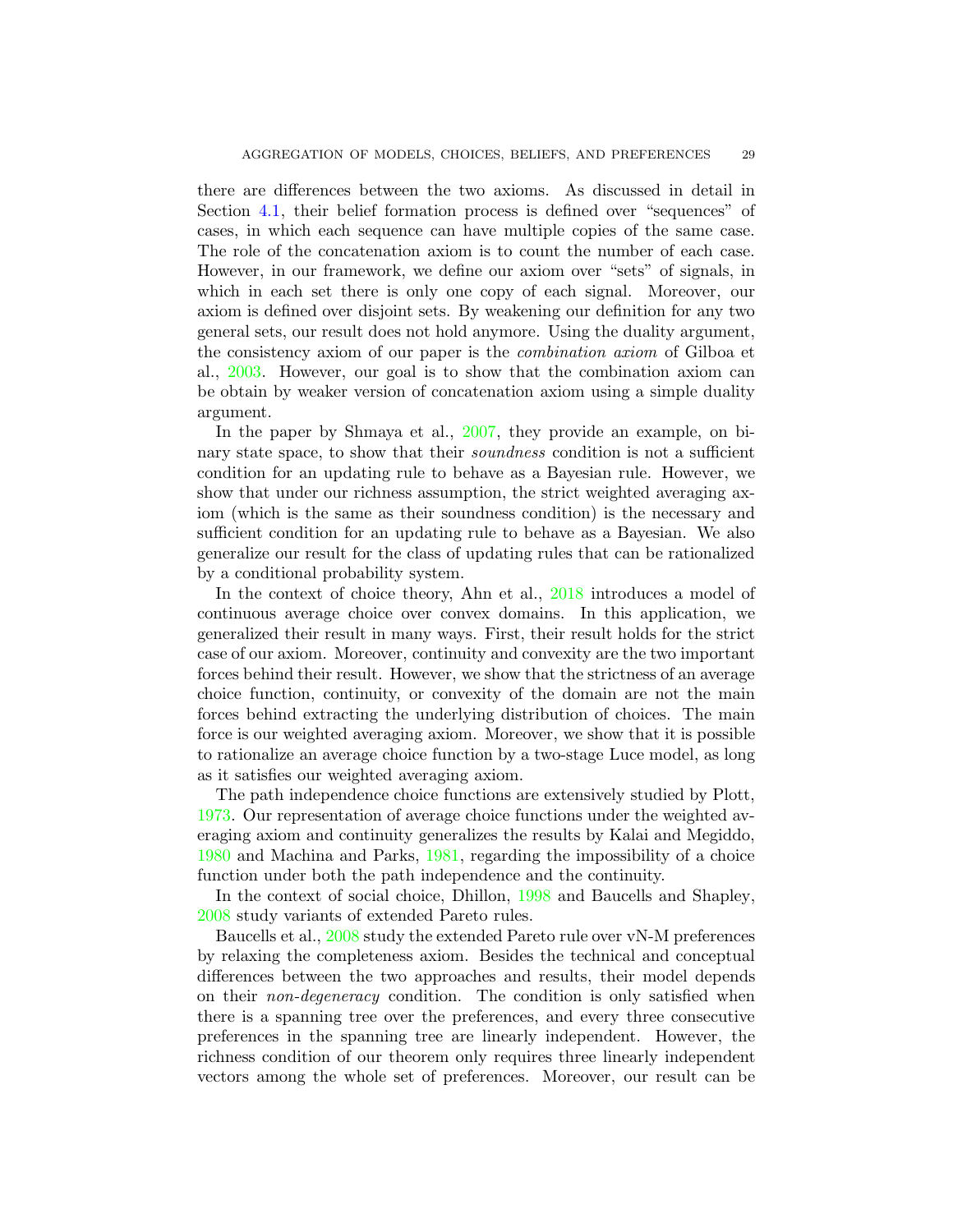applied even for the class of extended weak Pareto aggregation rules under our strong richness condition. Note that our primary goal in this paper is to show that extended Pareto and extended weak Pareto are special cases of our weighted averaging axiom (under the minimal agreement condition).

The papers by Dhillon, [1998](#page-31-8), Dhillon and Mertens, [1999](#page-31-14), and Borgers et al., [2017b](#page-30-4) each by considering different sets of axioms, other than Arrow's, provide an axiomatization of relative utilitarianism as a positive result. The paper by Dhillon, [1998](#page-31-8) is the closest one to ours. Dhillon considers a variant of extended Pareto to get a weighted averaging structure. However, Borgers et al., [2017a](#page-30-3) shows a counterexample to the representation. We restrict the domain and use our definition of extended Pareto to get the weighted averaging structure as a consequence of our main theorem. Again, the technique we developed can also be used to provide a representation of the extended weak Pareto social welfare functions.

Finally, there are many papers and different approaches to address the shortcomings of subjective expected utility theory. Note that our goal, in this context, is to explain the basic underlying structure that lets us separate beliefs and state-dependent utilities.

Karni, D. Schmeidler, and Vind, [1983](#page-31-15) and Karni and D. Schmeidler, [2016](#page-31-16) use hypothetical preferences on hypothetical lotteries to obtain the identification of the beliefs and state-dependent preferences. Dereze, [1987](#page-31-17), Dereze and Rustichini, [1999](#page-31-18), and Karni, [2006](#page-31-19) present different theories to identify state-dependent preferences in situations where moral hazard is present.

Luce and Krantz, [1971](#page-32-7) and Fishburn, [1973](#page-31-10) use preferences on enlarged choice space of all conditional acts to model subjective expected utility of state-dependent preferences. However, our paper only considers the hypothetical conditional preferences on the set of conditional "constant" acts. We find the necessary and sufficient condition that our conditional preferences are related to each other through a subjective probability and a state-dependent utility.

The papers by Skiadas, [1997,](#page-32-8) Ghirardato, [2002](#page-31-12), and Karni and D. Schmeidler, [2007](#page-31-11) are closely (conceptually) related to our main result of Section [7.](#page-23-0) However, there are many differences between each result. Moreover, our goal is to build the model that only extended Pareto derives the separation of beliefs and state-dependent preferences.

Skiadas, [1997](#page-32-8) presents a nonexpected utility model, by considering hypothetical preferences over the set of act-event pairs. His coherence axiom has the same role as the extended Pareto axiom in our setup. However, he used the solvability axiom to be able to apply the Debreu's additive representation theorem. In our paper, we consider the class of conditional vN-M preferences. As a result, we only require the extended Pareto for our representation.

Karni and D. Schmeidler, [2007](#page-31-11) presents a general model with a preference ordering over the set of unconditional acts. Using the preference order, he defines the set of conditional preferences over the set of all conditional acts.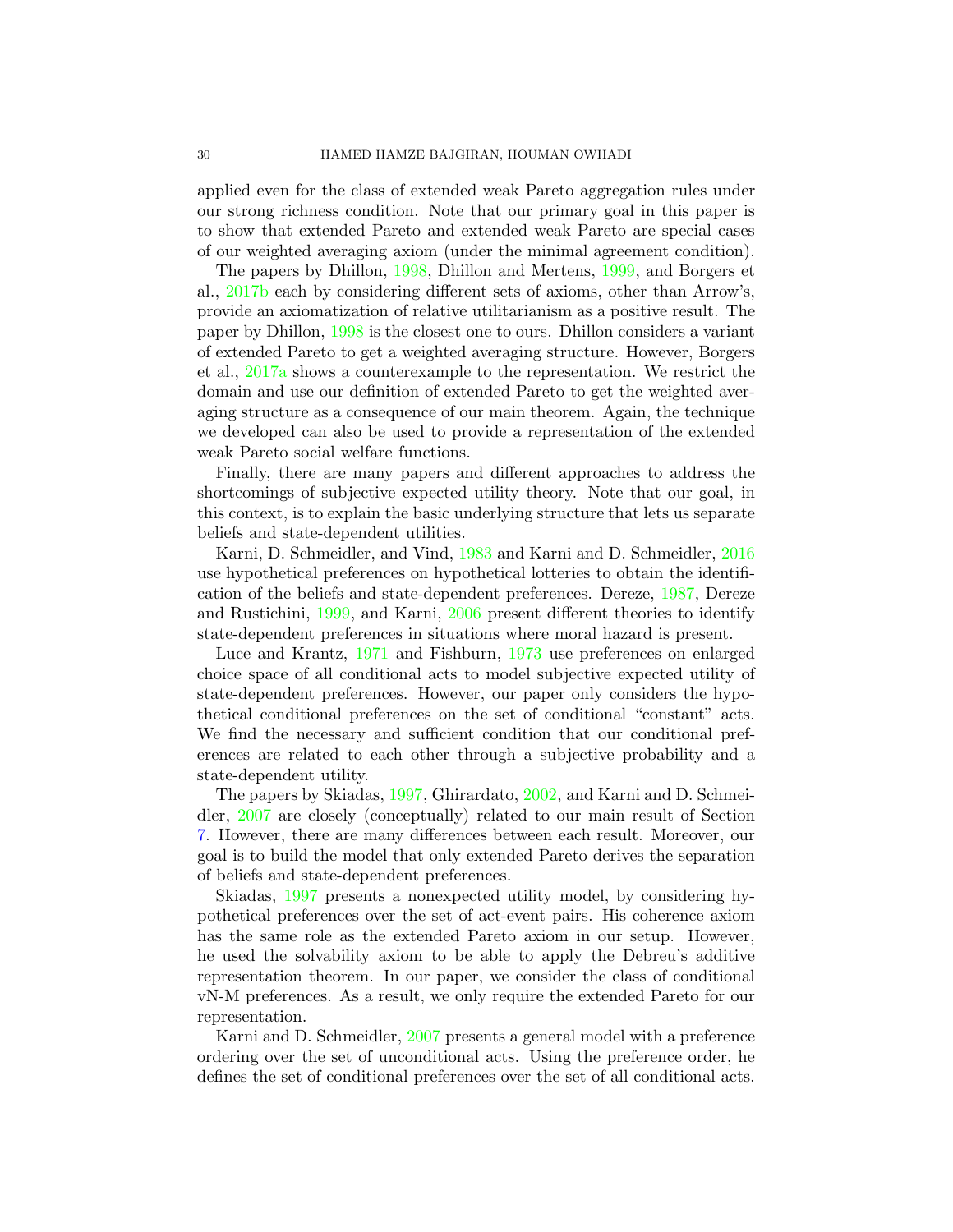Therefore, to connect the class of conditional preferences, the model needs the existence of the constant-valuation acts. Moreover, the cardinal and ordinal coherence axioms are the main forces behind obtaining the Bayesian updating in his representation. However, in our more restricted domain, we only need the extended Pareto to get our representation.

Finally, Ghirardato, [2002](#page-31-12), by replacing Savage's sure-thing principle by dynamic consistency, obtains a subjective expected utility theory that the conditional preferences are connected through the Bayes rule. However, his representation only holds for the state-independent preferences.

Acknowledgments. The authors gratefully acknowledge support from Beyond Limits (Learning Optimal Models) through CAST (The Caltech Center for Autonomous Systems and Technologies) and partial support from the Air Force Office of Scientific Research under awards number FA9550-18-1-0271 (Games for Computation and Learning) and FA9550-20-1-0358 (Machine Learning and Physics-Based Modeling and Simulation).

The first version of the paper was written during the first author's Ph.D. studies with many helpful comments from Federico Echenique and Kota Saito. The first author thanks his Ph.D. advisors Jaksa Cvitanic, Federico Echenique, Kota Saito, and Robert Sherman. For helpful discussions, the first author thanks Itai Ashlagi, Kim Border, Martin Cripps, David Dillenberger, Drew Fudenberg, Simone Galperti, Michihiro Kandori, Igor Kopylov, Jay Lu, Fabio Maccheroni, Thomas Palfrey, Charles Plott, Luciano Pomatto, Antonio Rangel, Pablo Schenone, Omer Tamuz, and Leeat Yariv.

### References

- <span id="page-30-5"></span><span id="page-30-1"></span>Ahn, David. S., F. Echenique, and K. Saito (2018). "On Path Independent Stochastic Choice". In: Theoretical Economics 13, pp. 61–85.
- Anscombe, F. J. and R. J. Aumann (1963). "A Definition of Subjective Probability". In: The Annals of Mathematics and Statistics 34, pp. 199– 205.
- <span id="page-30-6"></span><span id="page-30-2"></span>Arrow, K. J. (1963). Social Choice and Individual Values. 12. Yale Univ. Press.
- (1974). "Optimal Insurance and Generalized Deductibles". In: Scandinavian Actuarial Journal 1, pp. 1–42.
- <span id="page-30-8"></span>Baucells, M. and L. S. Shapley (2008). "Multiperson utility". In: Games and Economic Behavior 62, pp. 329–347.
- <span id="page-30-3"></span><span id="page-30-0"></span>Billot, A. et al. (2005). "Probabilities as Similarity-Weighted Frequencies". In: Econometrica 73, pp. 1125–1136.
- Borgers, T. and Y. Choo (2017a). "A Counterexample to Dhillon". In: Social Choice Welfare. 48, pp. 837–843.
- <span id="page-30-7"></span><span id="page-30-4"></span>– (Feb. 2017b). "Revealed Relative Utilitarianism". Working Paper.
- Cook, P. J. and D. A. Graham (1997). "The Demand for Insurance and Protection: The Case of Irreplaceable Commodities". In: Quarterly Journal of Economics 91, pp. 143–156.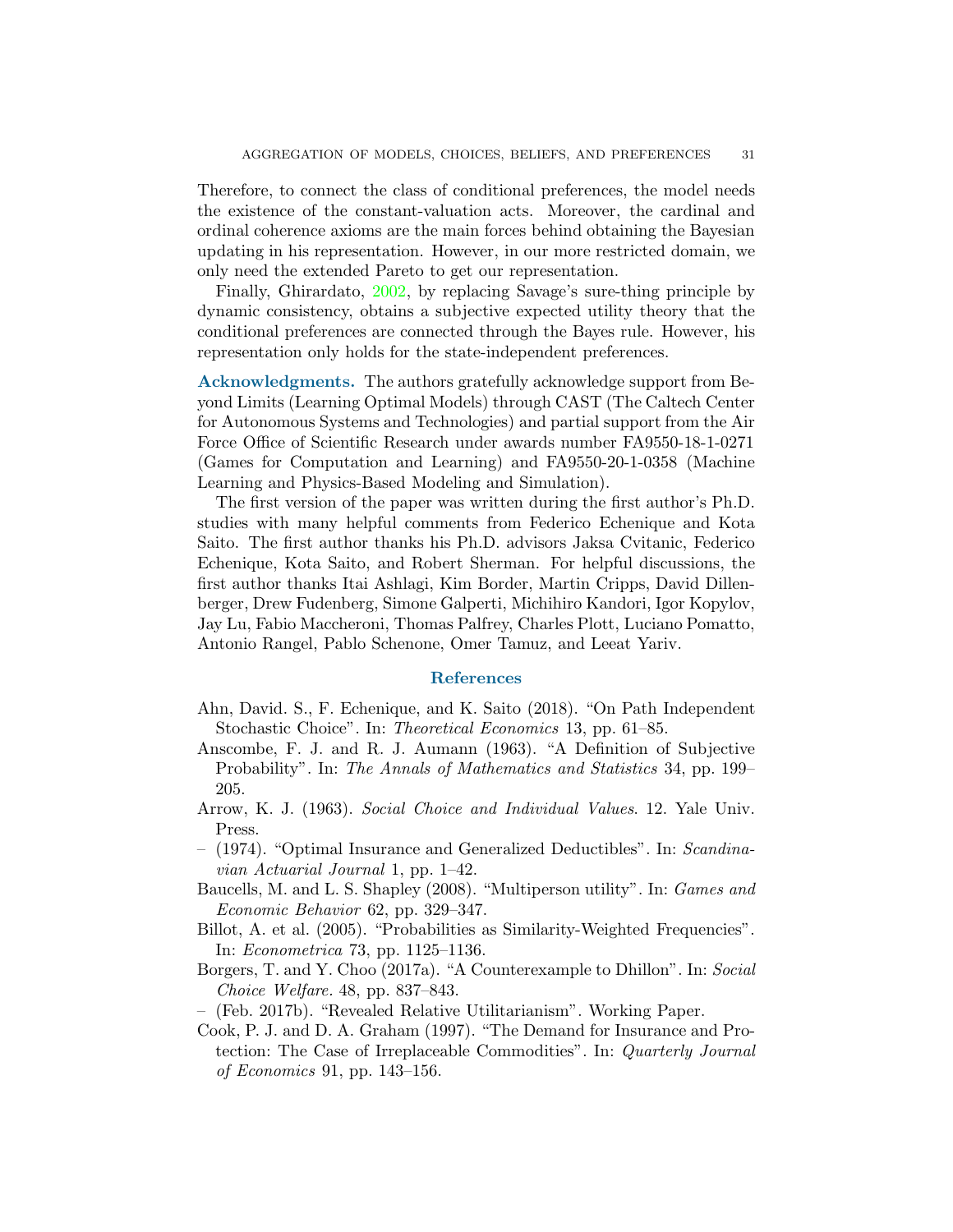- <span id="page-31-17"></span>Dereze, J. (1987). "Decision Theory with Moral Hazard and State-dependent Preferences". In: Essays on Economic Decisions Under Uncertainty. Cambridge University Press.
- <span id="page-31-18"></span><span id="page-31-8"></span>Dereze, J. and A. Rustichini (1999). "Moral Hazard and Conditional Preferences". In: Journal of Mathematical Economics 31, pp. 159–181.
- <span id="page-31-14"></span>Dhillon, A. (1998). "Extended Pareto Rules and Relative Utilitarianism". In: Social Choice Welfare 15, pp. 521–542.
- <span id="page-31-3"></span>Dhillon, A. and J. F. Mertens (1999). "Relative Utilitarianism". In: Econometrica 67, pp. 471–498.
- <span id="page-31-10"></span>Echenique, F. and K. Saito (2018). "General Luce Model". In: Theoretical Economics 13, pp. 61–85.
- <span id="page-31-12"></span>Fishburn, P. C. (1973). "A Mixture-Set Axiomatization of Conditional Subjective Expected Utility". In: Econometrica 41, pp. 1–25.
- <span id="page-31-13"></span>Ghirardato, P. (2002). "Revisiting Savage in a Conditional World". In: Economic Theory 20, pp. 83–92.
- <span id="page-31-0"></span>Gilboa, I. and D. Schmeidler (1995). "Case-Based Decision Theory". In: Quarterly Journal of Economics 110, pp. 605–639.
- <span id="page-31-1"></span>– (2003). "Inductive Inference: An Axiomatic Approach". In: Econometrica 71, pp. 1–26.
- (2012). Case-Based Predictions: An Axiomatic Approach to Prediction, Classification and Statistical Learning. 1st ed. World Scientific Publishing Co, Singapore.
- <span id="page-31-5"></span>Harsanyi, J. C. (1955). "Cardinal Welfare, Individual Ethics, and Interpersonal Comparisons of Utility". In: Journal of Political Economy 63, pp. 309–321.
- <span id="page-31-7"></span><span id="page-31-4"></span>Hylland, A. (1980). "Aggregation Procedure for Cardinal Preferences: A Comments". In: Econometrica 48, pp. 539–542.
- <span id="page-31-6"></span>Kalai, E. and N. Megiddo (1980). "Path Independent Choices". In: Econometrica 48, pp. 781–784.
- Kalai, E. and N. Schmeidler (1977). "Aggregation Procedure for Cardinal Preferences: A Formulation and Proof of Samuelson's Impossibility Conjecture". In: Econometrica 45, pp. 1431–1438.
- <span id="page-31-19"></span><span id="page-31-9"></span>Karni, E. (1985). Decision making under uncertainty: the case of statedependent preferences. Cambridge: Harvard University Press.
- (2006). "Subjective Expected Utility Theory Without States of the World". In: Journal of Mathematical Economics 42, pp. 325–342.
- <span id="page-31-11"></span>Karni, E. and D. Schmeidler (2007). "Foundations of Bayesian theory". In: Journal of Economic Theory 132, pp. 167–188.
- <span id="page-31-16"></span>– (2016). "An Expected Utility Theory for State-Dependent Preferences". In: Theory and Decision 81, pp. 467–478.
- <span id="page-31-15"></span>Karni, E., D. Schmeidler, and K. Vind (1983). "On State Dependent Preferences and Subjective Probabilities". In: *Econometrica* 51, pp. 1021–1031.
- <span id="page-31-2"></span>Luce, R. D. (1959). Individual Choice Behavior a Theoretical Analysis. John Wiley and Sons.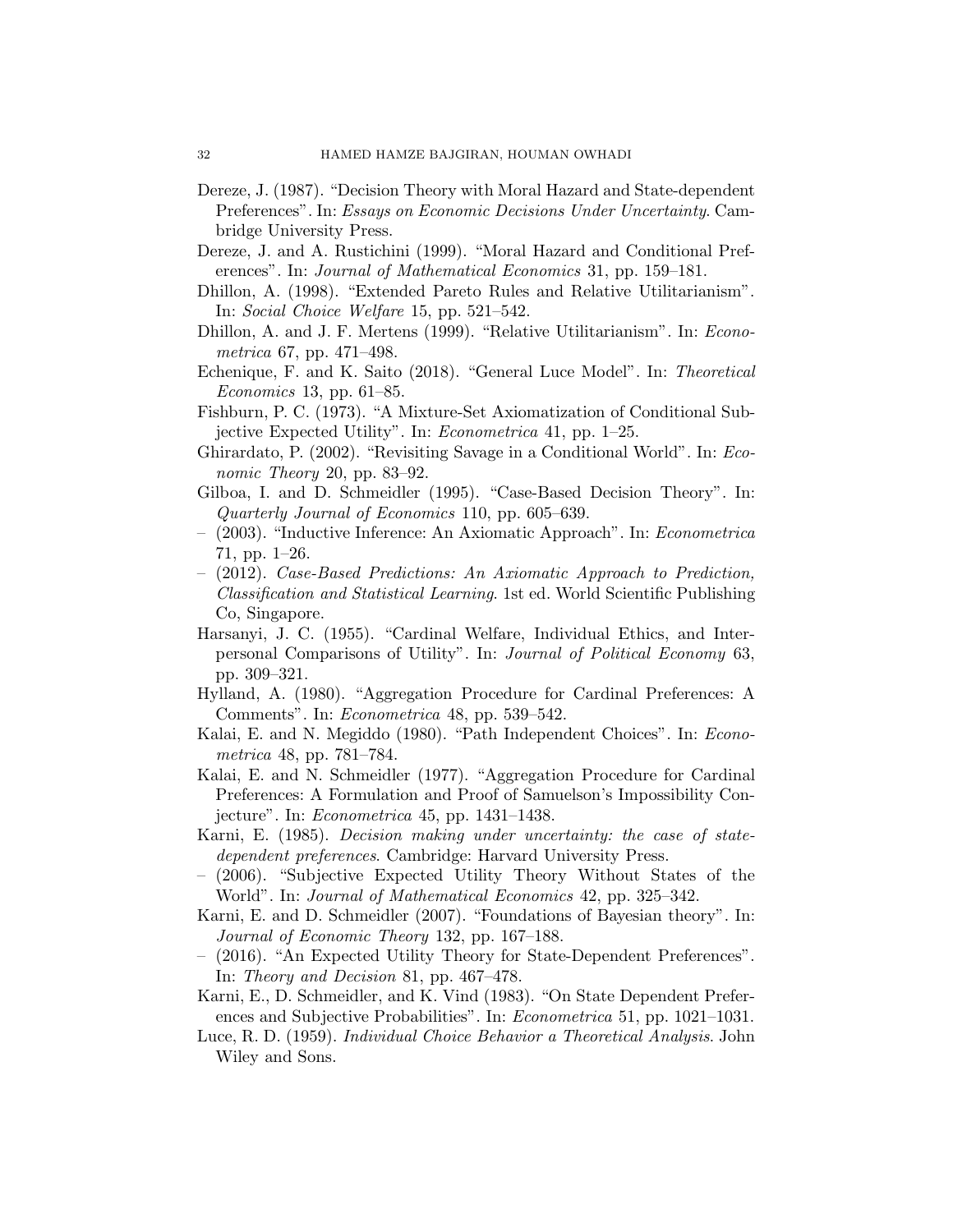- <span id="page-32-9"></span><span id="page-32-7"></span>Luce, R. D. and D. H. Krantz (1971). "Conditional Expected Utility". In: Econometrica 39, pp. 253–271.
- <span id="page-32-2"></span>Machina, M. J. and R. P. Parks (1981). "On Path Independent Randomized Choice". In: Econometrica 49, pp. 1345–1347.
- <span id="page-32-5"></span>Plott, C. R. (1973). "Path Independence, Rationality, and Social Choice". In: Econometrica 41, pp. 1075–1091.
- <span id="page-32-6"></span>Ramsey, F. (1931). "Truth and Probability". In: The Foundations of Mathematics and Other Logical Essays. Routledge and Kegan Paul Ltd.
- <span id="page-32-0"></span>Savage, L. J. (1954). The Foundations of Statistics. John Wiley and Sons.
- Shapley, L. S. and M. Shubik (July 1982). "Preferences and Utility". In: Game Theory in the Social Sciences: Concepts and Solutions. Ed. by M. Shubik. 3rd ed. Cambridge, MA: MIT Press. Chap. 4.
- <span id="page-32-8"></span><span id="page-32-1"></span>Shmaya, E. and L. Yariv (2007). "Foundations for Bayesian Updating". Working Paper, Caltech.
- <span id="page-32-3"></span>Skiadas, C. (1997). "Conditioning and Aggregation of Preferences". In: Econometrica 65, pp. 347–367.
- <span id="page-32-4"></span>Von-Neumann, J. and O. Morgenstern (1944). Theory of Games and Economic Behavior. Princeton University Press.
- Weymark, J. A. (1991). "A Reconsideration of the Harsanyi-Sen Debate on Utilitarianism". In: Interpersonal Comparisons of Well-Being. Ed. by Jon Elster and John E. Roemer. Cambridge University Press, pp. 255–320.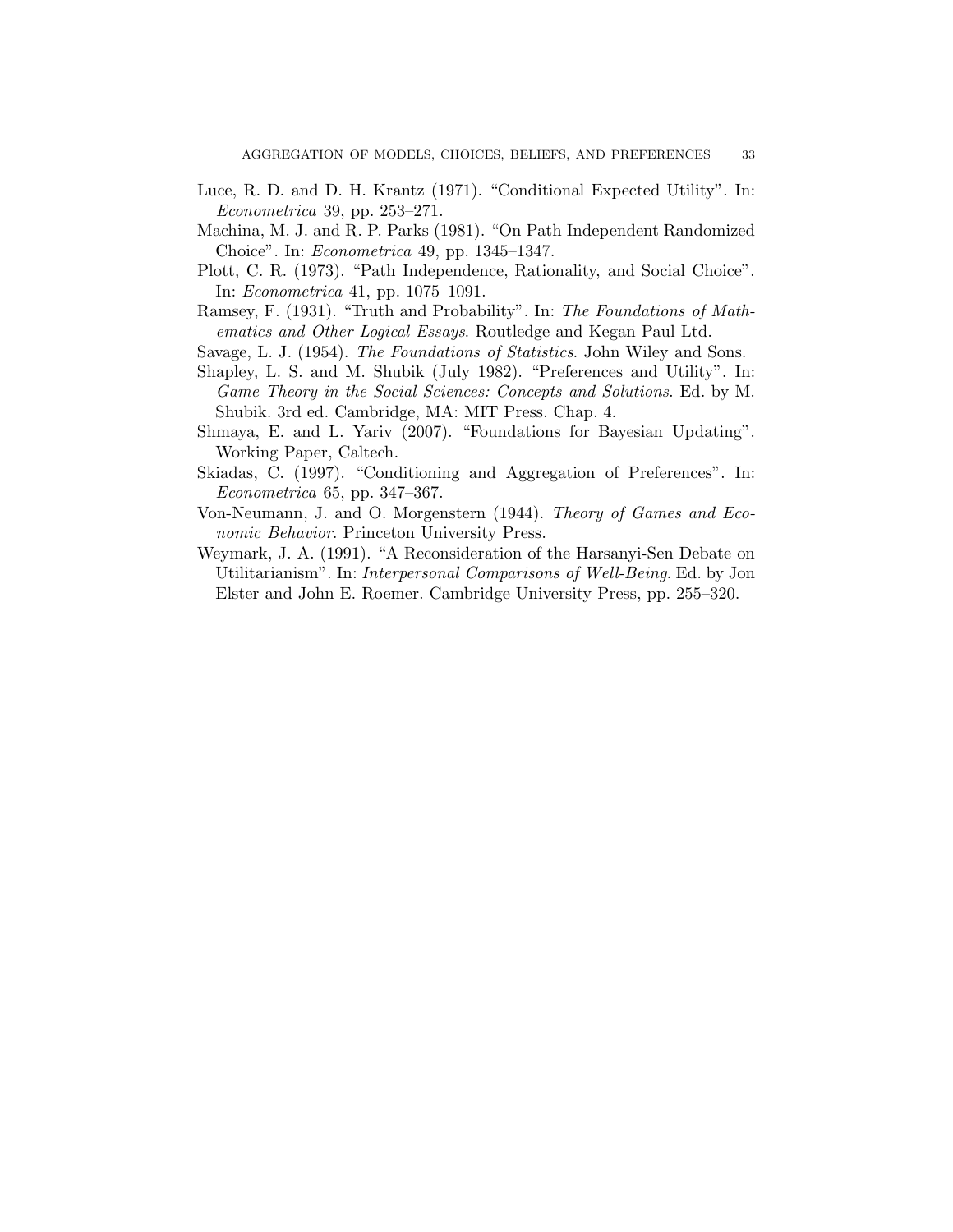#### 9. Appendix

9.[1.](#page-4-3) Proof of Theorem 1. The main part of the proof follows the steps of Billot et al., [2005](#page-30-0), with some twists.

The following two lemmas are the central ideas behind the proof. They help us to first define the function  $w$  and then extend it from the binary sets to any finite-cardinality sets.

<span id="page-33-1"></span>**Lemma 1.** Select X as any nonempty set. Let  $X^*$  denote the set of all nonempty finite subsets of X. Consider two functions  $f_1, f_2 : X^* \to \mathbb{R}^n$ that satisfy the strict weighted averaging axiom. Select four points  $a, b, c, d$ in the space  $X^*$  such that  $a \cup b = c \cup d$  and  $a \cap b = c \cap d = \emptyset$ . If  $\forall x \in \{a, b, c, d\}$   $f_1(x) = f_2(x)$  and not all  $\{f_1(a), f_1(b), f_1(c), f_1(d)\}$  are on a same line, then  $f_1(a \cup b) = f_2(a \cup b)$ .

*Proof.* Since  $f_1$  satisfies the strict weighted averaging axiom and  $a \cup b = c \cup d$ and  $a \cap b = c \cap d = \emptyset$ , thus  $f_1(a \cup b)$  is on the line connecting  $f_1(a), f_1(b)$ . Also, since  $a \cup b = c \cup d$ ,  $f_1(a \cup b) = f_1(c \cup d)$  should be on the line connecting  $f_1(c)$  and  $f_1(d)$ . But  $\{f_1(a), f_1(b), f_1(c), f_1(d)\}\)$  are not collinear, thus the line connecting  $f_1(a)$  and  $f_1(b)$  and the line connecting  $f_1(c)$  and  $f_1(d)$  can only intersect at most at a single point. But  $f_1(a \cup b)$  is on the both lines, hence this point must be the unique intersection of them.

Similarly, the same is true for  $f_2$ . This means  $f_2(a\cup b)$  must be the unique intersection of the line passing through  $f_2(a)$ ,  $f_2(b)$  and the line passing through  $f_2(c), f_2(d)$ . But since  $\forall x \in \{a, b, c, d\}$   $f_1(x) = f_2(x), f_2(a \cup b)$ should be the unique intersection of the line passing through  $f_1(a)$ ,  $f_1(b)$ and the line passing through  $f_1(c)$ ,  $f_1(d)$ . But we have already shown that  $f_1(a\cup b)$  is also the unique intersection of the line passing through  $f_1(a), f_1(b)$ and the line passing through  $f_1(c), f_1(d)$ . Thus,  $f_1(a \cup b) = f_2(a \cup b)$ .

 $\Box$ 

<span id="page-33-0"></span>**Lemma 2.** Assume that  $\{x, y, z\}$  are three points in X such that  $f(x), f(y), f(z)$  are not collinear. Let f satisfy the strict weighted averaging axiom and  $f(\lbrace x, y, z \rbrace) = a_1f(x) + a_2f(y) + a_3f(z)$ , then  $a_1/a_2$  must be independent of the choice of z, as long as  $f(x)$ ,  $f(y)$ ,  $f(z)$  are not collinear. Moreover, if  $f(\lbrace x, y \rbrace) = \lambda f(x) + (1 - \lambda)f(y)$ , then  $\frac{a_1}{a_2} = \frac{\lambda}{1 - \lambda}$ .

*Proof.* Since  $f(x)$ ,  $f(y)$ ,  $f(z)$  are not collinear, they should be affinely independent. Hence,  $a_1, a_2, a_3$  are uniquely defined.

By the strict weighted averaging axiom, there exists  $\lambda_1 \in (0, 1)$  such that  $f(\{x, y, z\}) = \lambda_1 f(\{x, y\}) + (1 - \lambda_1)f(\{z\})$ . Again by the strict weighted averaging axiom there exists  $\lambda \in (0, 1)$  such that  $f(\lbrace x, y \rbrace) = \lambda f(x) + (1 \lambda$ )  $f(y)$ . Hence,  $f(\{x, y, z\}) = \lambda_1(\lambda f(x) + (1 - \lambda)f(y)) + (1 - \lambda_1)f(\{z\})$ . By affinely independence of  $f(x)$ ,  $f(y)$ ,  $f(z)$ , we should have  $a_1 = \lambda_1 \lambda$  and  $a_2 =$  $\lambda_1(1-\lambda)$ . This means that  $\frac{a_1}{a_2} = \frac{\lambda}{1-\lambda}$ , which means that  $a_1/a_2$  is independent of the choice of z, as long as  $f(x)$ ,  $f(y)$ ,  $f(z)$  are not collinear.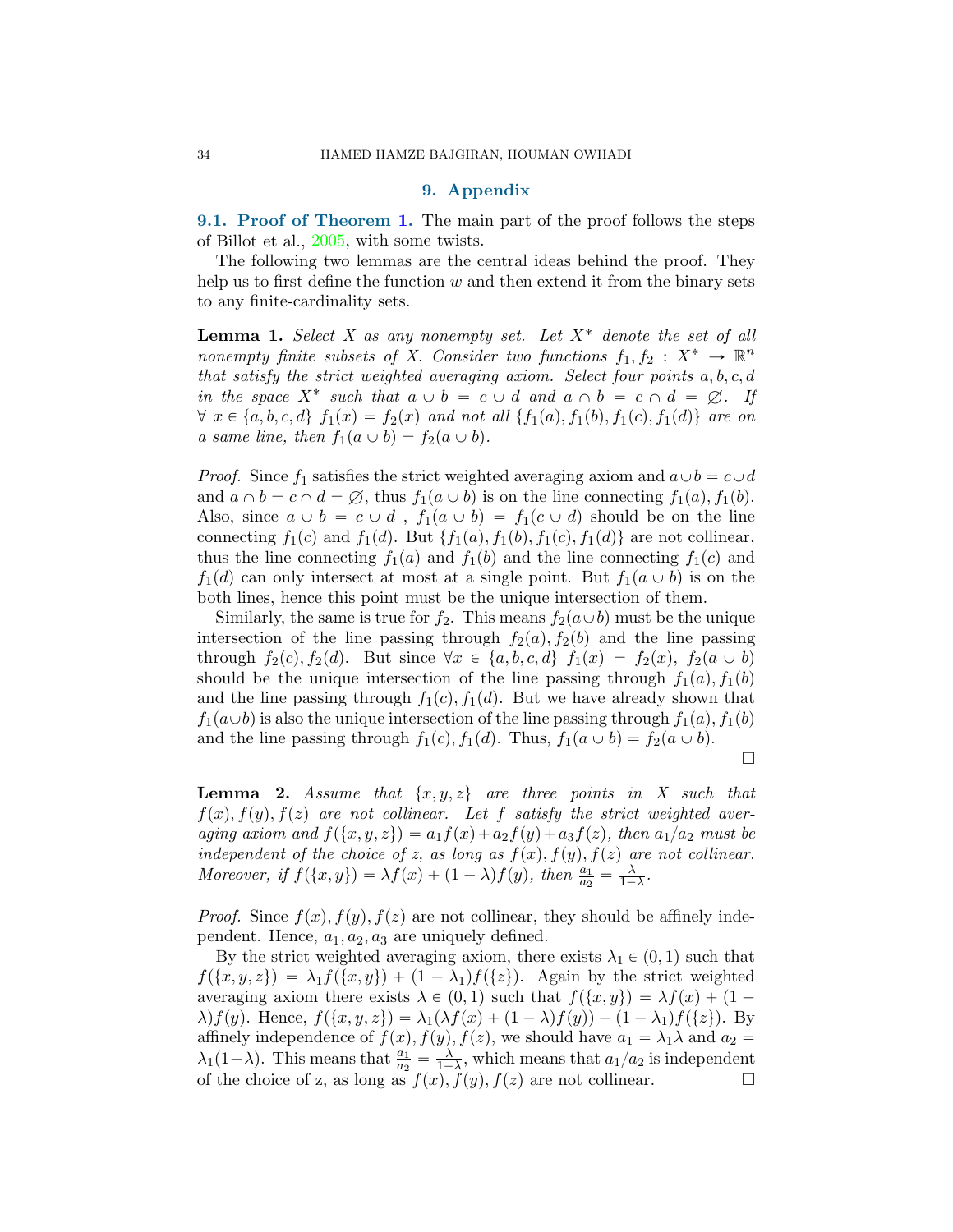9.1.1. Proving the necessary and the uniqueness part. Assume that the weight function w exists. Therefore,  $f(A) = \frac{\sum_{x \in A} w(x) f(x)}{\sum_{x \in A} w(x)}$ . It shows that if  $A \cap B = \emptyset$ , then  $f(A \cup B) = \frac{\sum_{x \in A \cup B} w(x) f(x)}{\sum_{x \in A \cup B} w(x)}$  $\left(\frac{\sum_{x\in A} w(x)}{\sum_{x\in A\cup B} w(x)}\right)\left(\frac{\sum_{x\in A} w(x)f(x)}{\sum_{x\in A\cup B} w(x)}\right) + \left(\frac{\sum_{x\in B} w(x)}{\sum_{x\in A\cup B} w(x)}\right)\left(\frac{\sum_{x\in B} w(x)f(x)}{\sum_{x\in B} w(x)}\right).$  By defining  $\lambda = \frac{\sum_{x \in A} w(x)}{\sum_{x \in A \cup B} w(x)}$ , we have  $f(A \cup B) = \lambda f(A) + (1 - \lambda)f(B)$ . Thus, the strict weighted averaging axiom satisfied.

Regarding the uniqueness of  $w$ , assume that there exist two  $w_1, w_2$  such that  $f(A) = \frac{\sum_{x \in A} w_1(x) f(x)}{\sum_{x \in A} w_1(x)} = \frac{\sum_{x \in A} w_2(x) f(x)}{\sum_{x \in A} w_2(x)}$ . Since the range of f is not a subset of a line, there exist at least three elements  $x, y, z \in X$  such that  $f(x)$ ,  $f(y)$ ,  $f(z)$  are not collinear. Thus, they are affinely independent. Hence,  $f({x, y, z}) = a_1f(x) + a_2f(y) + a_3f(z)$  has a unique solution  $a_1, a_2, a_3$ . Hence, there should be an  $\alpha$  such that  $w_1(p)/w_2(p) = \alpha \ \forall p \in$  $\{x, y, z\}$ . We will show that for all other point  $r \in X$ ,  $w_1(r)/w_2(r) = \alpha$ .

Select a point  $r \in X$ , based on the assumption on  $\{x, y, z\}$ , there should be at least two points  $u, v$  in  $\{x, y, z\}$  such that  $f(r), f(u), f(v)$  are not collinear. Without loss of generality, assume that  $\{u, v\} = \{x, y\}$ . Since  $f(r)$ ,  $f(x)$ ,  $f(y)$ are affinely independent,  $f(\lbrace x, y, r \rbrace) = b_1f(x) + b_2f(y) + b_3f(r)$ where  $b_1, b_2, b_3$  are unique. Therefore, there exists  $\beta$  such that  $w_1(p)/w_2(p) = \beta \ \forall p \in \{x, y, r\}.$  But notice that  $\alpha = w_1(x)/w_2(x) = \beta$ . Hence, we should have  $w_1(r)/w_2(r) = \alpha$  and this is what we wanted to prove.

**9.1.2. Proving the sufficiency part.** First, in order to define the function w, fix an element  $x_0 \in X$  and put  $w(x_0) = 1$ . Based on the strict weighted averaging axiom for any  $y \in X \setminus \{x_0\}$  such that  $f(y) \neq f(x_0)$ , we have a unique  $\lambda \in (0, 1)$  such that  $f(\lbrace x_0, y \rbrace) = \lambda f(x_0) + (1 - \lambda)f(y)$ . Let define  $w(y) = \frac{1-\lambda}{\lambda}$ .

To define the weight for any other  $y \in X \setminus \{x_0\}$  with  $f(y) = f(x_0)$ , we fix another point  $z_0 \in X \setminus \{x_0\}$  such that  $f(z_0) \neq f(x_0)$ . Since  $f(x_0) = f(y)$ , we should have  $f(y) \neq f(z_0)$ . By using the strict weighted averaging axiom, we know that there exists a unique  $\lambda \in (0, 1)$  such that  $f({z_0, y}) = \lambda f(z_0) + (1 - \lambda)f(y)$ . Since the weight on  $z_0$  has already been defined, we define the weight of y such that  $\frac{w(y)}{w(z_0)} = \frac{1-\lambda}{\lambda}$ . Thus,  $w(y) = w(z_0) \times \frac{1-\lambda}{\lambda}$ .

In the rest of this section, we are going to prove that  $w$  satisfies the representation of the theorem. It means that by defining  $f^*(A) = \frac{\sum_{x \in A} w(x) f(x)}{\sum_{x \in A} w(x)}$ , we should have  $f^*(A) = f(A)$ .

First, in Step 1 we prove that the representation holds for any three points, as long as the three points under  $f$  are not collinear. In Step 2, we prove that the representation holds for any two points. In Step 3, (which is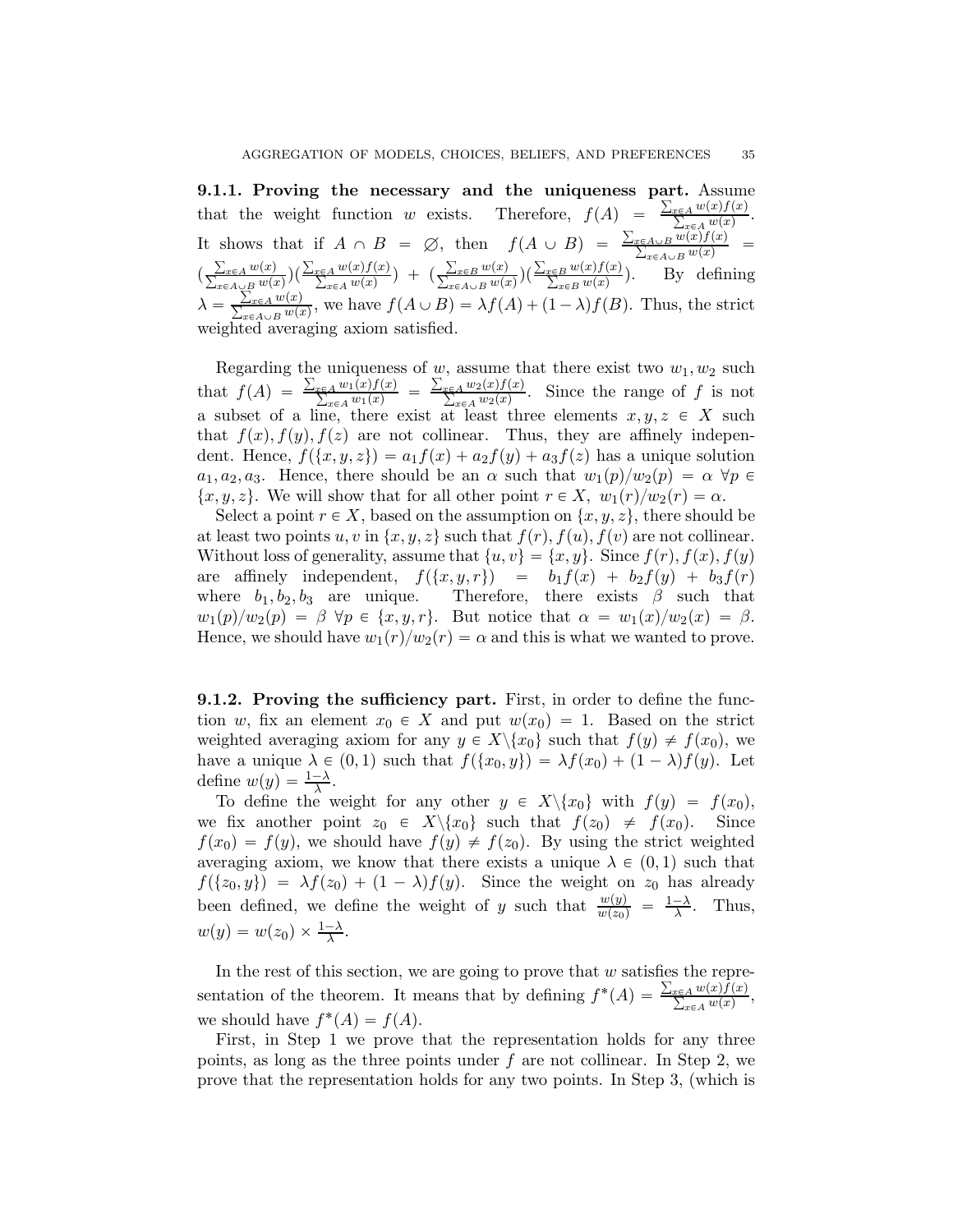not necessary, and we provide it for its simplicity to capture the main ideas of the main part) we prove that for three points the representation holds. Finally in Step 4, by using induction on the cardinality of subsets of  $X$ , we show that the representation holds for any subset of X.

**Step 1:** for any three points r, s, t such that  $f(r)$ ,  $f(s)$ ,  $f(t)$  are not collinear, we have  $f(\lbrace r, s, t \rbrace) = a_1f(r) + a_2f(s) + a_3f(t)$ , where  $a_i$  are unique. Note that, it is enough to prove that  $\frac{a_1}{a_2} = \frac{w(r)}{w(s)}$  $\frac{w(r)}{w(s)}$ , because in the same way, we can also get  $\frac{a_2}{a_3} = \frac{w(s)}{w(t)}$  $\frac{w(s)}{w(t)}, \frac{a_3}{a_1}$  $\frac{a_3}{a_1} = \frac{w(t)}{w(r)}$  $\frac{w(t)}{w(r)}$ . There are two cases:

**Case 1:** If  $x_0, r, s$  are such  $f(x_0), f(r), f(s)$  are not collinear then  $f({x_0, r, s}) = b_1f(x_0) + b_2f(r) + b_3f(s)$ . Based on Lemma [2,](#page-33-0) we know that  $\frac{a_1}{a_2} = \frac{b_2}{b_3}$  $\frac{b_2}{b_3}$  $\frac{b_2}{b_3}$  $\frac{b_2}{b_3}$ . But Again using the Lemma 2 and the way we define w, we know that  $\frac{b_1}{b_2} = \frac{1}{w(x)}$  $\frac{1}{w(r)}, \frac{b_1}{b_3}$  $\frac{b_1}{b_3} = \frac{1}{w(s)}$  which means that  $\frac{b_2}{b_3} = \frac{w(r)}{w(s)}$  $\frac{w(r)}{w(s)}$ . Hence, we have  $a_1$  $\frac{a_1}{a_2} = \frac{w(r)}{w(s)}$  $\frac{w(r)}{w(s)}$ .

**Case 2:** If  $x_0, r, s$  are such that  $f(x_0), f(r), f(s)$  are collinear, in this case both  $\{f(x_0), f(r), f(t)\}\$  and  $\{f(x_0), f(s), f(t)\}\$  are not collinear. By the same technique as the first case, we get that  $\frac{a_1}{a_3} = \frac{w(r)}{w(t)}$  $\frac{w(r)}{w(t)}$  and  $\frac{a_3}{a_2} = \frac{w(t)}{w(s)}$  $\frac{w(t)}{w(s)}$ . Hence, it means that  $\frac{a_1}{a_2} = \frac{a_1}{a_3}$  $\frac{a_1}{a_3} \times \frac{a_3}{a_2}$  $\frac{a_3}{a_2} = \frac{w(r)}{w(t)} \times \frac{w(t)}{w(s)} = \frac{w(r)}{w(s)}$  $\frac{w(r)}{w(s)}$ , which is what we wanted to prove.

**Step 2:** Assume that  $r, s \in X$ . We want to show that  $f^*(\{r, s\}) = f(\{r, s\})$ . If  $f(r) = f(s)$ , then it is true. If  $f(r) \neq f(s)$ , then by the richness condition, there exists an element  $t \in X$  such that  $\{f(t), f(r), f(s)\}\$  are not collinear. Based on Step 1, we know that  $f({t, r, s}) = f^{*}({t, r, s})$ , also we have  $f(t) = f^*(t)$ ,  $f(r) = f^*(r)$ , and  $f(s) = f^*(s)$ . Notice that, based on the strict weighted averaging axiom,  $f(\lbrace r, s \rbrace)$  is on the line connecting  $f(r)$  and  $f(s)$ . Also, it is on the line connecting  $f(\{t, r, s\})$  and  $f(t)$ . The reason is that by the strict combination axiom, there exist a  $\lambda \in (0, 1)$ such that  $f({t, r, s}) = \lambda f(t) + (1 - \lambda)f({r, s})$ , which means that  $f({r, s})$ is on the line connecting  $f({t, r, s})$  and  $f(t)$ . Similarly, everything holds for  $f^*$  which means that  $f^*(\{r,s\})$  is on the line connecting  $f^*(r)$  and  $f^*(s)$  and also it is on the line connecting  $f^*(\{t,r,s\})$  and  $f^*(t)$ . Since  $\{f(t), f(r), f(s)\}\$ are not collinear the intersection of two line can have at most one solution and since  $f({t, r, s}) = f^{*}({t, r, s}), f(t) = f^{*}(t)$ ,  $f(r) = f^{*}(r)$ , and  $f(s) = f^{*}(s)$  then by a similar argument as Lemma [1,](#page-33-1) we should have a unique intersection, which satisfies  $f^*(\{r, s\}) = f(\{r, s\}).$ This is what we wanted to prove.

Step 3: (This part is the tricky part, we provide it to capture the main ideas. We will use the same technique in Step 4) We are going to prove that for all three point r, s, t we have  $f^*(\{r, s, t\}) = f(\{r, s, t\})$ . There are two separate cases to be considered.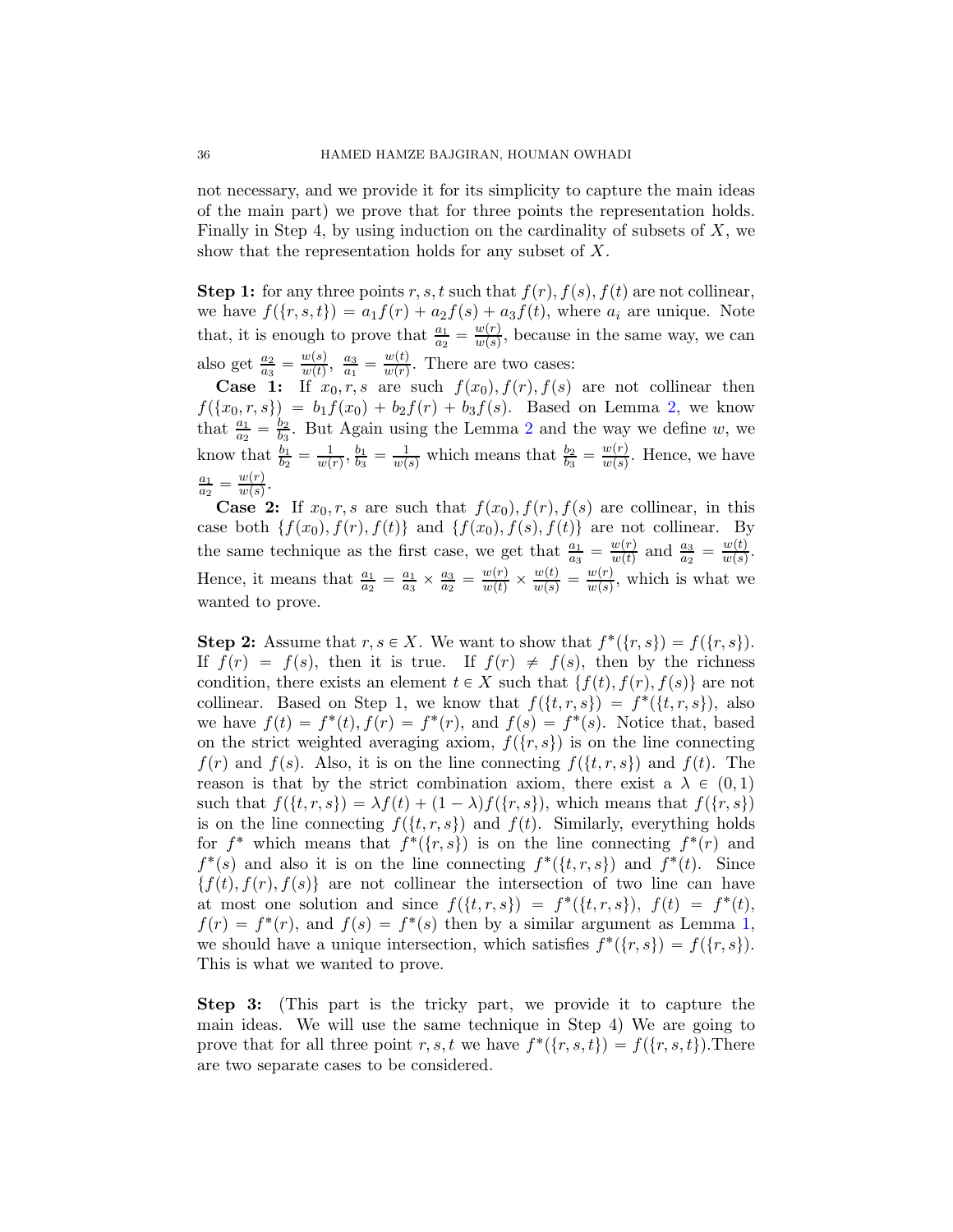**Case 1:** If  $f(r)$ ,  $f(s)$ ,  $f(t)$  are not collinear, then by Step 1, it is correct. **Case 2:** Assume that  $f(r)$ ,  $f(s)$ ,  $f(t)$  are collinear. If all of them are the same, then by strict weighted averaging axiom  $f^*(\{r, s, t\}) = f(\{r, s, t\}).$ Hence, assume that they are not all the same.

Without loss of the generality, assume that  $f(s) \neq f(r)$ ,  $f(s) \neq f(t)$ . Based on the richness condition of f, we should have a point  $v \in X$  such that not all  $f(v)$ ,  $f(r)$ ,  $f(s)$ , and  $f(t)$  are collinear. Note that,  $f(v)$ ,  $f(r)$ ,  $f(s)$  are not collinear. Similarly,  $f(v)$ ,  $f(s)$ ,  $f(t)$  are not collinear. Based on Case 1, we know that  $f^*(\{v, r, s\}) = f(\{v, r, s\})$  and  $f^*(\{v, s, t\}) = f(\{v, s, t\})$ . Also, we know that  $f^*(v) = f(v)$ ,  $f^*(r) = f(r)$ ,  $f^*(s) = f(s)$ , and  $f^*(t) = f(t)$ . Using the strict weighted averaging axiom, we know that  $f(\{v, r, s, t\})$  is on the intersection of the line passing through  $f(\{v, r, s\})$  and  $f(t)$ , and the line passing through the  $f({v, s, t})$  and  $f(r)$ . Also, note that not all of  $f(\{v, r, s\})$ ,  $f(\{v, s, t\})$ ,  $f(r)$ , and  $f(t)$  are collinear, since otherwise  $f(v)$ must be on the line connecting  $f(r)$  and  $f(s)$ . Similarly, we have the same properties for  $f^*(\{v, r, s, t\})$ . Based on the argument of the Lemma [1,](#page-33-1) we have  $f({v, r, s, t}) = f^{*}({v, r, s, t}).$ 

By using the strict weighted averaging axiom, we know that  $f(\{r, s, t\})$ is on the line passing through  $f(\{v, r, s, t\})$  and  $f(v)$ , since there exists  $\lambda \in (0, 1)$  such that  $f({v, r, s, t}) = \lambda f({r, s, t}) + (1 - \lambda)f(v)$ . Again, by using the strict weighted averaging axiom, we know that  $f(\lbrace r, s, t \rbrace)$  is on the line passing through  $f({r, s})$  and  $f(t)$ . Also, the same holds for  $f^*$ . Moreover, we have  $f({v, r, s, t}) = f^{*}({v, r, s, t}), f({r, s}) = f^{*}({r, s}),$  $f(v) = f^*(v)$ , and  $f(t) = f^*(t)$ . Also, not all  $f(\{v, r, s, t\})$ ,  $f(\{r, s\})$ ,  $f(v)$ , and  $f(t)$  are on a same line, since otherwise  $f(v)$ ,  $f(r)$ ,  $f(s)$ , and  $f(t)$  are collinear which is not correct. As a result, based on the argument of lemma [1,](#page-33-1) we have  $f^*(\{r, s, t\}) = f(\{r, s, t\})$ . The latter is what we wanted to prove.

**Step 4 (The main Step):** Up to here, we prove that for any  $A \in X^*$  if  $|A| \leq 3$  then  $f^*(A) = f(A)$ . To complete the proof, we will use an induction on the cardinality of A. Assume that for all  $A \in X^*$  with  $|A| \leq k$  we have  $f^*(A) = f(A)$ . We are going to show that for all  $A \in X^*$  with  $|A| = k + 1$ , we have  $f^*(A) = f(A)$ .

Fix a subset A with  $|A| = k + 1$ . Assume that  $A = \{x_1, \ldots, x_{k+1}\}.$  There are two separate cases to be considered.

**Case 1:** Assume that not all  $\{f(x_i)\}_{i=1}^{k+1}$  are collinear. Note that, by the induction hypothesis,  $\forall x \in A$  and  $\forall B \in 2^{A \setminus \{x\}}$  we have  $f(B) = f^*(B)$ . Define  $line(f(x), f(A\langle \{x\}\rangle))$  as the line passing through  $f(x)$  and  $f(A\langle \{x\}\rangle)$ for the case where  $f(x) \doteq f(A \setminus \{x\})$ . However, if  $f(x) = f(A \setminus \{x\})$ , then define it as the single point  $f(x)$ .

If there exists  $x \in A$  such that  $f(x) = f(A\{\{x\}\})$ , then based on the strict weighted averaging axiom, there exists  $\lambda \in (0, 1)$  such that  $f(A) =$  $\lambda f(x) + (1 - \lambda)f(A\langle x \rangle) = f(x)$ . Similarly,  $f^*(A) = f^*(x)$ . But, we know that  $f(x) = f^*(x)$ , which means that  $f(A) = f^*(A)$ .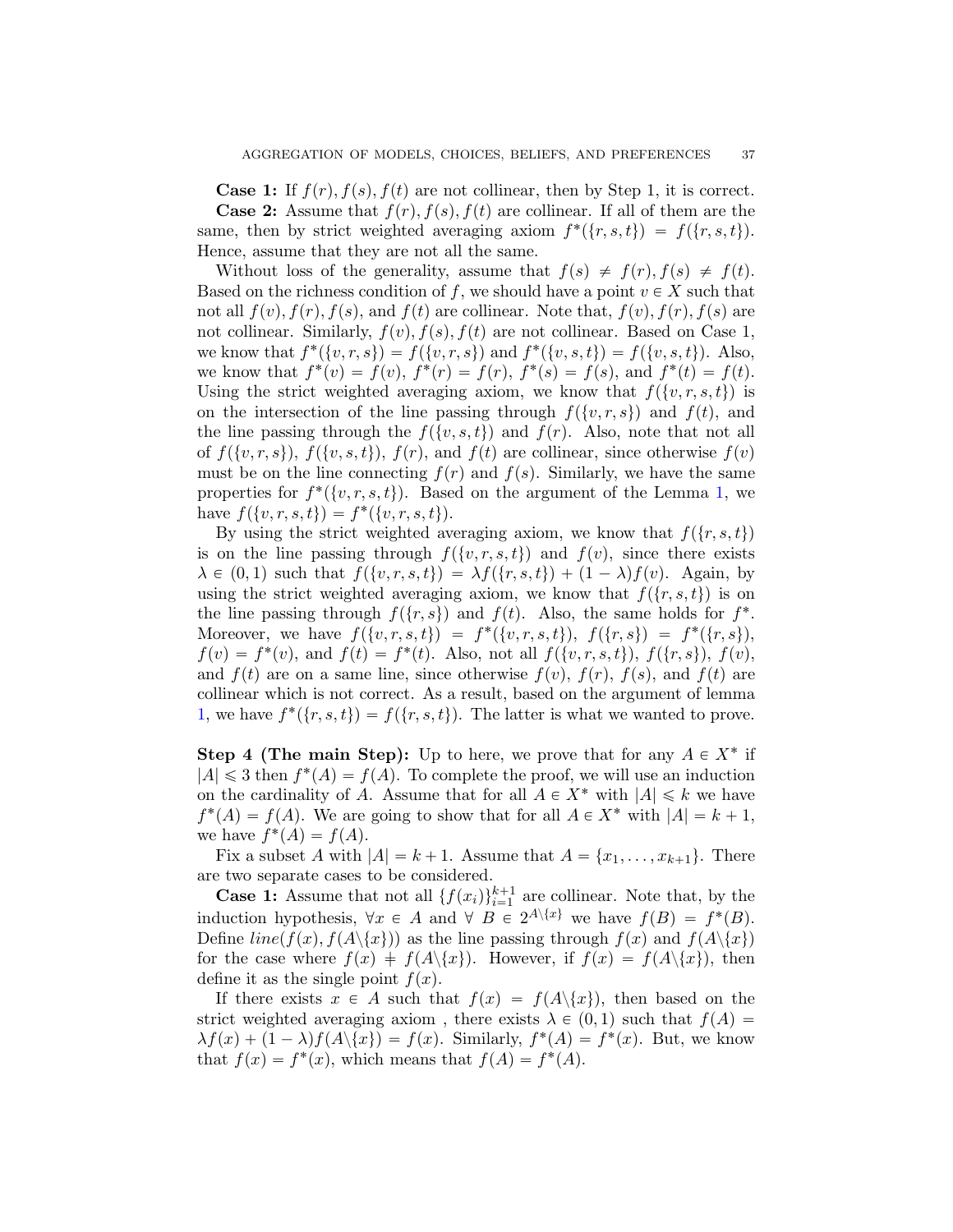If  $\forall x \in A$   $f(x) \neq f(A \setminus \{x\})$ , then there exist  $x, y \in A$  such that  $f(x), f(A\langle x\rangle), f(y), f(A\langle y\rangle)$  are not collinear. Because, otherwise all  $f(x_i)$  are on the  $f(x), f(A\langle x\rangle)$ , which cannot be correct since we assumed that not all  $\{f(x_i)\}_{i=1}^{k+1}$  are collinear. Considering  $x, y \in A$  such that  $f(x), f(A\{x\}), f(y), f(A\{y\})$  are not collinear, based on the strict weighted averaging axiom we know that  $f(A)$  is on  $line(f(x), f(A\setminus\{x\})).$ Also, it must be on  $line(f(y), f(A\{y\}))$ . Similarly, by the strict weighted averaging axiom when applied to  $f^*$ , we know that  $f^*(A)$  is on  $line(f^*(x), f^*(A \setminus \{x\}))$ . Moreover, it must be on the  $line(f^*(y), f^*(A \setminus \{y\}))$ . Since (1)  $f(x) = f^{*}(x), f(A\{\{x\}) = f^{*}(A\{\{x\}), P(y) = P^{*}(y),$  $P(A \setminus \{y\}) = P^*(A \setminus \{y\})$  and, (2) not all  $f(x)$ ,  $f(A \setminus \{x\})$ ,  $f(y)$ , and  $f((A \setminus \{y\})$ 

are collinear, based on the Lemma [1,](#page-33-1) we have  $f^*(A) = f(A)$ . Hence in the case that not all  $\{f(x_i)\}_{i=1}^{k+1}$  are collinear, we showed that  $f^*(A) = f(A)$ .

**Case 2:** Assume that  $\{f(x_i)\}_{i=1}^{k+1}$  are collinear. Without loss of generality, assume that  $f(x_1), f(x_{k+1})$  are the two extreme points on the line that contains them, which means that all other points are between this two.

If  $f(x_1) = f(x_{k+1})$ , then all  $\{f(x_i)\}_{i=1}^{k+1}$  are the same. Using the strict weighted averaging axiom, it shows that  $f(A) = f(x_1) = f^*(x_1) = f^*(A)$ .

If  $f(x_1) \neq f(x_{k+1})$ , based on the richness condition of the aggregation rule f, we can select a point  $y \in X \backslash A$  such that not all  $f(y), f(x_1)$ , and  $f(x_{k+1})$  are collinear. Based on the previous Case 1, we know that  $f(y, x_1, \ldots, x_k) = f^*(y, x_1, \ldots, x_k)$ , since we have proved that f and  $f^*$  are coincided for any  $k + 1$  not collinear points. Similarly, we have  $f(y, x_2, y_1)$  $\dots, x_{k+1}$  =  $f^*(y, x_2, \dots, x_{k+1}).$ 

Using the strict weighted averaging axiom,  $f({y, x_1, \ldots, x_{k+1}})$  is on the  $line(f(\{y, x_1, \ldots, x_k\}), f(x_{k+1}))$ . It is also on the line(f( $\{y, x_2,$  $\dots, x_{k+1}\}, f(x_1)$ . Also, not all  $f(\{y, x_1, \dots, x_k\}), f(x_{k+1}), f(\{y, x_2, \dots, y_k\})$  $x_{k+1}$ ,  $f(x_1)$  are collinear, since  $f({y, x_1, \ldots, x_k})$  cannot be on line( $f(x_1)$ ,  $f(x_{k+1})$  otherwise  $f(y)$  must be on that line which is not correct. Similarly, everything holds for the  $f^*$ .

Since,  $f(\{y, x_1, \ldots, x_k\}) = f^*(\{y, x_1, \ldots, x_k\}), f(x_{k+1}) = f^*(x_{k+1}),$  $f({y, x_2, \ldots, x_{k+1}}) = f^{*}({y, x_2, \ldots, x_{k+1}})$ , and  $f(x_1) = f^{*}(x_1)$  then again by using Lemma [1,](#page-33-1) we get  $f({y, x_1, \ldots, x_{k+1}}) = f^*({y, x_1, \ldots, x_{k+1}}).$ 

The point  $f(\{x_1, \ldots, x_{k+1}\})$  is on the  $line(f(x_1), f(x_k))$ . It is also on the  $line(f(y), f({y, x_1, \ldots, x_{k+1}}))$ , since by the strict weighted averaging axiom  $f(\{y, x_1, \ldots, x_{k+1}\}) = \lambda f(y) + (1 - \lambda)f(\{x_1, \ldots, x_{k+1}\})$  for some  $\lambda \in (0, 1)$ . Similarly, the same holds for  $f^*$ . Finally, since (1)  $f(y) = f^*(y)$ ,  $f({y, x_1, \ldots, x_{k+1}}) = f^{*}({y, x_1, \ldots, x_{k+1}}), f(x_1) = f^{*}(x_1) \text{ and, (2)}$  $f(x_{k+1}) = f^*(x_{k+1})$  and  $f(x_1), f(x_{k+1})$ , and  $f(y)$  are not collinear, then using the same types of arguments in Lemma [1,](#page-33-1) we get  $f(A) = f^*(A)$ . This is what we wanted to prove.

Hence, for all  $A \in X^*$  with cardinality  $k+1$ , we have  $f(A) = f^*(A)$ . Based on the induction, we have  $f(A) = f^*(A)$  for all  $A \in X^*$ . This completes the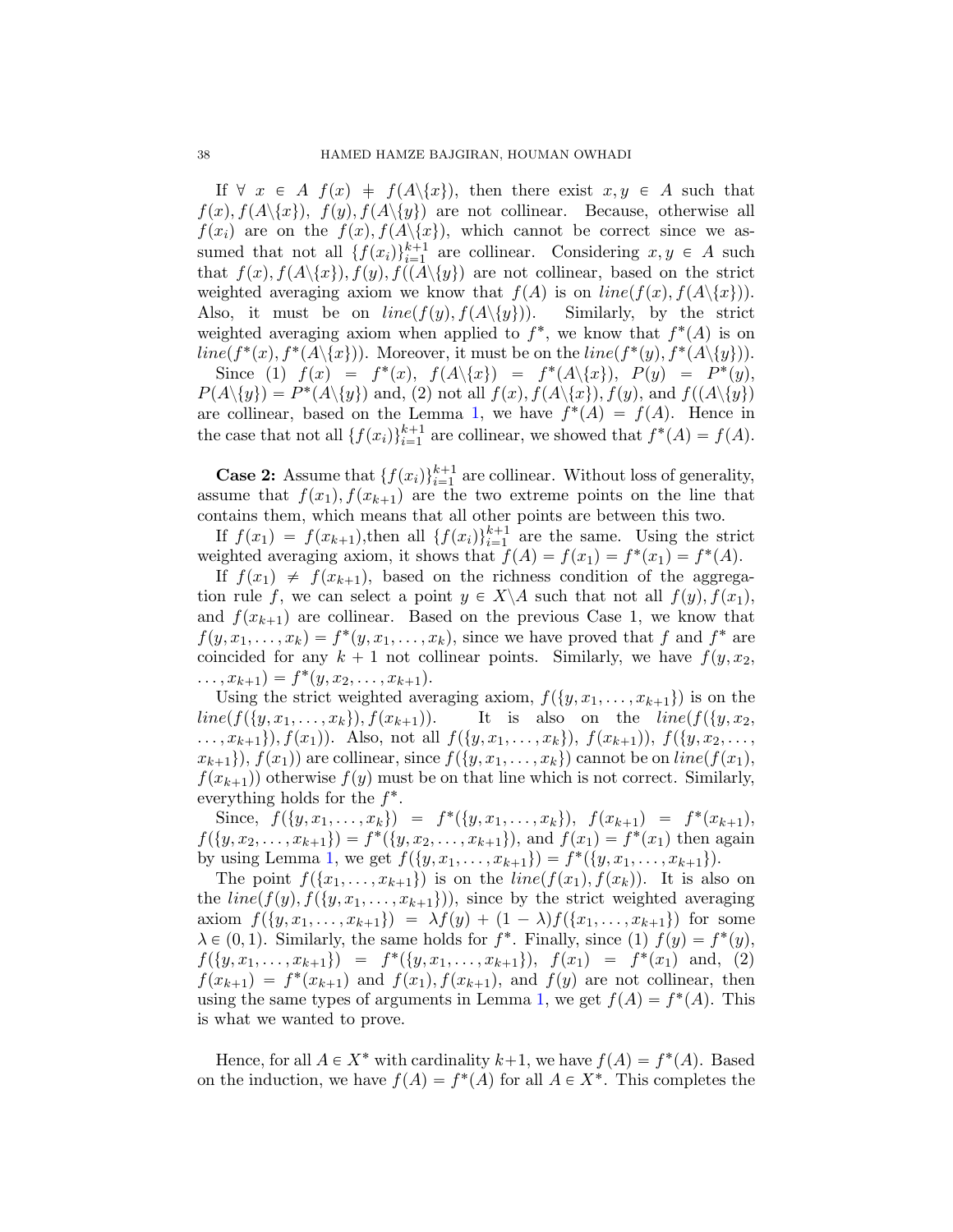proof.

9.2. Proof of Theorem [2.](#page-4-4) There are couple of steps in the proof. Defining the weak order:

**Step 1:** First, we define a binary relation  $\geq$  over every two different elements  $x, y \in X$  by:

**Case 1:** If  $f(x) \neq f(y)$ , we define  $x \geq y \iff f(\lbrace x, y \rbrace) \neq f(y)$ .

**Case 2:** If  $f(x) = f(y)$ , then by the strong richness condition, we select another point  $z \in X$ , such that  $f(\{x, z\}) \notin \{f(x), f(z)\}.$  Hence, we have  $f(z) \neq f(y)$ . In this case, we define  $x \geq y \iff f(\{z, y\}) \neq f(y)$ .

To obtain reflexivity, for any  $x \in X$ , we define  $x \geq x$ .

**Step 2:** We prove that  $\geq$  is a weak order. The reflexivity and the completeness are trivial. We only need to establish the transitivity. Assume that  $x \geq y, y \geq z$ . We will show that  $x \geq z$ .

The proof is by contradiction. Therefore, assume that  $z > x$ .

**Case 1:** Assume that  $f(x)$ ,  $f(y)$ ,  $f(z)$  are non-collinear. Since  $z > x$ , based on the way we defined  $\geq$ , we have  $f(x, z) = f(z)$ .

Consider the coalition  $\{x, y, z\}$ . By using the weighted averaging axiom over the sub-coalitions  $\{x, z\}$  and  $\{y\}$ , the vector  $f(\{x, y, z\})$  should be on the line joining  $f(y)$  and  $f(\lbrace x, z \rbrace)$  (which is the same as  $f(z)$ ). Similarly, by considering the sub-coalitions  $\{x, y\}$  and  $\{z\}$ ,  $f(\{x, y, z\})$  should be on the line passing through  $f(\{x, y\})$  and  $f(z)$ . Since  $f(\{x, y\}) \neq f(y)$  and  $f(\lbrace x, y \rbrace), f(y), f(z)$  are non-collinear, we have  $f(\lbrace x, y, z \rbrace) = f(z)$ . However, by considering the sub-coalitions  $\{y, z\}$ ,  $\{x\}$  and the fact that  $f(\{y, z\}) \neq$  $f(z)$ , this cannot be happen. Therefore,  $x \ge z$ .

**Case 2:** Assume that  $f(x)$ ,  $f(y)$ ,  $f(z)$  are collinear. By using the strong richness condition, we can select a point  $u \in X$  such that  $f(u)$  is not on the line passing through  $f(x)$ ,  $f(y)$ ,  $f(z)$ , and also  $f(\{u, x\}) \notin \{f(x), f(u)\}\$ (this means that  $x \sim u$ ). First, using Case 1, by considering the coalitions  $\{u, x, y\}, \{u, x, z\},$  we have  $u \geq y$  and  $z > u$ . Since  $\{u, y, z\}$  are non-collinear, by using case 1, we have  $z > u, u \geq y \Rightarrow z > y$ . But this is a contradiction. Therefore,  $x \geqslant z$ .

The main part: proving  $f(A) = f(M(A, \geq)).$ 

Up to here, we show that  $\geq$  is a weak order. Next, we will show that for any coalition  $A \in X^*$  we have  $f(A) = f(M(A, \geq)).$ 

We use the letter  $H$  for the highest-ordered elements of  $A$ , and  $L$  for the rest. In other words,  $H := M(A, \geqslant), L := A\backslash H$ . The proof is by a doubleinduction on the cardinality of  $H$  and  $L$ . In Step 1, we will show that if  $x \in X$  and  $L \in X^*$  are such that  $\forall z \in L : x > y$ , then we should have  $f(\lbrace x \rbrace \cup L) = f(x).$ 

In Step 2, we show that for a given coalition  $H \in X^*$ , where all elements of H are in the same equivalence class, and for all  $L \in X^*$ , if for all  $x \in H$ ,  $y \in L : x > y$ , then we have  $f(H \cup L) = f(H)$ . Using these two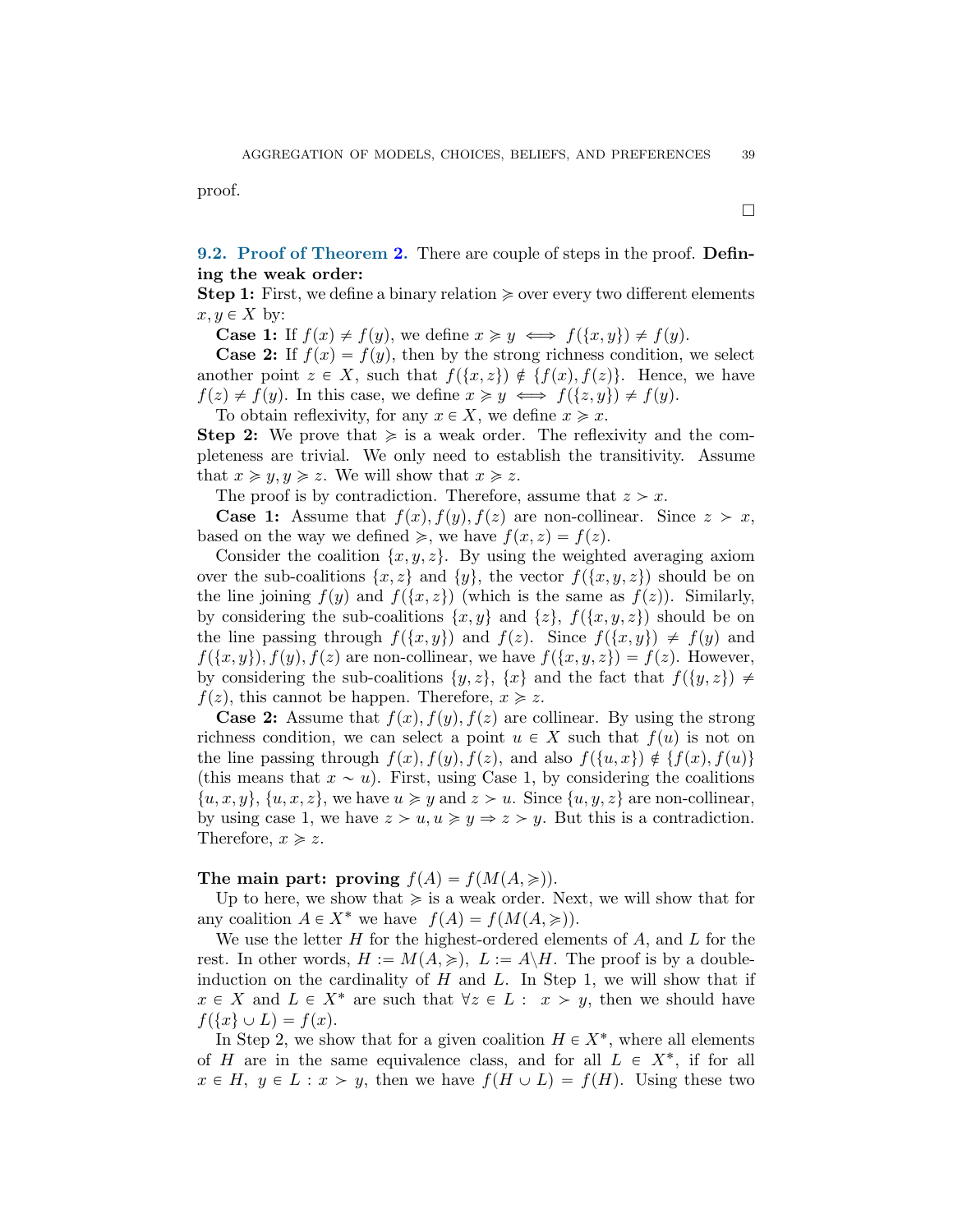steps, we will finish the proof.

**Step 1:** Fix an element  $x \in X$ . By induction on the cardinality of L, where  $\forall y \in L, x > y$ , we prove that  $f(\lbrace x \rbrace \cup L) = f(x)$ .

We have already proved the case where  $|L| = 1$ . Assume that for all  $|L| \leq k$  the result is correct. We will show that for all L with  $|L| = k + 1$ , the result is also correct.

Fix a coalition L with  $|A| = k + 1$  and such that  $\forall y \in L, x > y$ . Assume that  $A = \{y_1, \ldots, y_{k+1}\}.$ 

If for all  $y \in L : f(y) = f(x)$ , then using the weighted averaging axiom  $f(\lbrace x \rbrace \cup L) = f(x)$ , which is what we wanted to prove. Similarly, if  $f(L)$  $f(x)$ , we have  $f(\lbrace x \rbrace \cup L) = f(x)$ .

Therefore, consider the case that not all of them are the same and  $f(L) \neq$  $f(x)$ .

Using our definition of the *line* in the proof of Theorem [1,](#page-4-3) for each  $y \in \mathbb{R}$ L we consider  $line(f(\lbrace x \rbrace \cup (L\lbrace y \rbrace)), f(y))$ . Using the weighted averaging axiom, for all  $y \in L$ ,  $f(\lbrace x \rbrace \cup L) \in line(f(\lbrace x \rbrace \cup L \setminus \lbrace y \rbrace), f(y))$ . By using the induction hypothesis  $f(\lbrace x \rbrace \cup L \setminus \lbrace y \rbrace) = f(x)$ . Therefore,  $\forall y \in L$ ,  $f(\lbrace x \rbrace \cup L) \in$  $line(f(x), f(y)).$ 

Similar to the proof of Theorem [1,](#page-4-3) we consider two separate cases.

**Case 1:** Consider the case where there exist two elements  $y_1, y_2 \in L$  such that  $f(x)$ ,  $f(y_1)$ ,  $f(y_2)$  are non-collinear. We use the same technique as in the proof of Theorem [1.](#page-4-3)

We know that  $f(\lbrace x \rbrace \cup L) \in line(f(x), f(y_1))$  as well as  $f(\lbrace x \rbrace \cup L) \in$  $line(f(x), f(y_2))$ . Moreover, we know that  $f(x), f(y_1), f(y_2)$  are noncollinear. Therefore, the intersection of the two lines, should be  $f(x)$ . This shows that  $f(\lbrace x \rbrace \cup L) = f(x)$ .

**Case 2:** If all the vectors  $f(x), f(y_1), \ldots, f(y_{k+1})$  are collinear. In this case, the idea is to add a point  $x' \in X$  such that  $x' \sim x$  and  $f(x')$  is not on the line containing all  $f(x), f(y_1), \ldots, f(y_{k+1})$ . This is possible because of the strong richness condition. By using the transitivity of the  $\geq, \forall y \in L : x' > y$ .

Fix a point  $y_0 \in L$  such that  $f(y_0) \neq f(x)$ . This is possible since we already assumed that not all  $f(y)$ , with  $y \in L$ , are the same as  $f(x)$ .

Consider the coalition  $\{x\} \cup \{x'\} \cup L$ . By using the weighted averaging axiom and the sub-coalitions  $\{x, L\langle y_0\rangle\}, \{x', y_0\},\$ we have  $f(\{x\} \cup$  $\{x'\}\cup L$ )  $\in line(f(\{x, L\setminus\{y_0\}\}), f(\{x', y_0\})).$  Using the induction hypothesis,  $f(\lbrace x, L \setminus \lbrace y_0 \rbrace \rbrace) = f(x)$  and  $f(\lbrace x', y_0 \rbrace) = f(x')$ . Therefore,  $f(\lbrace x \rbrace \cup \lbrace x' \rbrace \cup L) \in$  $line(f(x), f(x'))$ .

Next, we show that  $f(\lbrace x \rbrace \cup \lbrace x' \rbrace \cup L) \neq f(x)$ . Since  $x \sim x'$  and  $f(x) \neq$  $f(x')$ , we have  $f(\lbrace x, x' \rbrace) \neq f(x')$ . Moreover, based on the way we selected the point x',  $f(\lbrace x, x' \rbrace)$  is not on the line containing  $f(x)$  and  $\lbrace f(y) | y \rbrace$ L}. Consider the partition of  $\{x\} \cup \{x'\} \cup L$  into  $\{x, x'\}$  and L. Based on the choice of the L, at the beginning of Step 1,  $f(L) \neq f(x)$ . Since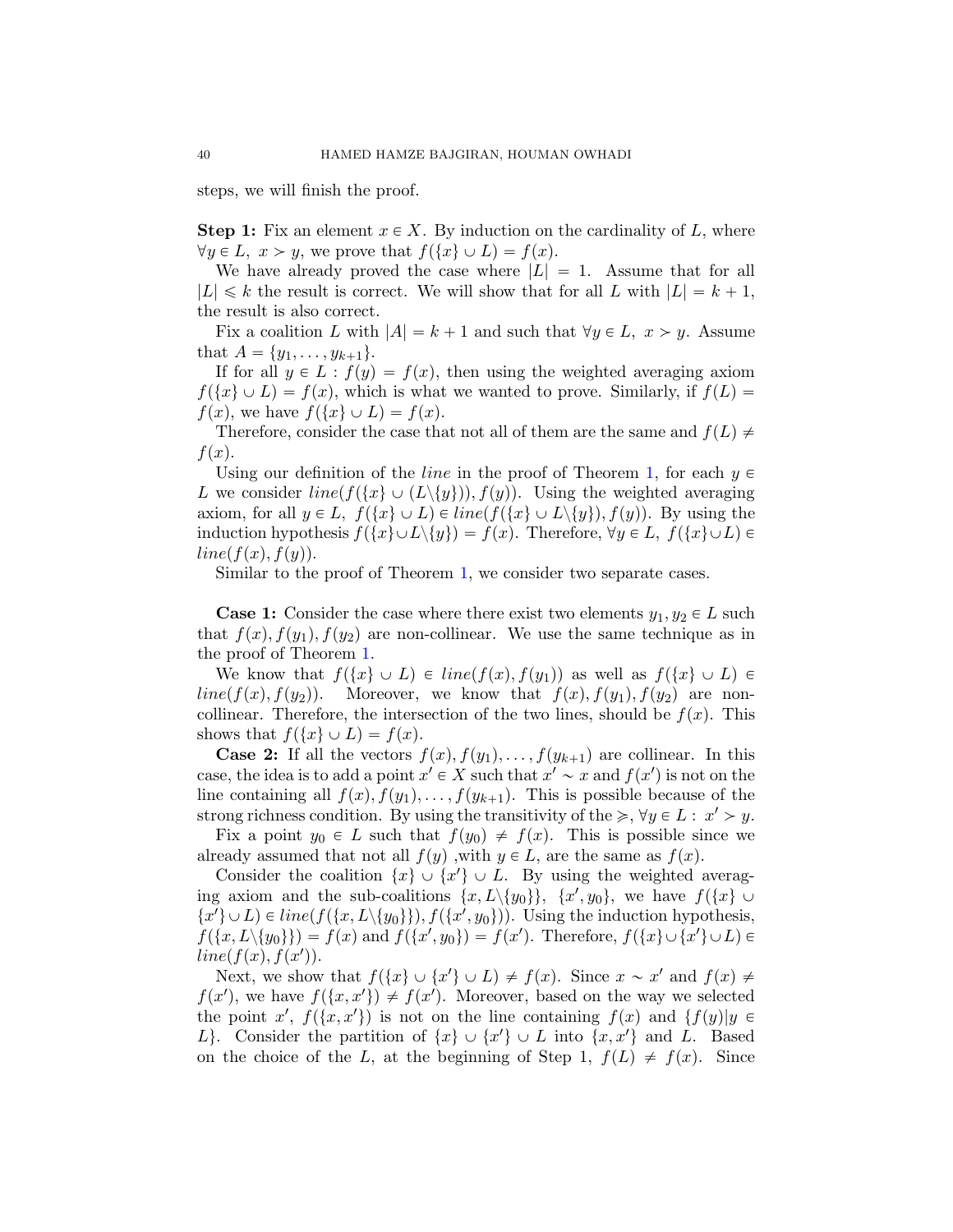$f(\lbrace x, x' \rbrace) \neq f(x), f(L) \neq f(x),$  and  $f(x), f(x')$ ,  $f(L)$  are non-collinear, we have  $f({x} \cup {x'} \cup L) \neq f(x)$ .

Finally, by partitioning  $\{x\} \cup \{x'\} \cup L$  into  $\{x'\}$  and  $\{x\} \cup L$ , the weighted averaging axiom results in  $f({x} \cup {x}' \cup L) \in line(f({x} \cup L), f(x')).$ Therefore,  $f(\lbrace x \rbrace \cup L)$  is on the line joining  $f(\lbrace x \rbrace \cup \lbrace x' \rbrace \cup L)$  and  $f(x')$ . However, we have already shown that  $f(\lbrace x \rbrace \cup \lbrace x' \rbrace \cup L)$  is on the line passing through  $f(x)$  and  $f(x')$ . Thus,  $f(\lbrace x \rbrace \cup L)$  should be on the line joining  $f(x)$  and  $f(x')$ . However, the only intersection of  $line(f(x), f(x'))$ and the line containing all the points  $f(x), f(y_1), \ldots, f(y_{k+1})$  is the point  $f(x)$ . Thus,  $f(\lbrace x \rbrace \cup L) = f(x)$ , which completes the proof.

**Step 2:** In this step, by using induction on the cardinality of the set  $H$ , in which all elements have the same order, we show that for any coalition  $L$  if all elements of the set  $L$  have lower orderings compared to the elements of H, then we should have  $f(H \cup L) = f(H)$ .

Fix a set L. Based on Step 1, we know that for any  $x \in X$  such that  $\forall y \in L : x > y$ , we should have  $f(\lbrace x \rbrace \cup L) = f(x)$ . This is the starting point of our induction. Assume that for all  $|H| = k$ , we have  $f(H \cup L) = f(H)$ . We will show that for any  $|H| = k + 1$ , we have  $f(H \cup L) = f(H)$ .

For any  $x \in H$ , by the weighted averaging axiom over the sub-coalitions  $\{x\} \cup L$  and  $H \setminus \{x\}$ , we have  $f(H \cup L) \in line(f(\{x\} \cup L), f(H \setminus \{x\})).$ Based on step 1, we know that  $f(\lbrace x \rbrace \cup L) = f(x)$ . Therefore,  $f(H \cup L) \in line(f(x), f(H\backslash\{x\}))$ . Similarly, by the weighted averaging axiom over the coalition H and its sub-coalitions  $\{x\}, H\setminus\{x\}$ , we should have  $f(H) \in line(f(x), f(H\backslash \{x\}))$ . Consider two cases:

**Case 1:** Consider the case in which not all members of  $\{f(x)|x \in H\}$ are collinear. Hence, there should be at least two elements  $x, y \in H$ that  $f(x), f(H\backslash\{x\}), f(y),$  and  $f(H\backslash\{y\})$  are not collinear. Therefor, the intersection of the lines joining  $f(x)$ ,  $f(H\setminus\{x\})$  and the line joining  $f(y), f(H\setminus\{y\})$  can have at most one intersection. Since  $f(H)$  is on both lines, the unique intersection should be  $f(H)$ . But  $f(H \cup L)$  is also on both lines. Hence, we should have  $f(H \cup L) = f(H)$ , which completes this case.

**Case 2:** Consider the case where all members of the set  $\{f(x)|x \in H\}$  are on a line. By using the strong richness condition, there exists an element  $x' \in$ X such that  $f(x')$  is not on that line. We consider the coalition  $\{x'\}\cup H\cup L$ . By using the weighted averaging axiom over the sub-coalitions  $\{x'\} \cup L$  and H, we should have  $f(\lbrace x' \rbrace \cup H \cup L)$  on the line joining  $f(\lbrace x' \rbrace \cup L)$  and  $f(H)$ . By the induction hypothesis,  $f({x \rangle \cup L}) = f(x')$ . Hence, we should have  $f({x \nbrace \cup H \cup L) \in line(f(x'), f(H))}.$ 

Similarly, by partitioning the set  $\{x'\} \cup H \cup L$  into  $H \cup L$  and  $\{x'\}$ , we have  $f({x \in \cup H \cup L}) \in line(f(x'), f(H \cup L)).$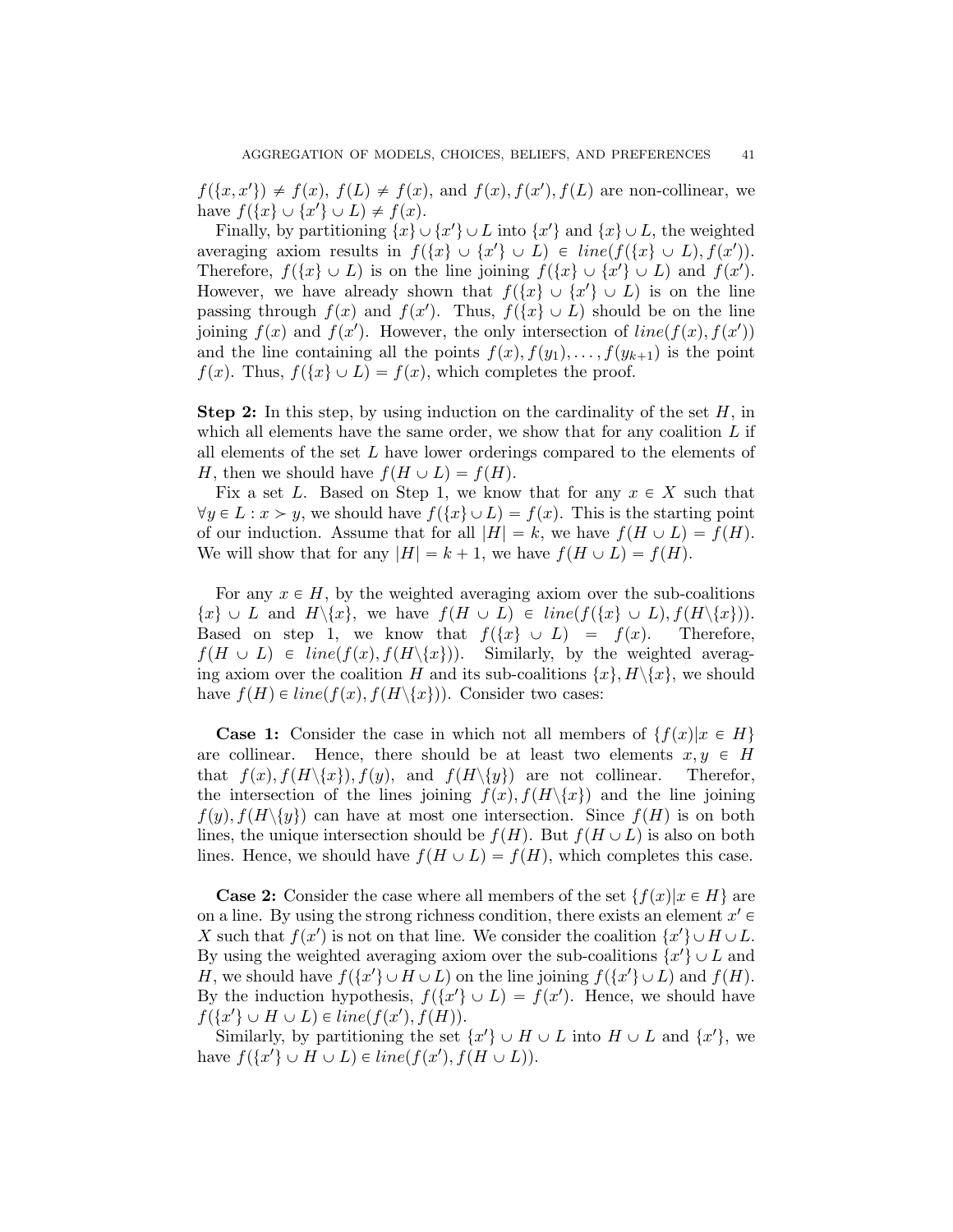Select an element  $x_1 \in H$ . By partitioning the coalition  $\{x'\} \cup H \cup L$ between the sub-coalitions  $\{x_1, x'\}$  and  $(H \setminus \{x_1\}) \cup L$ , using the weighted averaging axiom, we obtain  $f({x \rangle \cup H \cup L}) \neq f({x \rangle}).$ 

Finally, using (1)  $f({x \nbrace \cup H \cup L) \in line(f(x'), f(H))$ , and (2)  $f({x \nbrace \cup L \cup H \cup L}) =$  $H \cup L$ )  $\in$  line(f(x'),  $f(H \cup L)$ ), and (3)  $f({x \in \{x' \} \cup H \cup L}) \neq f(x')$ , we have  $line(f(x'), f(H)) = line(f(x'), f(H \cup L))$ . But the intersection of the last line with the line containing all the elements of H, can have at most one intersection. Therefore,  $f(H \cup L) = f(H)$ , which completes the proof.

#### Completing the proof:

Consider a coalition  $H$  where all elements have the similar order. We consider any two disjoint sub-coalitions  $H_1, H_2 \in H$ , where  $f(H_1) \neq f(H_2)$ . Using the same technique of the previous part, we have  $f(H_1 \cup H_2) \neq f(H_1)$ .

By using the result of Theorem [1,](#page-4-3) we can get the appropriate representation in each equivalence class. Also by using the result of the previous part,  $f(A) = f(M(A, \geq))$ . The combination of these two results completes the  $\Box$ 

9.3. Proof of Theorem [3.](#page-6-5) The following two lemmas help us proving the theorem.

**Lemma 3.** Given any two linearly independent vectors  $v_1, v_2$  in  $\mathbb{R}^n$ , there exists a neighborhood of  $v_1$  that any vector in that neighborhood is linearly independent of  $v_2$ . More generally, given any m vectors  $\{v_1, \ldots, v_m\}$  such that  $v_1$  is not in the linear space generated by the rest of the points, then there exists a neighbor of  $v_1$  such that any point in that neighborhood is not in  $span({v_2, \ldots, v_m})$ .

*Proof.* Since  $K = \text{span}(\{v_2, \ldots, v_m\})$  is a closed set that is disjoint from the vector  $v_1$ , the distance between  $v_1$  and K should be nonzero. Hence, there exists a neighborhood of  $v_1$  (for example the ball with radios  $dist(v_1, K)/2$ around  $v_1$ ) disjoint from K. As a result, any point in that neighborhood is not in span $({v_2}, \ldots, v_n)$ .

<span id="page-41-0"></span>**Lemma 4.** Let  $v_1, v_2 \in \mathbb{R}^n$  be two linearly independent vectors and  $v =$  $\alpha v_1 + (1 - \alpha)v_2$ , for some  $\alpha \in [0, 1]$ , is a vector between  $v_1, v_2$ . If the vectors  $v_n = \alpha_n v_1 + (1 - \alpha_n) v_2^n$  are such that  $\alpha_n \in [0, 1], v_2^n \to v_2$ , and  $v_n \to v$ , then  $\alpha_n \to \alpha$ .

Proof. We prove it by contradiction. If it is not the case, there exists a subsequence  $\alpha_{n_k}$  of  $\alpha_n$  and some  $\epsilon > 0$ , such that  $\forall n_k : \alpha_{n_k} \notin B_{\epsilon}(\alpha)$ . Based on compactness of [0,1], there exist a subsequence  $\alpha_{n_{k_j}}$  of  $\alpha_{n_k}$  that is convergent to some  $\beta \in [0, 1]$ . Since  $\alpha_{n_k} \notin B_{\epsilon}(\alpha)$ , we have  $\beta \neq \alpha$ . Based on the assumption of the lemma, since the sequence  $v_n$  is convergent to v, the subsequence  $v_{n_{k_j}}$  also converges to v. Similarly,  $v_2^{n_{k_j}}$  $\sum_{2}^{n}$  converges to  $v_2$ . Hence,  $v_{n_{k_j}} = \alpha_{n_{k_j}} v_1 + (1 - \alpha_{n_{k_j}}) v_2^{n_{k_j}} \to \beta v_1 + (1 - \beta) v_2$  and  $v_{n_{k_j}} \to v$ . As a result,  $\beta v_1 + (1 - \beta)v_2 = v = \alpha v_1 + (1 - \alpha)v_2$ . However, since  $v_1, v_2$  are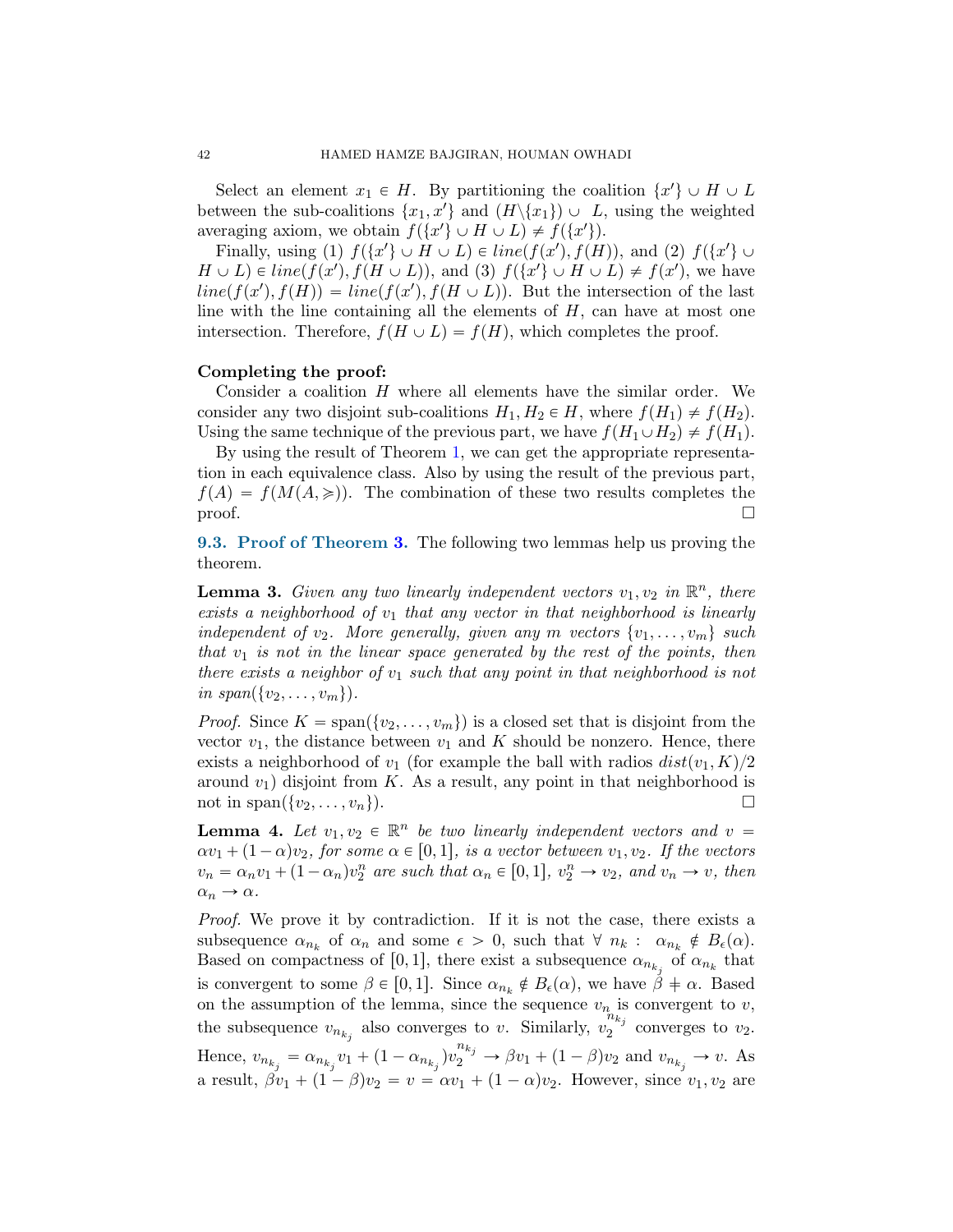linearly independent,  $\alpha$  and  $\beta$  should be the same, which is a contradiction. The contradiction shows that  $\alpha_n \to \alpha$ .

Using the lemmas mentioned above, we will complete the proof. Based on Theorem [2.5,](#page-5-0) there exist a unique weak order  $\geq$  and a weight function  $w: X \to \mathbb{R}_{++}$  such that for any  $A \in X^*$ 

$$
f(A) = \frac{\sum_{x \in M(A, \geq)} w(x) f(x)}{\sum_{x \in M(A, \geq)} w(x)}.
$$

Let  $x \in X$  be any given point. We need to prove that the weight function is continuous around  $x$  and any point close enough to  $x$  has the same order, respect to the weak order  $\geq$ , as x.

To complete the proof, assume that  $x_n \in X$  and  $x_n \to x$ . We are going to prove that:

1)  $w(x_n) \rightarrow w(x)$ ,

2)  $\exists N \in \mathbb{N}$  such that for all  $n > N : x_n \sim x$ .

Proving these two completes the proof.

Based on the strong richness condition, there should be a point  $y \in X$  such that (1)  $f(x)$ ,  $f(y)$  are linearly independent, and (2)  $f(\lbrace x, y \rbrace) = \frac{w(x)f(x)+w(y)f(y)}{w(x)+w(y)}$ , which means that  $x \sim y$ . The reason is that by the strong richness condition, there should be at least two other points y, z with the same order as x, such that not all of  $f(x)$ ,  $f(y)$ , and  $f(z)$  are collinear. This means that  $f(x)$  and at least one of  $f(y)$  or  $f(z)$  should be linearly independent. Without loss of generality, we assume that  $f(x)$  and  $f(y)$  are linearly independent.

Given any two points  $a, b \in X$ , we define the function  $\mathbf{1}_a(b)$  as follows:

$$
\mathbf{1}_a(b) = \begin{cases} 1 & \text{if } b \geqslant a, \\ 0 & \text{Otherwise.} \end{cases}
$$

Consider the sequence of vectors  $f(\lbrace x_n, y \rbrace)$ . By Theorem [2,](#page-4-4) we have  $f(\{x_n, y\}) = \frac{\mathbf{1}_y(x_n)w(x_n)f(x_n)+\mathbf{1}_{x_n}(y)w(y)f(y)}{\mathbf{1}_y(x_n)w(x_n)+\mathbf{1}_{x_n}(y)w(y)} = \frac{\mathbf{1}_y(x_n)w(x_n)}{\mathbf{1}_y(x_n)w(x_n)+\mathbf{1}_{x_n}(y)}$  $\frac{\mathbf{1}_y(x_n)w(x_n)}{\mathbf{1}_y(x_n)w(x_n)+\mathbf{1}_{x_n}(y)w(y)}f(x_n) +$  $\mathbf{1}_{x_n}(y)w(y)$  $\frac{\mathbf{1}_{x_n}(y)w(y)}{\mathbf{1}_{x_n}(y)w(y)+\mathbf{1}_y(x_n)w(x_n)}f(y)$ . Based on continuity of the aggregation rule f,  $f(x_n) \to f(x)$  and  $f(\{x_n, y\}) \to f(\{x, y\})$ . Since  $f(x)$  and  $f(y)$  are linearly independent, all conditions of Lemma [4](#page-41-0) are satisfied. Hence, we have  $\frac{1_{x_n}(\hat{y})w(y)}{1_y(x_n)w(x_n)+1_{x_n}(y)w(y)} \to \frac{w(y)}{w(x)+w(y)}$  and  $\frac{1_y(x_n)w(x_n)}{1_y(x_n)w(x_n)+1_{x_n}(y)w(y)} \to \frac{w(x)}{w(x)+w(y)}$ . Since both  $w(x)$  and  $w(y)$  are strictly positive, we should have  $\mathbf{1}_y(x_n) \to 1$ and similarly  $\mathbf{1}_{x_n}(y) \to 1$ . This means that for large  $n, x_n \sim y$ . Since  $y \sim x$ , for large *n* we have  $x_n \sim x$ . This complete part 2 of the proof.

For the part 1, since we have already proved that for large  $n, x_n \sim x \sim y$ , the convergence  $\frac{1_{x_n}(y)w(y)}{1_y(x_n)w(x_n)+1_{x_n}(y)w(y)} \rightarrow w(y)$  becomes  $\frac{w(y)}{w(x_n)+w(y)} \rightarrow w(y)$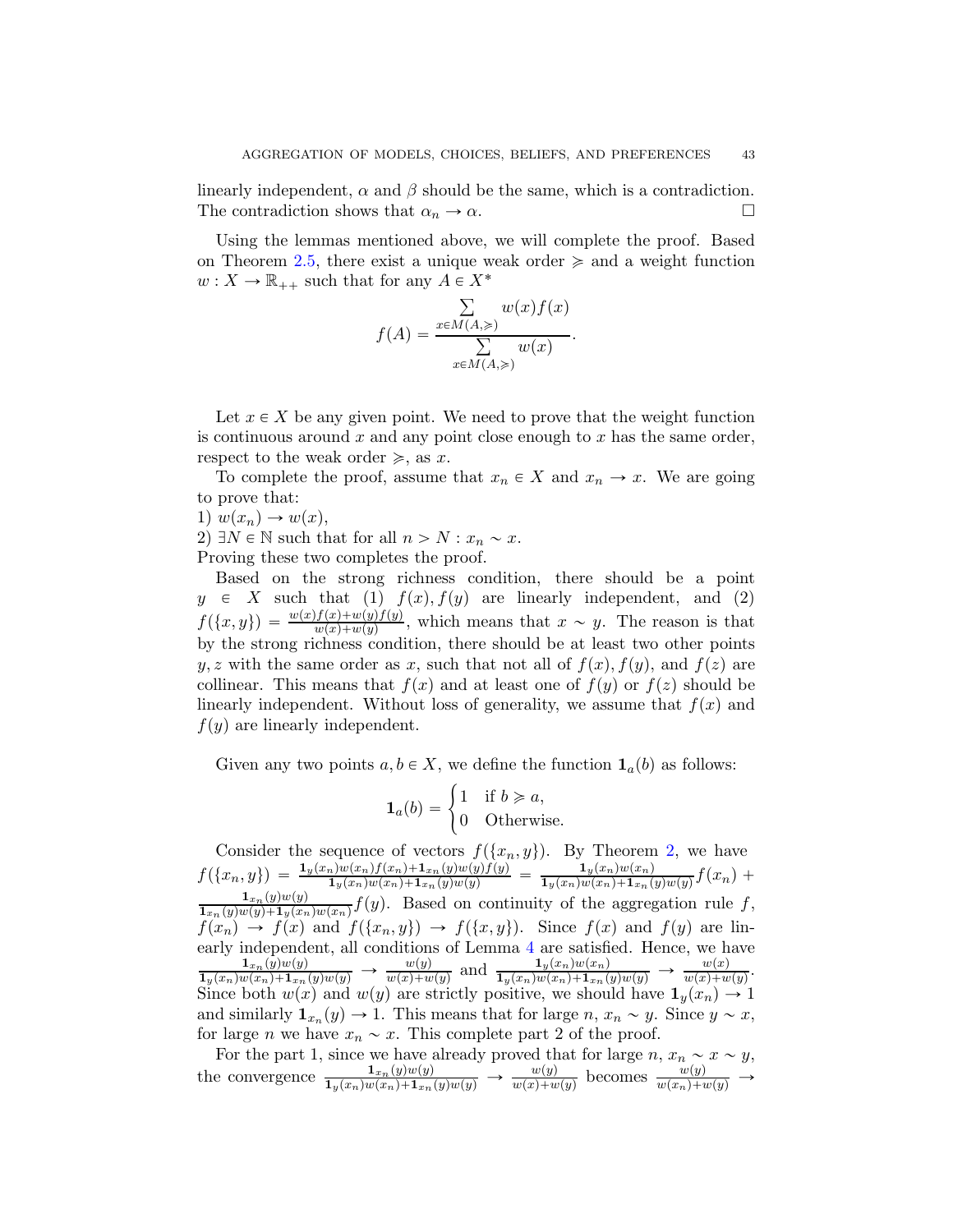$w(y)$  $\frac{w(y)}{w(x)+w(y)}$ . This means that  $w(x_n) \to w(x)$ , which proves that w is continuous at  $x$ .

Proving part 1 and 2 complete the proof.

 $\Box$ 

9.4. Proof of Proposition [1.](#page-10-1) There are a couple of steps to prove the result.

Step 1: Assume that all signals arrive at time 1. By using Corollary [2,](#page-9-1) there exists a unique (up to multiplication) weight function  $w: X^* \to \mathbb{R}_{++}$ , such that for all  $A \in X^*$ ,  $f(A, 1) =$  $\sum_{x\in A} w(x) f(x)$  $\sum_{x \in A}^{A} w(x)$ . By using the uniqueness of  $w$  and the stationarity axiom, for any constant time shift  $c$  and for all  $A \in X^*$  we have:

$$
f(A, c) = \frac{\sum_{x \in A} w(x) f(x)}{\sum_{x \in A} w(x)}.
$$

Consider two signals  $x_0, y_0 \in X$ , where  $f(x_0) \neq f(y_0)$ . Let the timing of  $x_0, y_0$  be  $T_{\{x_0, y_0\}}(x_0) = 1, T_{\{x_0, y_0\}}(y_0) = 2$ . Using the strict weighted averaging axiom, there exists a  $\lambda \in (0, 1)$  where  $f(\{x_0, y_0\}, T_{\{x_0, y_0\}})$  =  $\lambda f(x_0) + (1 - \lambda)f(y_0)$ . We define q such that  $\frac{1-\lambda}{\lambda} = q \times \frac{w(y_0)}{w(x_0)}$  $\frac{w(y_0)}{w(x_0)}$ .

In the rest of the proof, we show that these choices of  $w, q$  attain the representation of Proposition [1.](#page-10-1)

**Step 2:** We show that for any signal  $z \in X$ , the representation holds for the coalition  $\{x_0, z\}$  and for the timing function  $T_{\{x_0, z\}}(x_0) = 1, T_{\{x_0, z\}}(z) = 2$ .

**Case 1:** Consider any signal  $z \in X$ , such that  $\{f(x_0), f(y_0), f(z)\}\)$  are not collinear. We form the coalition  $\{x_0, y_0, z\}$  with the timing  $T_{\{x_0, y_0, z\}}(x_0) =$  $1, T_{\{x_0, y_0, z\}}(y_0) = 2, T_{\{x_0, y_0, z\}}(z) = 2.$  Using the strict weighted averaging axiom, by considering the sub-coalitions  $\{x_0\}$  and  $\{y_0, z\}$  and the fact that  $y_0$  and z has the same timing, Lemma [2,](#page-33-0) in the proof of Theorem [1,](#page-4-3) shows that the representation holds for the coalition  $\{x_0, z\}$  with the timing  $T_{\{x_0,z\}}(x_0) = 1, T_{\{x_0,z\}}(z) = 2.$ 

**Case 2:** Consider any signal  $z \in X$ , such that  $\{f(x_0), f(y_0), f(z)\}\)$  are collinear. By the richness condition, there exists a signal  $z' \in X$  such that  $\{f(x_0), f(y_0), f(z), f(z')\}$  are not collinear. We consider the timing  $T_{\{x_0,y_0,z,z'\}}(x_0) = 1, T_{\{x_0,y_0,z,z'\}}(y_0) = 2, T_{\{x_0,y_0,z,z'\}}(z) = 2, T_{\{x_0,y_0,z,z'\}}(z') =$ 2. The representation holds for the sub-coalitions  $\{x, y, z'\}$  (by Case 1) and  $\{y, z, z'\}$  (since all have the same timing). Thus, by applying Lemma [2](#page-33-0) first on  $\{y, z, z'\}$  and then on  $\{x, y, z'\}$ , we can show that the representation holds for the coalition  $\{x_0, z\}$  with the timing  $T_{\{x_0, z\}}(x_0) = 1, T_{\{x_0, z\}}(z) = 2$ . **Step 3:** We show that the representation holds for any two signals  $u, v \in X$ with the timing function  $T_{\{u,v\}}(u) = 1, T_{\{u,v\}}(v) = 2.$ 

**Case 1:** If  $\{f(x_0), f(u), f(v)\}\$  are non-collinear, then we consider the timing function  $T_{\{x_0, u, v\}}(x_0) = 1, T_{\{x_0, u, v\}}(u) = 1, T_{\{x_0, u, v\}}(v) = 2$ . By applying Lemma [2](#page-33-0) twice on  $\{x_0, u\}$  and  $\{x_0, v\}$  with their corresponding timings, we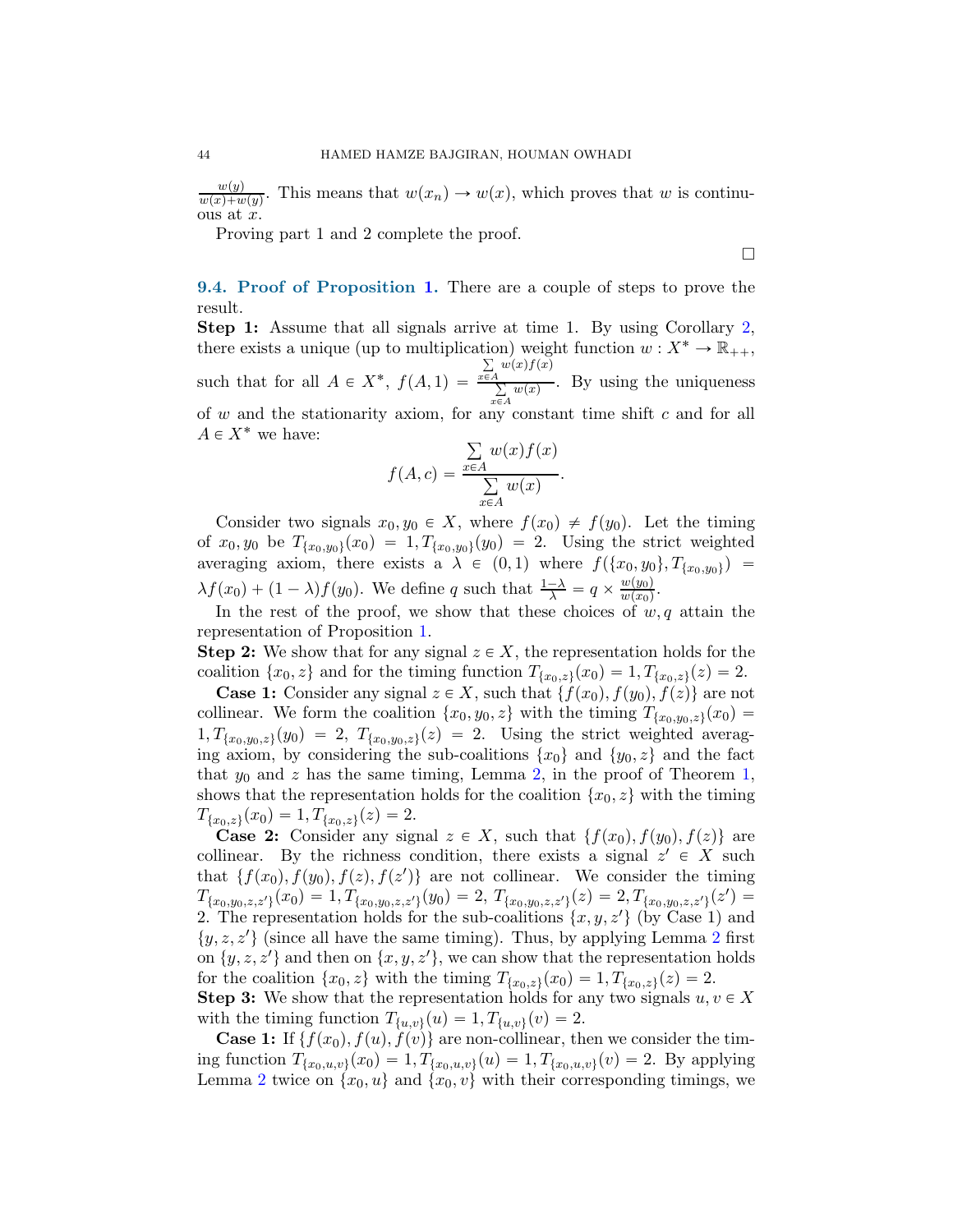can show that the representation should holds for  $u, v \in X$  with the timing function  $T_{\{u,v\}}(u) = 1, T_{\{u,v\}}(v) = 2.$ 

**Case 1:** If  $\{f(x_0), f(u), f(v)\}\)$  are collinear, then by the richness condition, there exists a signal  $z \in X$  such that  $\{f(x_0), f(u), f(v), f(z)\}\)$  are not collinear. Consider the timing function  $T_{\{x_0, u, v, z\}}(x_0) = 1, T_{\{x_0, u, v, z\}}(u)$  $1, T_{\{x_0, u, v, z\}}(v) = 2, T_{\{x_0, u, v, z\}}(z) = 2$  $1, T_{\{x_0, u, v, z\}}(v) = 2, T_{\{x_0, u, v, z\}}(z) = 2$  $1, T_{\{x_0, u, v, z\}}(v) = 2, T_{\{x_0, u, v, z\}}(z) = 2$ . By applying Lemma 2 for the subcoalition  $\{x_0, u, z\}$  and their corresponding timing, shows that the representation holds for  $\{u, z\}$  and their timing  $T_{\{u, z\}}(u) = 1, T_{\{u, z\}}(z) = 2$ . Then, by considering the coalition  $\{u, v, z\}$  and their corresponding timing, Lemma [2](#page-33-0) shows that the representation holds for  $\{u, v\}$  and the timing function  $T_{\{u,v\}}(u) = 1, T_{\{u,v\}}(v) = 2.$ 

**Step 4:** In this step, we show that given any  $t \in \mathbb{N}$ , the representation holds for any two signals  $u, v \in X$  and the timing function  $T_{\{u,v\}}(u) =$  $1, T_{\{u,v\}}(v) = t$ . The proof is by induction on t. By Step 3, the representation holds for  $t = 2$ . Assume that the representation holds for all  $t < k$  with  $k > 3$ . We will show that it also holds for  $t = k$ .

**Case 1:** If  $f(u) \neq f(v)$ , then we consider a signal  $z \in X$  such that  $\{f(u), f(v), f(z)\}\$ are not collinear. Let the timing function be  $T_{\{u,v,z\}}(u) =$  $1, T_{\{u,v,z\}}(v) = k + 1, T_{\{u,v,z\}}(z) = k.$ 

Consider any  $w(u, 1), w(v, k), w(z, k - 1) \in (0, 1)$  such that  $f({u, v, z}, T_{u,v,z}) = w(u, 1)f(u) + w(v, k)f(v) + w(z, k - 1)f(z)$ . By Lemma [2,](#page-33-0) induction hypothesis, and the stationarity axiom, we have  $\frac{w(v,k)}{w(u,1)}$  =  $\frac{w(v,k)}{w(z,k-1)} \times \frac{w(z,k-1)}{w(u,1)} = (q \frac{w(v)}{w(z)})$  $\frac{w(v)}{w(z)}$  $(q^{k-2} \frac{w(z)}{w(u)}) = q^{k-1} \frac{w(v)}{w(u)}$ . Thus, the representation holds.

**Case 1:** If  $f(u) = f(v)$ , then we consider two signals  $z, z' \in X$  such that  $\{f(u), f(v), f(z), f(z')\}$  are not collinear (which is possible by the richness condition). Let the timing function be  $T_{\{u,v,z,z'\}}(u) = 1, T_{\{u,v,z,z'\}}(v)$  $k+1, T_{\{u,v,z,z'\}}(z) = k, T_{\{u,v,z,z'\}}(z') = k.$  By the uniqueness part of Theorem [1](#page-4-3) and the induction hypothesis, the representation still holds in this case. **Step 4:** Finally, for any coalition  $A \in X^*$  and any timing function  $T_A$ , the uniqueness of Theorem [1](#page-4-3) and Step 4 establish that the representation should

9.[5](#page-7-1). Proof of Theorem 5 and Corollary [7.](#page-20-1) Assume that the aggregation rule  $f: X^* \to \mathcal{R}^m$  satisfies the minimal agreement condition and  $v \in \mathbb{R}^m$  is the direction on which all agents agree.

hold with  $q, w$ .

Consider two disjoint coalitions  $A, B \in X^*$  with the corresponding cardinal utilities  $u_A \in U_A$  and  $u_B \in U_B$ . Assume that  $u_{A \cup B} \in U_{A \cup B}$  is a cardinal utility that represents the preference ordering of the union  $A \cup B$ . If  $u_A = u_B$ , then the result is trivial. Hence, consider the case  $u_A \neq u_B$ .

First, by using the Farkas' Lemma, we show that the extended Pareto is equivalent to  $u_{A\cup B} \in \text{Cone}^{\circ}(u_A, u_B)$  (which  $\text{Cone}^{\circ}(u_A, u_B)$ ) denotes the interior of the cone generated by  $u_A$  and  $u_B$ ).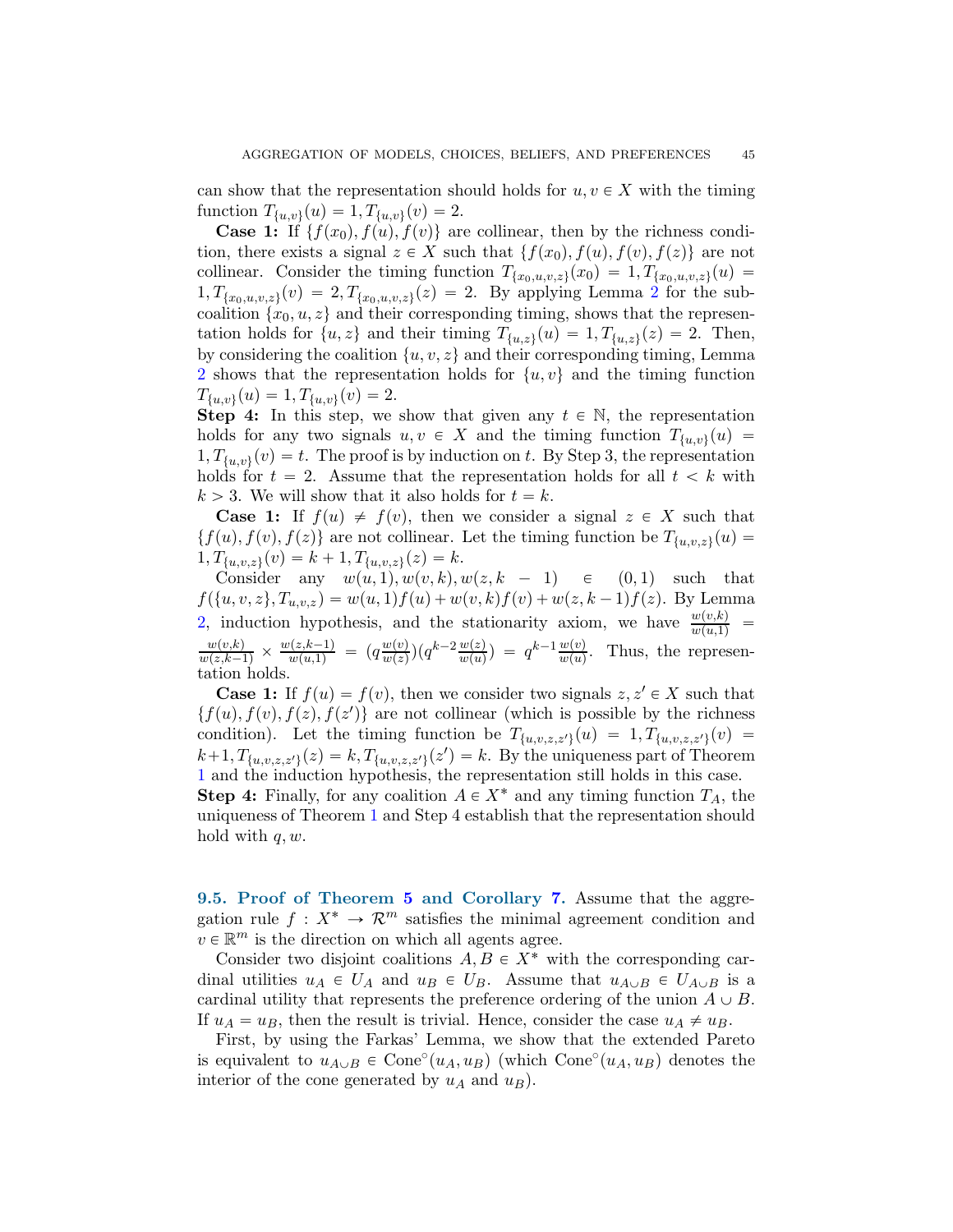If  $u_{A\cup B} \in \text{Cone}^{\circ}(u_A, u_B)$ , then there exist  $\alpha, \beta > 0$  such that  $u_{A\cup B} = \alpha u_A + \beta u_B$ . Therefore, for any  $x, y \in L$  if  $u_A \cdot x \geq u_A \cdot y$  and  $u_B \cdot x \geq u_B \cdot y$ , then  $u_{A\cup B} \cdot x \geq u_{A\cup B} \cdot y$ . Similarly, if  $u_A \cdot x > u_A \cdot y$  and  $u_B \cdot x \geq u_B \cdot y$ , then  $u_{A\cup B} \cdot x > u_{A\cup B} \cdot y$ . This proves that the preference ordering of  $A \cup B$ , satisfies the extended Pareto axiom.

For the other side, if the utility of the union  $u_{A\cup B} \notin \text{Cone}^{\circ}(u_A, u_B)$ , then  $\sharp \alpha, \beta > 0$  such that  $u_{A \cup B} = \alpha u_A + \beta u_B$ . The Farkas' Lemma guarantees that there exists a vector  $z \in \mathbb{R}^m$  such that  $z \cdot u_A \geqslant 0, z \cdot u_B \geqslant 0$  and  $z \cdot u_{A \cup B} < 0.$ 

Consider a vector  $y \in \mathbb{R}^m$  that is in the interior of L. We select  $\lambda > 0$ such that  $y + \lambda z \in L$ . This is possible since we assume that y is in the interior of L. By defining  $x = y + \lambda z$ , we get  $x - y = \lambda z$ . Since  $\lambda > 0$ and  $z \cdot u_A \geq 0, z \cdot u_B \geq 0$ , we have  $u_A \cdot x \geq u_A \cdot y$ , and  $u_B \cdot x \geq u_B \cdot y$ . But since  $z \cdot u_{A\cup B} < 0$ , we have  $u_{A\cup B}$  and  $x < u_{A\cup B} \cdot y$ . But by the extended Pareto axiom, this cannot be true. Therefore,  $u_{A\cup B} \in \text{Con}^{\circ}(u_A, u_B)$ .

Now consider the intersection of  $H = \{x \in \mathbb{R}^m | x \cdot v = 1\}$  and Cone<sup>°</sup>( $u_A, u_B$ ). Since  $u_A \cdot v > 0$  and  $u_B \cdot v > 0$ , there should be a unique  $\hat{u}_A \in$  $U_A, \hat{u}_B \in U_B$  both in H. It is trivial that  $Con^{\circ}(u_A, u_B) = Con^{\circ}(\hat{u}_A, \hat{u}_B)$ .

Since both  $\hat{u}_A \cdot v > 0$  and  $\hat{u}_B \cdot v > 0$ , the intersection of the interior of the cone generated by them and the linear variety H is the segment  $[\hat{u}_A, \hat{u}_B] =$  $\{\lambda \hat{u}_A + (1 - \lambda)\hat{u}_B | \lambda \in (0, 1)\}\$ . Since  $u_{A \cup B} \in \text{Con}^{\circ}(\hat{u}_A, \hat{u}_B)$ , we should have  $v.u_{A\cup B} > 0$ . Hence, there should be a  $\hat{u}_{A\cup B} \in H$  representing  $u_{A\cup B}$ . Therefore,  $\hat{u}_{A\cup B} \in [\hat{u}_A, \hat{u}_B]$ . This completes the proof.

 $\Box$ 

9.6. Proof of Theorem [6.](#page-22-0) There are a couple of steps in the proof. Note that for any profile  $R \in \mathcal{R}_X$ , and for any coalition  $A \subseteq X$ ,  $R_A$  denotes the restricted sub-profile of the coalition A.

**Step 1:** Fix a preference  $\hat{r} \in \mathcal{R}_{\overline{x}}$ . Using the corollary [8,](#page-20-0) for any profile  $R \in \mathcal{R}_X$  such that  $R_1 = \hat{r}$ , we can uniquely define a weight function (which depends on the full profile R)  $w^R(i) : X \to \mathbb{R}_{++}$  with  $w^R(1) = 1$ , such that for any coalition  $A \subseteq X$  we have:

$$
u_H(f(R_A)) = \sum_{i \in A} \left( \frac{w^R(i)}{\sum_{j \in A} w^R(j)} \right) u_H(R_i).
$$

First, we show that for any individual  $i \in X \setminus \{1\}$  and for any two profiles  $R_a, R_b \in \mathcal{R}_X$  with  $(R_a)_1 = (R_b)_1 = \hat{r}$  and  $(R_a)_i = (R_b)_i$ , we have  $w^{R_a}(i) =$  $w^{R_b}(i)$ . There are two separate cases:

**Case 1:** If  $(R_a)_i = (R_b)_i \neq \hat{r}$ , then using  $(R_a)_{\{1,i\}} = (R_b)_{\{1,i\}}$  and the result of corollary [8,](#page-20-0) we should have  $w^{R_a}(i) = w^{R_b}(i)$ .

**Case 2:** If  $(R_a)_i = (R_b)_i = \hat{r}$ , then by considering the definition of the domain  $\mathcal{R}_X$ , which require the existence of three non-collinear preferences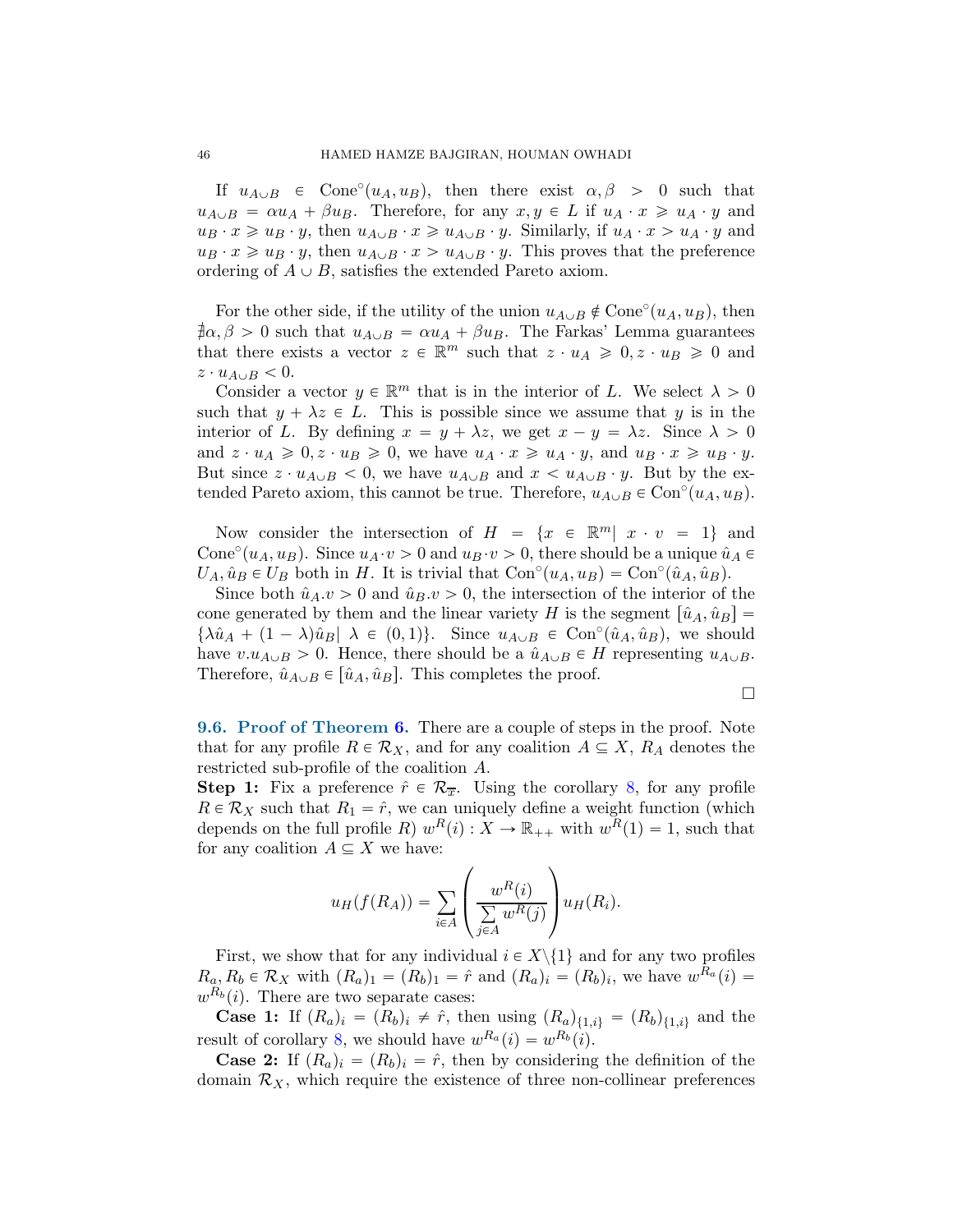in each profile, there should be a profile  $R_c \in \mathcal{R}_X$  and two individual  $j_1, j_2 \in X \setminus \{1, i\}$  such that  $(R_c)_1 = (R_c)_i = \hat{r}$ ,  $(R_c)_{j_1} = (R_a)_{j_1} \neq \hat{r}$ , and  $(R_c)_{j_2} = (R_b)_{j_2} \neq \hat{r}$ . Using Case 1, we have  $w^{R_c}(j_1) = w^{R_a}(j_1)$  and  $w^{R_c}(j_2) = w^{R_b}(j_2)$ . Since  $(R_a)_{\{i,j_1\}} = (R_c)_{\{i,j_1\}}$  and  $w^{R_a}(j_1) = w^{R_c}(j_1)$ , using corollary [8,](#page-20-0) we should have  $w^{R_a}(i) = w^{R_c}(i)$ . Similarly, we have  $(R_b)_{\{i,j_2\}} = (R_c)_{\{i,j_2\}}$  and  $w^{R_b}(j_2) = w^{R_c}(j_2)$ . Therefore, we should have  $w^{R_b}(i) = w^{R_c}(i)$ . Hence, we have  $w^{R_a}(i) = w^{R_b}(i)$ .

By considering profiles of the form  $R \in \mathcal{R}_X$  with  $R_1 = \hat{r}$ , we can define the weight function  $w: X \backslash \{1\} \times \mathcal{R}_{\overline{x}} \to \mathbb{R}_{++}$  such that  $w(i, R_i) = w^R(i)$  for all  $i \in X \setminus \{1\}$ . By the result of Step 1, this function is well defined. Moreover, we define  $w(1, \hat{r}) = 1$ .

At this point, for any preference profile  $R \in \mathcal{R}_X$  with  $R_1 = \hat{r}$  and for any coalition  $A \subseteq X$ , we have:

$$
u_H(f(R_A)) = \sum_{i \in A} \left( \frac{w(i, R_i)}{\sum\limits_{j \in A} w(j, R_j)} \right) u_H(R_i).
$$

**Step 2:** We need to define  $w(1,r)$  for all  $r \in \mathcal{R}_{\overline{x}}$ . We have already fixed the value  $w(1, \hat{r}) = 1$ . For any  $r \in \mathcal{R}_{\overline{x}}\setminus{\{\hat{r}\}}$ , let  $R \in \mathcal{R}_X$  be a profile with  $R_1 = r$  and  $R_2 = \hat{r}$ . By corollary [8,](#page-20-0) there should be a unique function  $w^R: X \to \mathbb{R}_{++}$  with  $w^R(2) = w(2, \hat{r})$ . We define  $w(1, r) = w^R(1)$ .

Notice that for any two profile  $R_a, R_b \in \mathcal{R}_X$  with  $(R_a)_1 = (R_b)_1 = r$  and  $(R_a)_2 = (R_a)_2 = \hat{r}$ , if we normalize the value of the  $w^{R_a}(2) = w^{R_b}(2)$  $w(2,\hat{r})$ , then we should have  $w^{R_a}(1) = w^{R_b}(1)$ . Hence, the value  $w(1,r)$  is independent of the choice of the profile R.

At this point the function  $w: X \times \mathcal{R}_{\overline{x}} \to \mathbb{R}_{++}$  is fully defined. We only need to show that it works.

**Step 3:** Select any profile  $R \in \mathcal{R}_X$ . We need to show that the representation holds with the weight function defined above.

If  $R_1 = \hat{r}$ , by the result of Step 1 the representation holds. Hence, fix any  $\overline{r} \in \mathcal{R}_{\overline{x}}$  where  $\overline{r} \neq \hat{r}$ . In the rest of the proof we show that the representation holds for any  $R \in \mathcal{R}_X$  with  $R_1 = \overline{r}$ .

Similar to Step 1, using the corollary [8,](#page-20-0) for any profile  $R \in \mathcal{R}_X$  such that  $R_1 = \overline{r}$ , we can uniquely define a weight function (depending on the full profile R)  $w'^{R}(i) : X \to \mathbb{R}_{++}$  with  $w'^{R}(1) = w(1, \overline{r})$ , such that for any coalition  $A \subseteq X$  we have:

$$
u_H(f(R_A)) = \sum_{i \in A} \left( \frac{w'^R(i)}{\sum_{j \in A} w'^R(j)} \right) u_H(R_i).
$$

In the same manner as Step 1, for any two profiles  $R_a, R_b \in \mathcal{R}_X$  with  $(R_a)_1 = (R_b)_1 = \overline{r}$  and for every individual  $i \in X$ , we should have  $w'^{R_a}(i) =$  $w^{R_b}(i)$ . Hence, by considering profiles of the form  $R \in \mathcal{R}_X$  with  $R_1 = \overline{r}$ ,